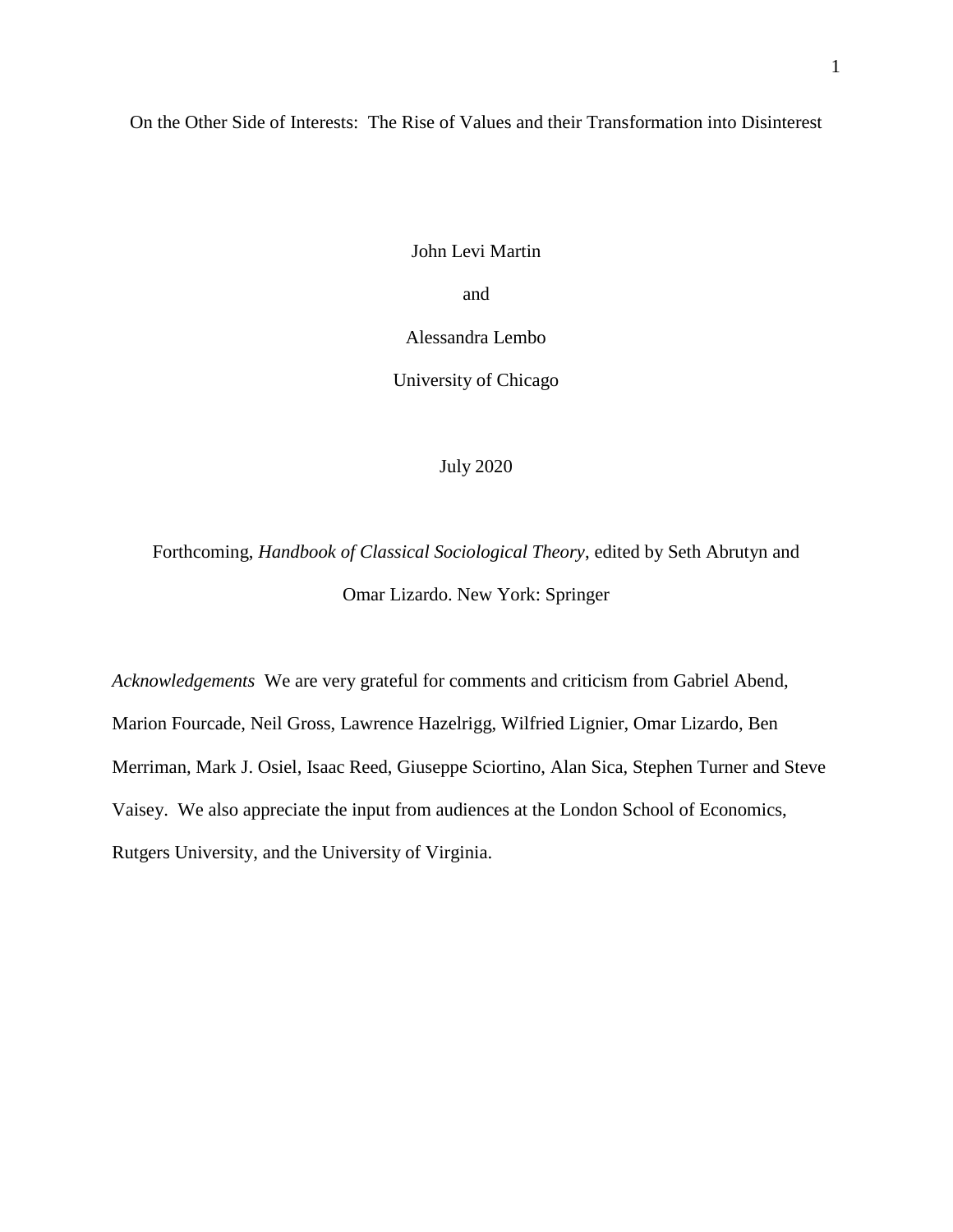# **Abstract**

The creation of the notion of "classical theory" in the United States was part and parcel of a radical reformulation of the theory of the nature of the actor, carried out by Talcott Parsons. This involved the recasting of core concerns in European sociology turning on the notion of "values" in such a way as to support Parsons's Manichean attempt to cordon off sociology from the specter of utilitarianism, which he conceived to threaten the young shoot of sociology from both the right and the left. We here show how Parsons creatively misappropriated his sources in order to support his conviction that the modern world has a new form of legitimate domination based on the disinterested service of professionals; the notion of "values," one that sociologists still take seriously, comes from his reformulation of the conception of the motivational structure of the actor to facilitate an unquestioning acceptance of protestations of disinterest on the part of the structurally empowered.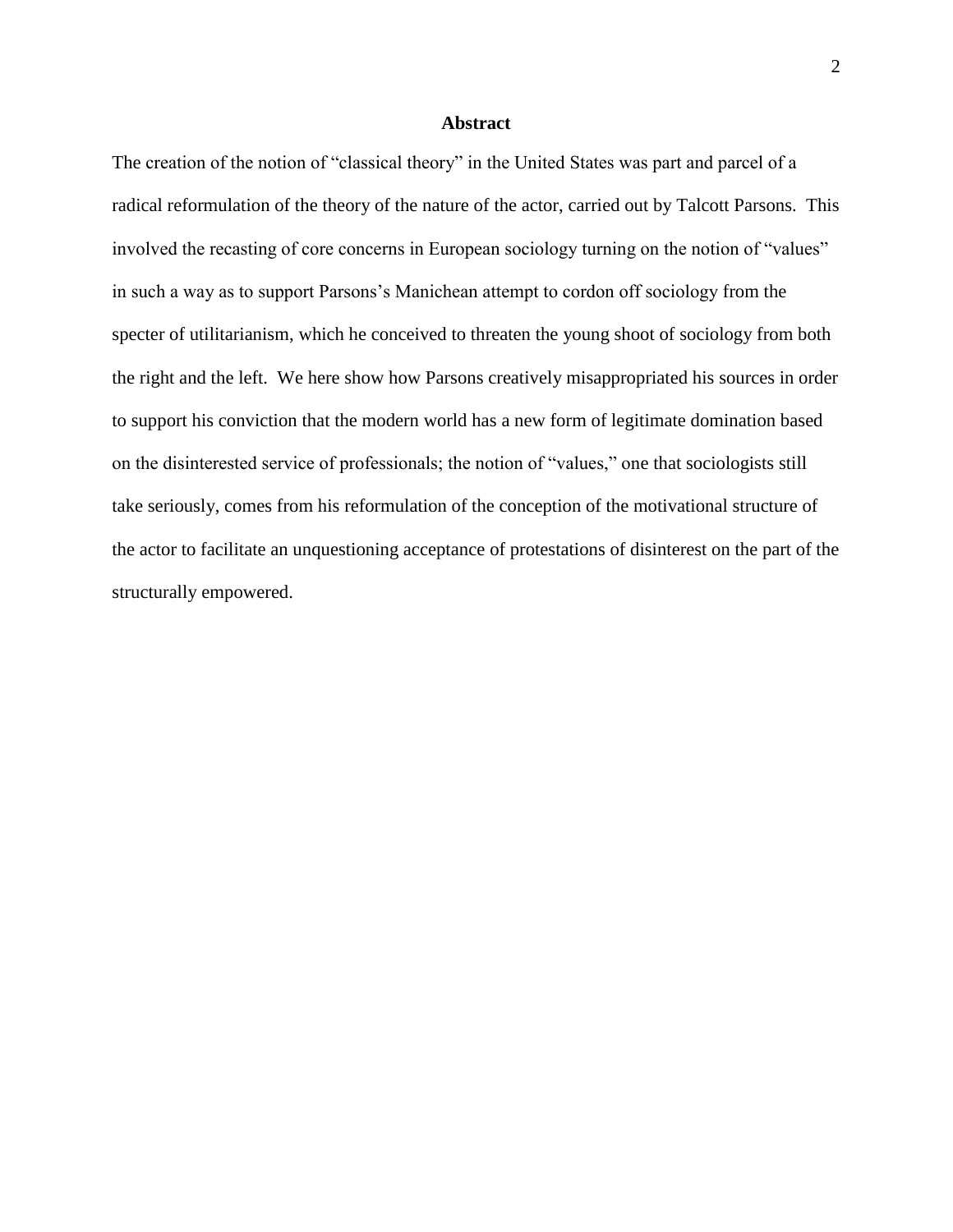"The most striking feature of recent sociological thought has been a slow, and even as yet not frequently clear, realization of the concrete importance of the principal factor lying to the other side of the economic, the 'value' factor."

-Talcott Parsons

# **1. Introduction**

Whether it is a good thing or a bad thing, the historical development of sociology seems marked by tidal waves of system building. When these waves come in, some damage is done to existing structures, and there is a general feeling of being lifted up, an excitement that leads us to renew the attack against unsolved problems. When the wave goes out, and we sink back to earth, we do not always know how to distinguish the remnants of our previous structures from the flotsam left wedged between fenceposts and the like.

And whether it is a good thing or a bad thing, we are now at a period of very low tide. We feel that we are standing on dry ground and can go back to our everyday business. But scattered about are ripped up planks with rusty nails sticking out. This chapter is about one rusty nail: the notion of the opposition of values and interests as intrinsically opposed wellsprings of human action.

This was the cumulative result of two waves. The first wave was a tremendous one, the introduction of *values* into the human sciences, first in Germany, but making its influence felt elsewhere as well. The second had less global impact, but was crucial in the United States, and this was the coterminous (retrospective) birth of "classical" sociology and of the theoretical system of Talcott Parsons.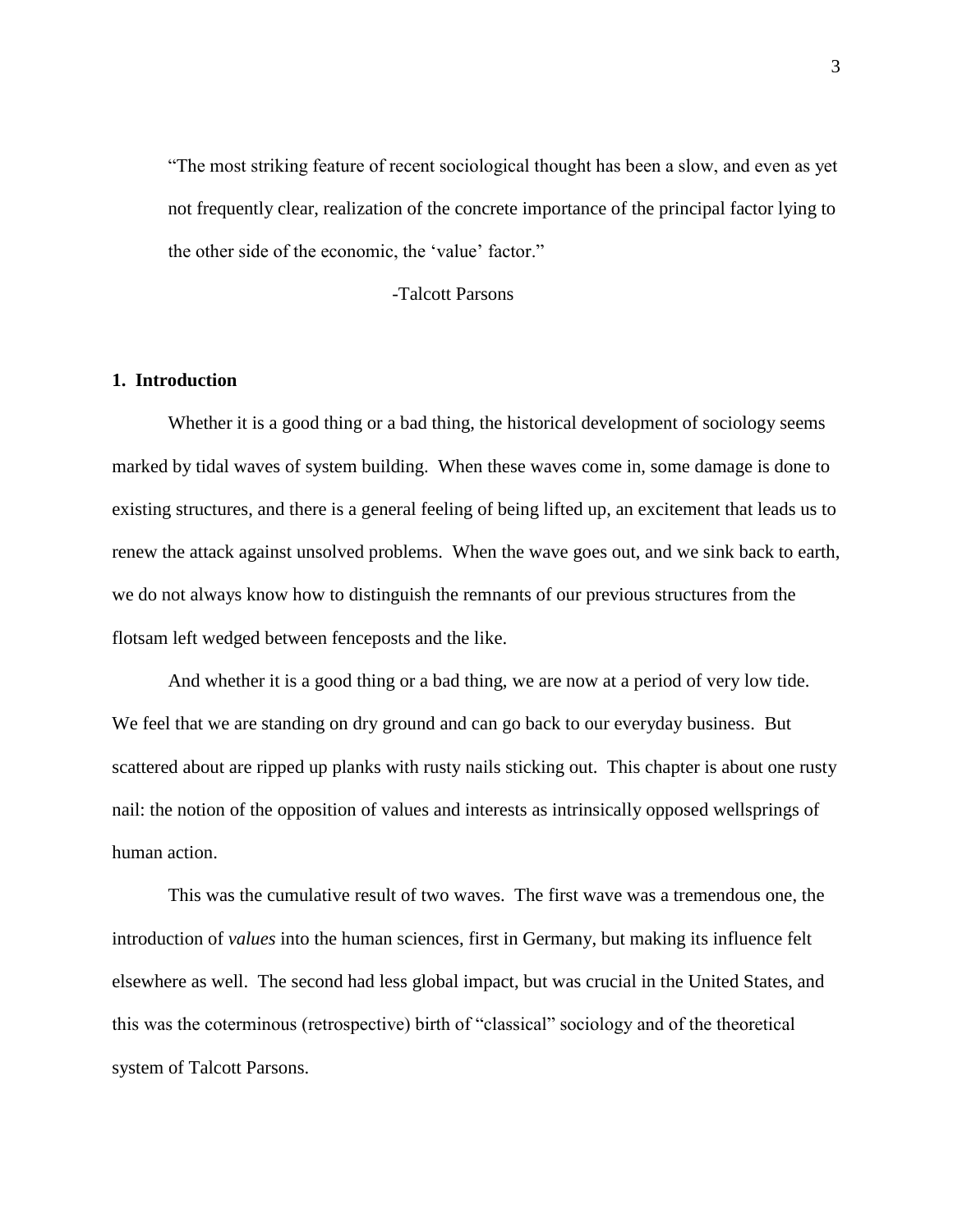Here, we chart how the notion of values became central for the cultural sciences, and the way it was first imported into American sociology. We then trace how Talcott Parsons quite deliberately attempted to restructure the concept of values, to aid in his project of charting out a place for sociological theory that would run parallel to, but somewhat higher than, the field of economics. We then point to the explanatory costs of our remaining within the Parsonian redefinition of the notion of values, particularly their effect on the development of our theory of action.

## **2. The Rise of Values**

 $\overline{a}$ 

# *2.1 The Is and the Ought*

The idea of values was born in mid-nineteenth century German philosophy.<sup>1</sup> European thinkers before then did not doubt there was *something* that made certain objects or actions superior to others. But until then, that *something* was never "values." The term was imported to solve a particular set of problems that confronted the intellectual world at the time of the formulation of the first coherent sociological approaches to action (here see Gebhardt 1989: 36). We give a condensed version of this history, a version that, while necessarily simplistic, is not contested at the level of precision required. We shall see that "values" arose to solve a problem having to do with *validity*, and never lost this central determination.

For German philosophers, Immanuel Kant's Inaugural Dissertation (1986 [1770]: 157) broke apart the Leibnizian-Wolffian system that had unified the seemingly different worlds of

<sup>&</sup>lt;sup>1</sup>. Sources on the history of the concept include Hügli 2004, Steinbrenner 2005; Werkmeister 1970; Galewicz 1990; Guyer (2014) and Kuhn (1975) also have useful discussions. Joas (2000) provides the best reconstructive treatment.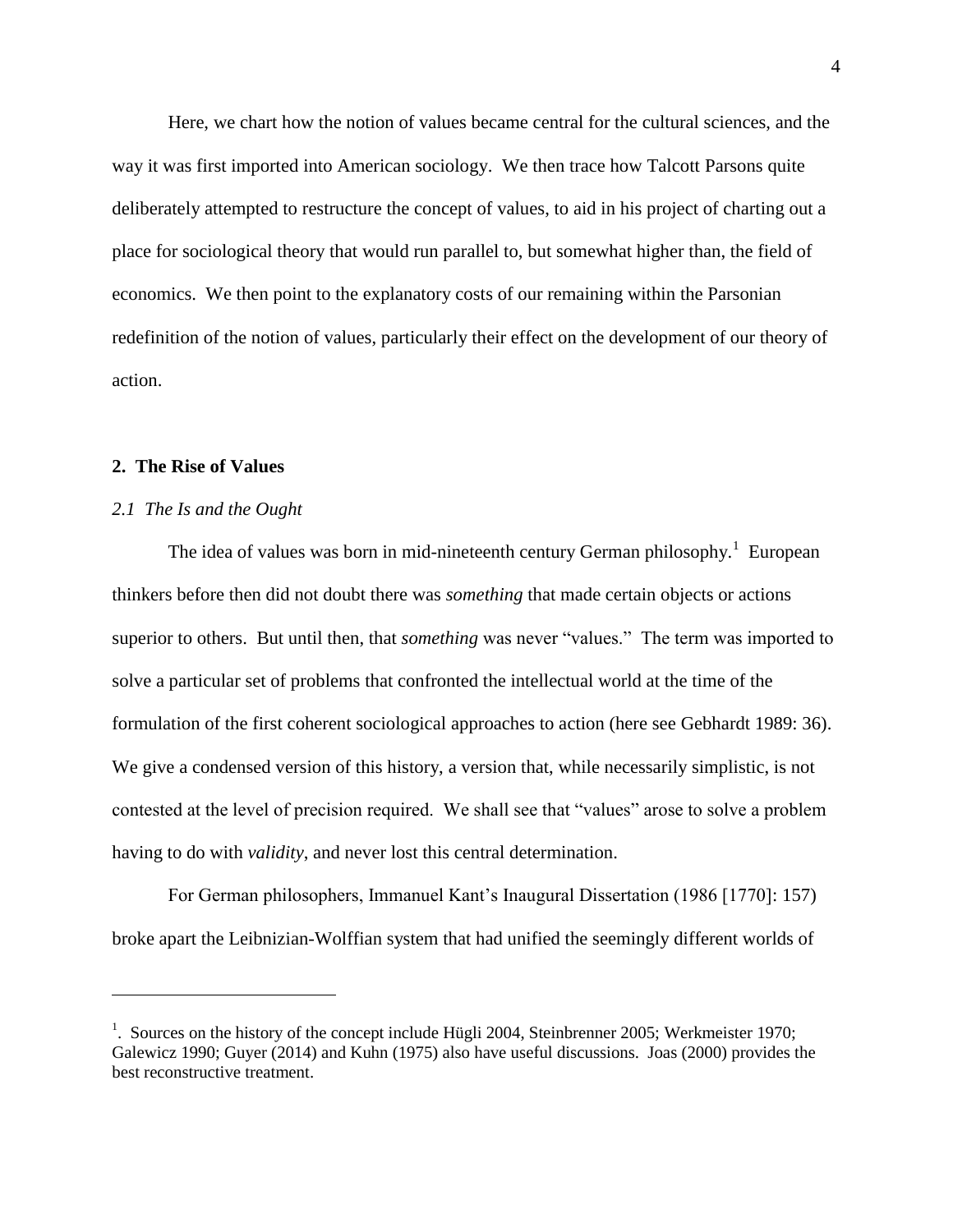the sensible and the intelligible, phenomena and noumena. This reopened a Platonic chasm that was deeply disturbing to philosophers. Kant's own solution came over a decade later and, while formally impressive, was unsatisfying to many. In his view, the world of the senses—which tells us what *is*—has a complex, and, to some degree, only "as if", relation to the intelligible world, where (among other things) we, as actors, must determine what we *ought* to do.

One response to this re-awakened divide, taken most famously by Hegel, was to follow Plato and embrace the dialectic. Hegel's dialectic, however, was not only ontogenetic pertaining to the nature and development of ideas, and hence to how we philosophize them—but also phylogenetic, and connected to a remarkable philosophy of history. To Hegel (e.g., 1975 [1837]), history was the development of the Spirit of Humanity, instantiating itself in different societies, and actualizing itself in culture (broadly understood). The different aspects of human social life were different moments in the developmental fulfillment of the potential of the human spirit (alternately, The Idea). Thus history—at least, the history of any people fortunate enough to *have* a history, which means that their institutions are *progressing* towards a fuller actualization of humanity—is linked to the developmental realization of different cultural spheres.

This was an influential contribution, but it was only one species of a more general German conviction that there was a great philosophical significance to history. The widespread view of history as the unfolding of the potential of the human spirit allowed the German philosophers to approach what was universally acknowledged to be a key feature of the modern world, namely increasing differentiation, from a standpoint other than that of British and French thinkers. The latter (e.g., Herbert Spencer) tended to focus on *functional* differentiation, adopting an evolutionary perspective soon to be identified with Darwinism. But for the German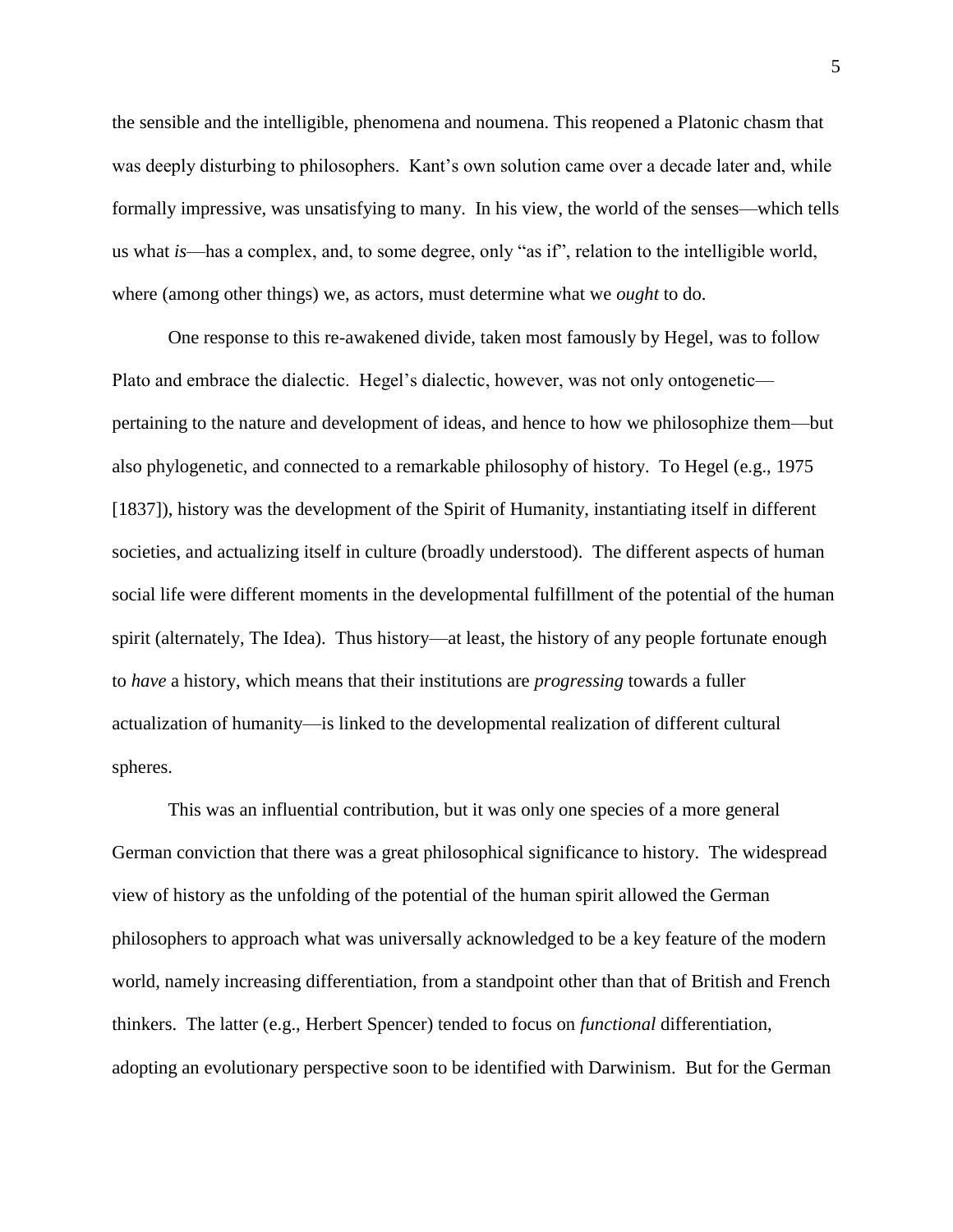philosophers and historians, this differentiation was, first and foremost, a phenomenon regarding the perfection of different *cultural* spheres—for example, art, religion, philosophy—that might become increasingly differentiated with cultural development, but that always existed in potential as a consequence of the essence of the human spirit.

This solution was widely believed to return the *is* and the *ought* to harmony. In the case of Hegel's philosophy, one could trust that the only reason that something *was*—that it was real—was that it expressed "The Idea."<sup>2</sup> But while it was certainly more sophisticated than the positive ethics making headway in France and England (in which quasi-biological laws were supposed to tell us, on the basis of facts about human and social beings, what we should do), this solution had a somewhat similar root assumption: there was something in reality (*is*) to which we could safely pin an imperative (*ought*). It was this assumption that critics were to attack.

Most famously, Schopenhauer (1969 [1844]) acidly summarized this entire development as a simple return to the "ontological" proof of God that, in the middle ages, had demonstrated that all was right with the world. Because it was inherent in the essence of the concept of God that He exist, He must. The *is* and the *ought* were thus joined because they *ought* to be so joined! It was difficult for more analytically inclined thinkers to accept such an assumption, even if they saw the importance of cultural development, and wished to bridge the Platonic chasm. They took a different path.

#### *2.2 Lotze and Values*

 $\overline{a}$ 

The "return to Kant" involved, among other things, an increased acceptance that the

<sup>2</sup> . "What is universally valid is also universally effective; *what ought to be*, as a matter of fact, *is* too; what merely *should* be, and is *not*, has no truth" (Hegel 1949 [1803]: 289).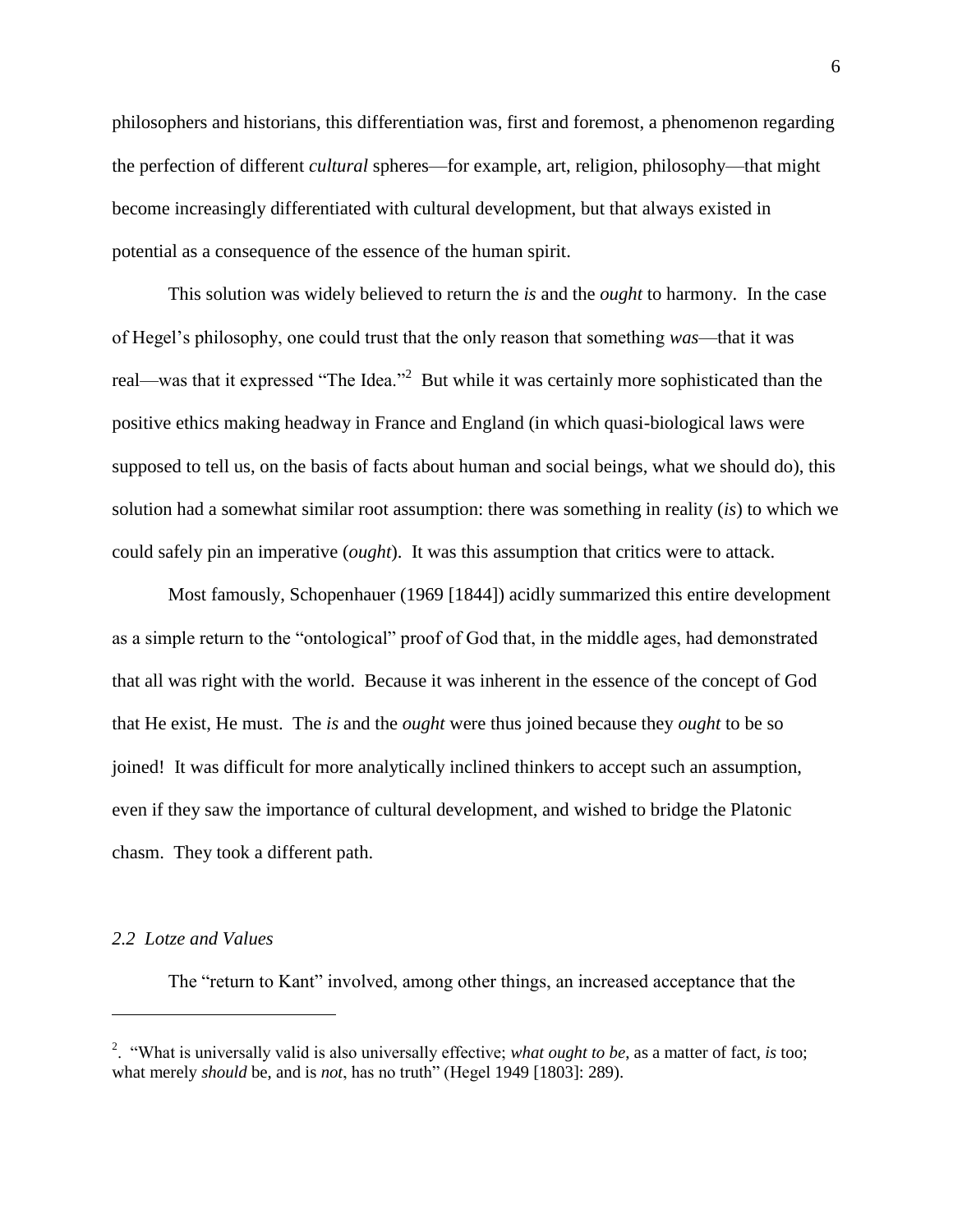realms of the *is* and the *ought* were not easily blended (see Beiser 2014; Rose 1981). The notion of values became key in the attempt of the neo-Kantians to grapple with this bifurcation. And the central thinker here is universally acknowledged to be Hermann Lotze.<sup>3</sup> Lotze (1885 [1856-1864]) burst on the scene with a remarkable work attempting to combat what he saw as an increasingly aggressive materialism. The influential claims of Schelling and Hegel that such materialist science was limited or ignorable because all expressed the "Idea" seemed to Lotze childish and obscurantist. Yet he did not shirk from the attempt, as he put it at the end of one of his later works, to again "seek in that which *should* be the ground of that which is" (Lotze 1884 [1879]:536).

Moreover he, like many others of his generation, rejected the orthodox Hegelian dynamic—that the real *is* the rational—which, he decided, came from a misreading of Plato. The Greek language, argued Lotze (1884 [1880]: 441; 1885 [1856-1864]: II, 327) had no word for *validity* outside of existence. Hence, Plato was not saying that ideas "existed" in the sense of being in time and space; rather, Plato was saying that ideas possessed a validity *regardless* of their actualization. Validity offered a replacement for the ontological proof, a way to demonstrate the objectivity of our beliefs without denying the difference between the realms of existence and non-existence (Lotze 1884 [1880]: 499f; also see Gebhardt 1989: 38). If this notion of "validity" is obscure, Lotze (1884 [1880]: 440) wrote, that is because it is a primitive, or an underivable term, one which stops a regress. We may ask why someone says that " $2\times 2$  is 4," but if they respond, "because it is true," we cannot then ask them why truth is valid (Rose 1981).

 $3.$  A recent, though somewhat idiosyncratic, treatment is found in Woodward (2015).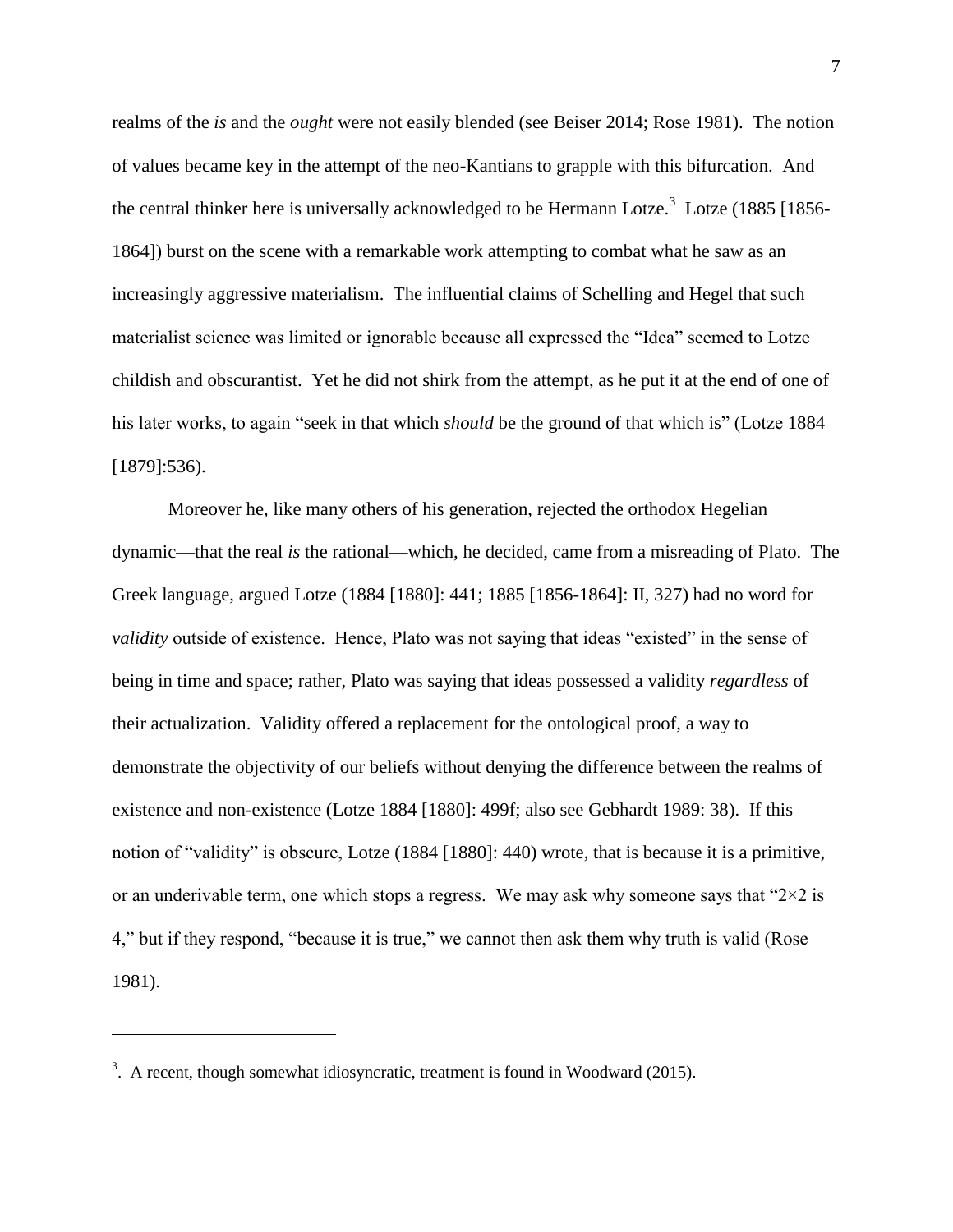Unlike the Hegelians, Lotze did not insist that any valid idea had to (eventually) exist as mind. However, he posited a third realm to connect the two existential realms of subjectivity and objectivity, the intelligible and phenomenal worlds—the realm of values. Whence came by Lotze this notion of "values"? It is widely agreed by intellectual historians that the term entered philosophy from political economy, which, since Adam Smith, had been increasingly oriented around the idea of "value" (Steinbrenner 2005: 590, 601; also Meinong 1894: 5; 1912-3: 2). The economic realm had appealing analogic characteristics for thinking more generally: the value of an object might be the subject of broad consensus without this detracting from its ultimately subjective nature (see Tarde  $[1969/1898:74f]$ ).<sup>4</sup>

Yet *value* is not the same as *values*; to say that something had *worth* did not imply the diversification in referent that we were to find with the notion of values. The key innovation was the development of a new noun-form of the term, one that bore a plural. In this new conceptualization, the value of an object, and the reason that a person might value it, were both grounded in the object's relation to "*values*." Further, the notion of values differed from other ways of approaching the goal-directed nature of action by turning on this Lotzian idea of validity. Thus one of the influential value theorists, Alexius Meinong, argued that the value that some object O has for a subject S lies in the fact "that S takes an interest in O," "and the magnitude of the value is essentially determined by the magnitude of the interest" (1912-3:7). However, it is essential that the object *deserve* the judgment made: if the subject thinks that O is

<sup>&</sup>lt;sup>4</sup>. Even more, in political economy, "value" was already used as a means of abstracting and generalizing; thus Marx (1906 [1867]: 42n3) noted that "In English writers of the  $17<sup>th</sup>$  century we frequently find 'worth' [related to the German *Wert*] in the sense of value-in-use, and 'value' [related to French *Valeur*] in the sense of exchange value. This is quite in accordance with the spirit of a language that likes to use a Teutonic word for the actual thing, and a Romance word for its reflexion."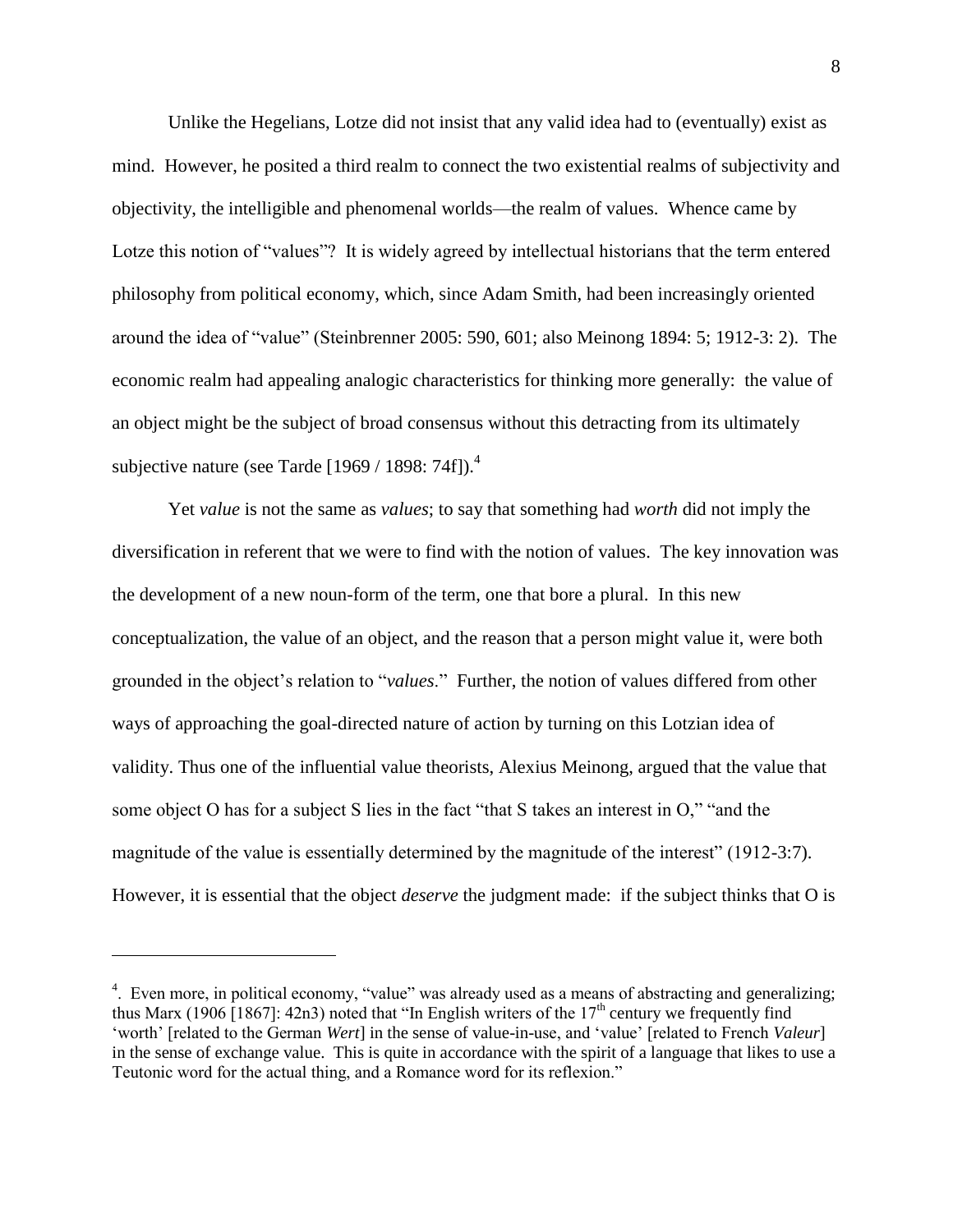*z* (for example, that it is "beautiful"), then we are not indifferent to the question of whether, in the real world, O actually *is*  $z$ —if it is "worthy" of the predicate (11f).

This notion of values was attractive because it offered a better ground for the analysis of the cultural spheres than either the seemingly tendentious derivations of all from some implicit kernel of "the essence of Man," or from a fixed set of human drives. Lotze's solution still turned on the cultivation of human potential (*Bildung*), but required no strong assumption as to the nature of the telos towards which this development headed. From here, Lotze (1885 [1856- 1864]) derived not only an ethics, but a conception of the major types of personality oriented to these different values and their different realms: the scientific, the economic, the aesthetic, the religious, the socio-political—an adumbration that was to reappear with only minor changes in the influential work of Spranger (1928 [1914]) and Weber (1946 [1915]). And this linking of values to the typology of realms was probably one of the reasons that it became of such interest to the new social sciences; for one, Marianne Weber (1975: 67) writes of Max's heated discussions with peers about Lotze.<sup>5</sup> For if there was some overall logic to the organization of these values, that logic could be the basis for a re-appreciation of the integrity of the human condition.

### *2.3 The Revaluation of Values*

 $\overline{a}$ 

In any case, this notion of values assumed a pivotal position into neo-Kantian thought in the early twentieth century, and then increasingly permeated European intellectual life, beginning in Weimar Germany. There, it promised to be the needed idealistic moment that could

 $<sup>5</sup>$ . Max, with his typical impatience, was sure that Lotze was unscholarly, tedious, and emotional.</sup>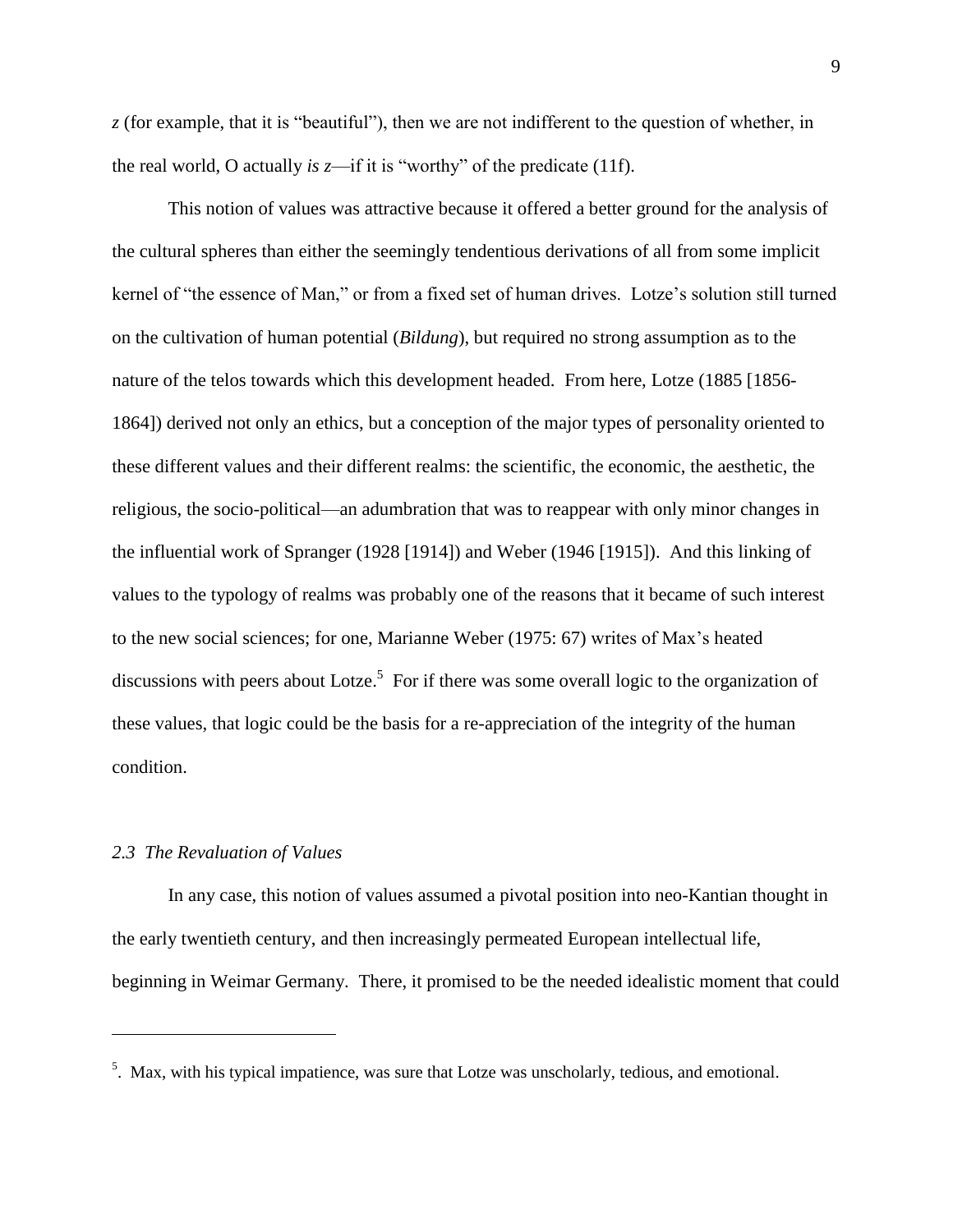counterbalance the potential flat brutalism of the "new objectivity" characterizing the age.  $6$  The notion of values provided as a way of defining one's commitments, a quasi-transcendent ethics that was wholly a matter of one's one decision.

From there, the notion of values spread outwards. In America, values became important for the pragmatists. Some, like William James (1982 [1902]: 4f), chose to build on the German distinction between facts and value-judgments. Others, like Dewey (1918), tried to transcend this divide. Eventually, even Durkheim (1953 [1911]) felt obliged to try to incorporate this distasteful structure into his own theory. The reason for this surprising adoption of Germanic terminology, argued his bitter opponent, Gaston Richard (1994 [1923]: 252), was the following: "For as long as this 'axiology', to give it its most convenient name, remained an American or Austrian doctrine, Durkheim and his school ignored it….The theory of value judgment or value concept with its implications so favourable to a measured individualism was, however, gradually penetrating into France." Durkheim tried to take the teeth out of the notion by first, collapsing the distinction between judgments of value and judgments of fact (based on the trivial notion that a statement of valuation could be factual—if person *P* values object *O,* then "*P* values *O*" is a true fact). Second, he attempted to tame the explosively polytheistic potential of values by rooting all values as different manifestations of the one true divinity, social morality.

In Germany, in contrast, much of the appeal of the notion of values was its promise to help in the struggle with the increasingly differentiated cultural spheres—to try to bring order

<sup>&</sup>lt;sup>6</sup>. Thus the central, fascinating make character of Lion Feuchtwanger's classic 1930 "novel of the age" (*Zeitroman*), *Success*, an art critic with a taste for the transgressive and authentic, implicitly courts the central female character, an objective-seeing, liberated woman, by laying out his scale of values [*Stufenleiter;* later, *Skala*] in terms that would have made sense to a philosopher of the time (1989 [1930]: 52; 519).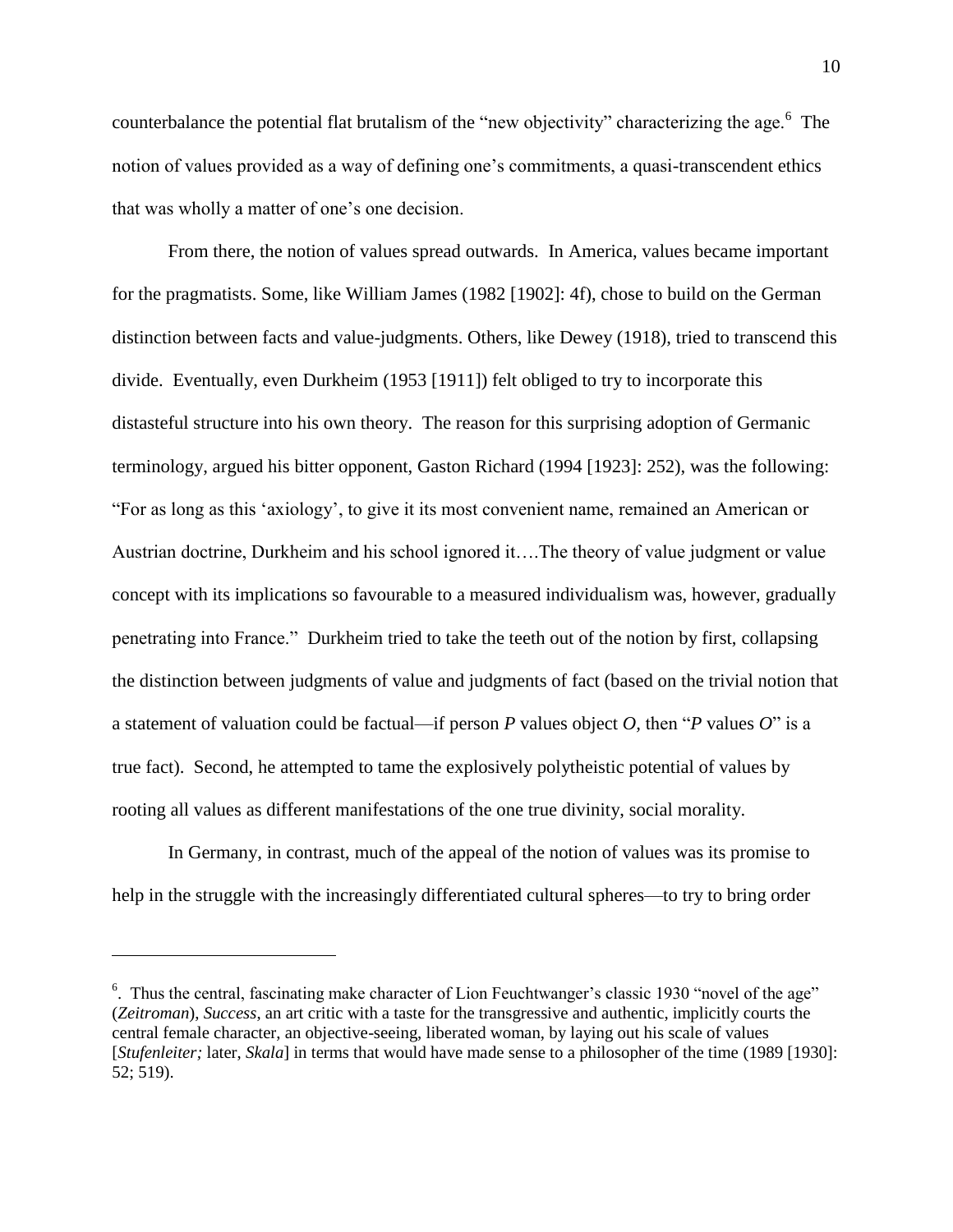where dissolution seemed paramount. It was this effort that characterized the philosophers who were most influential for sociology, namely the "Southwestern" school of neo-Kantians. As we shall see, they established the issue of value as perhaps *the* central issue for sociological theory.

### *2.4 Values and the Human Sciences*

German sociology was caught up in the debates about what were called the cultural (or "human") sciences (*Geisteswissenschaften*), paradigmatically history, which were, it was believed, sciences of humans as actors (as opposed to as mere organisms). These sciences, unlike the new natural sciences, could not but deal with meaning, and therefore, it seemed, issues of values and valuation. If there was a split between existence and validity, there would seem to be a corresponding split in the nature of our cognitive relation to the world, with the natural sciences on one side, and the human sciences on the other. The question then was whether and how these fields had a claim to any sort of objectivity, or whether they were more akin to the arts. It turned out that the problems that the philosophers had set for themselves provided solutions that the sociologists could adopt. And this is because the key problems for sociology were widely believed to involve foundational issues of concept formation.

The decisive initial work here was done by Wilhelm Windelband, who had studied closely with Lotze (e.g., Windelband 1921 [1914]: 208). And Windelband was to be the central figure in what is known as the "Southwest School" of German philosophy—the circle that influenced Max Weber. Windelband (1915 [1882]: 19) was greatly concerned with one aspect of differentiation—the fact that the various sciences had successfully split off from philosophy, leaving it no clear ground and object of its own. Drawing on Kant's conception of philosophy as a sort of appeals court for reason, Windelband argued that philosophy still had a job—to judge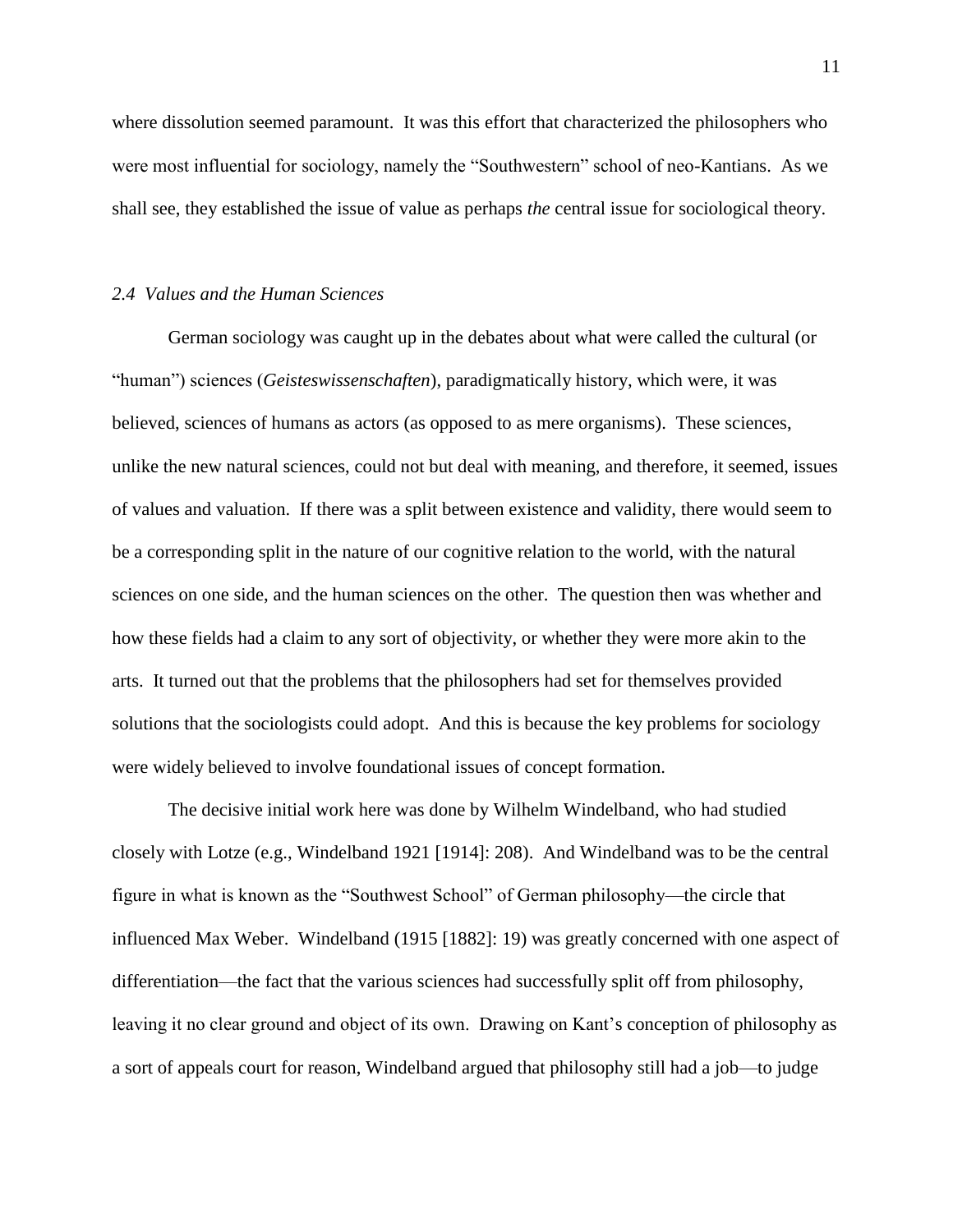the principles of the *other* sciences. In particular, philosophy could organize and critically assess the values that underlay each of these disciplines, as well as the logical problems that arose therefrom (for example, the puzzle of the implications of seeing truth itself as a value; see, e.g., Windelband 1921 [1914]: 215; Frege 1891; 1977 [1918]; Lask 1912).

It was for this reason that others agreed with Windelband (1921 [1914]: 208) that "the idea of value is now the centre of any further discussion." The idea that every endeavor might be defined by some set of values seemed to provide a possible answer—and a grave challenge—to the status of the cultural sciences. Certainly, if some sort of value defined every field, how could one hold it against the cultural sciences if they too were concerned with value?

Even more, the notion of value promised to solve a difficult technical problem in the philosophy of history having to do with concept formation. There was increasing consensus that history, in contrast to the natural sciences with their *generalizing* concepts, needed *individualizing* concepts. Windelband's student, Heinrich Rickert, made the key contribution. Rickert (1910-11: 10) accepted, first of all, that values are necessary for a meaningful life, and such values must be *valid*. But valid values do not only ground an individual's life—they can also ground the historical sciences and their individualizing concepts.

We may define a general term—a species—using purely external concepts. Thus we define a mammal as any animal the female of which nurses its young via mammary glands. However, we denote a particular individual, one mammal among others, by a *name*, and identify one as such because of the *value* we place on it (Rickert 1902: 380). The historian, too, can identify particular concepts—for example, "Goethe," or "impressionism"—on the basis of the values they have for the historian (1986 [1929]: 83). If the same values that animated the historical actors in question are shared by the historian—and these are *valid* values—then the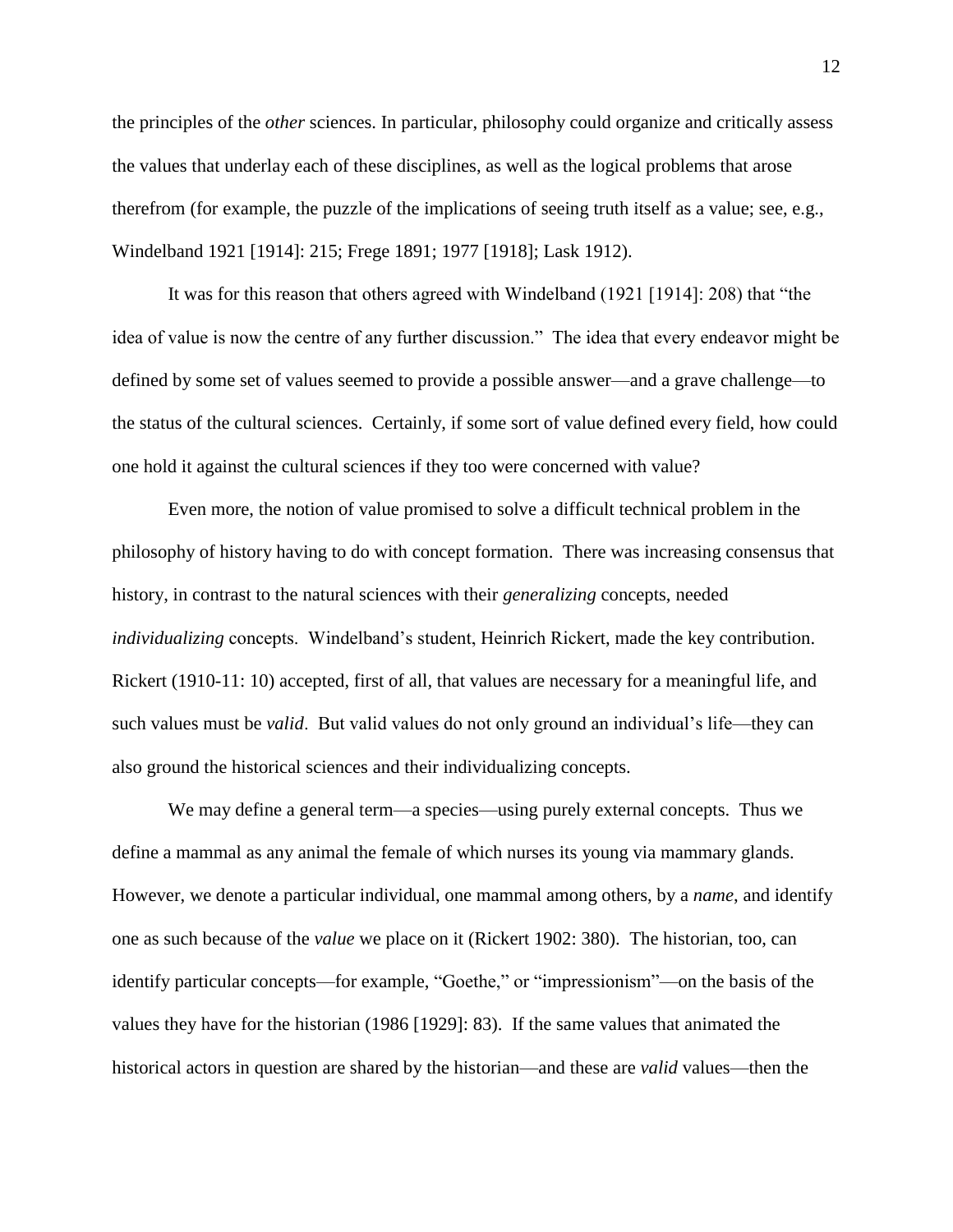resulting claims may be objectively valid (1986 [1929]: 64, 89, 106, 126, 196-9, 205). But this required, Rickert was forced to conclude, that values must lie "*beyond* subject and object" (1910- 11: 12), in some third realm ["*dritte Reich*"] of non-actual meaning configurations (Rickert 1910-11: 22; 1929: 596). Only thus could two different investigators be able to be sure that they formed their concepts in relation to the "same" values.

It might seem odd to reach objectivity via this roundabout way, but to Kantians, the view that the "transcendent" formed the ground of possibility for a science was a familiar one. It was thus hardly shocking when this notion of "value relevance" was imported into sociology by Rickert's friend Max Weber—who simultaneously convinced many that the sociocultural sciences could be objective by completely refraining from value *judgments*. There remains debate as to the degree of Rickert's influence over Weber (e.g., Oakes 1988, Burger 1976; Bruun 2007; Sica 1988: 128n66), but even if Weber had developed his position independently of Rickert, he seemed convinced that his friend had solved the key problem that he (Rickert) had set out to solve. (It is for this reason that Weber could confidently refer the reader to Rickert for the specificities of what his own approach to value-relatedness entailed.)

Weber was, as intellectual historians agree, wrong—Rickert's solutions were more or less irrelevant for Weber's own concerns, as the latter attempted to use the notion of values in a quasi-Nietzschean way. For Weber, the situation of the scientist was similar to that of any other actor: "he weighs and chooses from among the values involved according to his own conscience and his personal view of the world [*persönlichen Weltanschauung*]" ([1904] 1949*:* 53; 1922: 150). No objective validity was required for these values, only the subjective conviction of the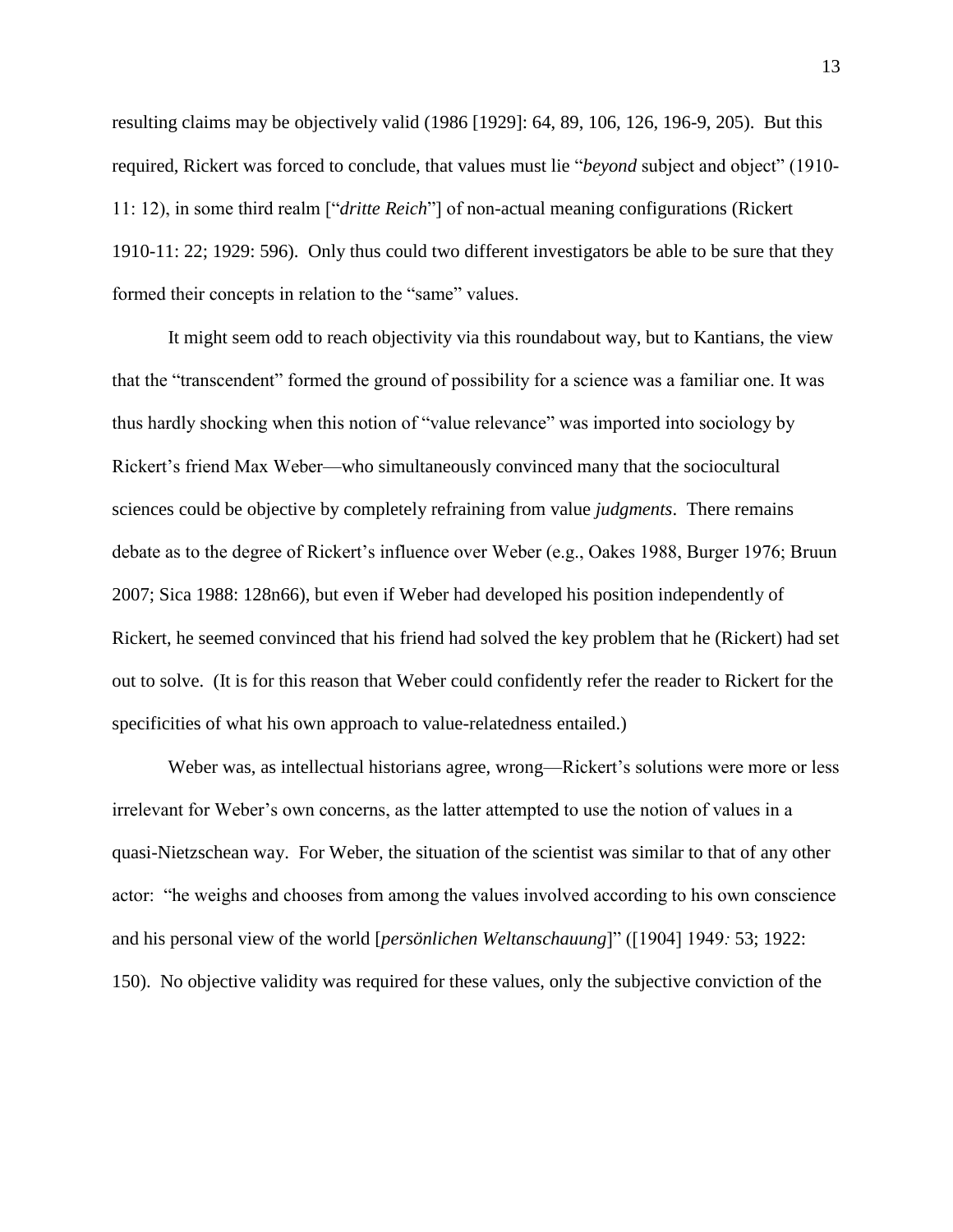actor (Hügli 2004: 562)*.* <sup>7</sup> Weber's passionate and confident delivery of his ideas only increased the centrality of the issue of values to those puzzling over the nature of sociology.

For this reason, when discussing concept formation and idea of "value-relevance," Weber (2012 [1917]: 317; also see 323; Weber 1949 [1904]: 105) made it clear that in his view, "the term 'value relation' simply represents the philosophical interpretation of that specifically scientific '*interest'* which governs the selection and formation of the object of an empirical inquiry" (italics in original). Even outside of this context, Weber (2012: 413f) often equated values and interests; thus he expressed doubts that "the 'absolute validity' of certain 'values' (what we [that is, Weber] would call 'interests') could be taken to be more than simply a limiting possibility….." Again, Weber (1949 [1905]: 156; 1922: 259) argued that "It is our *interest* which is oriented towards 'values,' and not the objective causal relationship between our culture and Hellenic culture, which determines the range of cultural values which are controlling for a history of Hellenic culture" [emphasis in original]. To the extent that Weber *did* see values as being different from interests, it was that the former were a more metaphysical species which he usually distrusted. Thus in his letter to Friedrich Gottl (29 March 1906), Weber (2012: 388) writes that he does "*not* accept that 'value' stands on the same level as 'interest' or 'importance'….Under all circumstances, 'valuation' takes us into another world."

There were, however, times when Weber wished to evoke this quest of another world, the capacity for a soul to choose to devote itself to serving something transcendent, and in this context, Weber's use of the term *values* was less hesitant. But it is worth emphasizing that to

<sup>7</sup> . "We can indeed espouse these values only when they appear to us as values…..However, to *judge* the *validity* of such values is a matter of *faith,*" and "certainly does not fall within the province of an empirical science" ([1904] 1949: 55). The secondary literature on Weber is too big to survey; we point the interested reader to Turner and Factor (1984, 1994).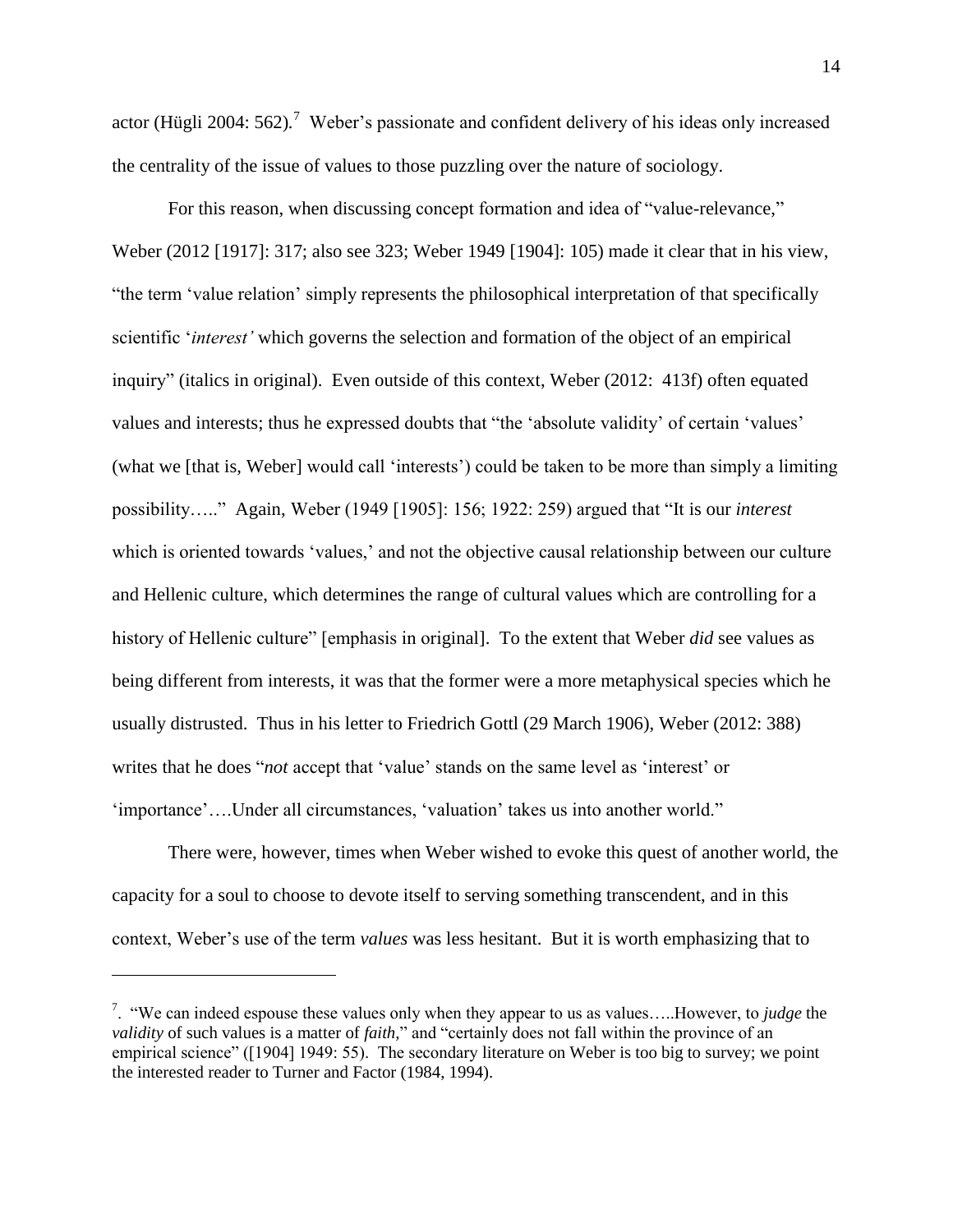Weber (1946 [1915])*,* it was obvious that while someone could pursue one of these values, this was hardly necessary. Indeed, the differentiation of value spheres that made possible any dedicated pursuit of one value was a relatively recent phenomenon. While any person now had the possibility of following the command of a value—"put down your nets and follow me"—not all would. Further, those who did heed this call were forced to renounce other values. In contrast to the philosophers who attempted to encompass and organize the differentiated cultural spheres, Weber used the notion to accomplish the exact opposite: to account for the irresolvable contradiction of differing values. Weber expressed this with uncompromising directness and evidently relished brutality: "You serve one God, and offend the others" (Weber 1946 [1919]: 151).

Weber's central exposition of this idea came in his "Religious Rejections of the World" (1946 [1915]). Here and elsewhere, Weber accepted the general notion that the process of Western modernization involved the increasing clarification, and separation, of the cultural values, and their increasing identification with institutional spheres. To Weber, these values were "means of orientation"—master codes that could orient a person who wished for a meaningful and mature life, termini to the questions of "why" we do what we do (also see Rickert 1910-11: 28). The increased differentiation of these values meant that there was less and less of a chance for a "wholeness" of life, and more and more unavoidable conflict (antinomy) between those following the different values.

Weber's use of *values*, however, was inconsistent and somewhat incoherent, as there was a wide gulf between his use of the term when it came to his epistemology and his use for his theory of social change. Regarding the latter, Weber might speak here of "cultural values" (e.g., 1976 [1920-1]), implying that their definitions were shared across persons in some place and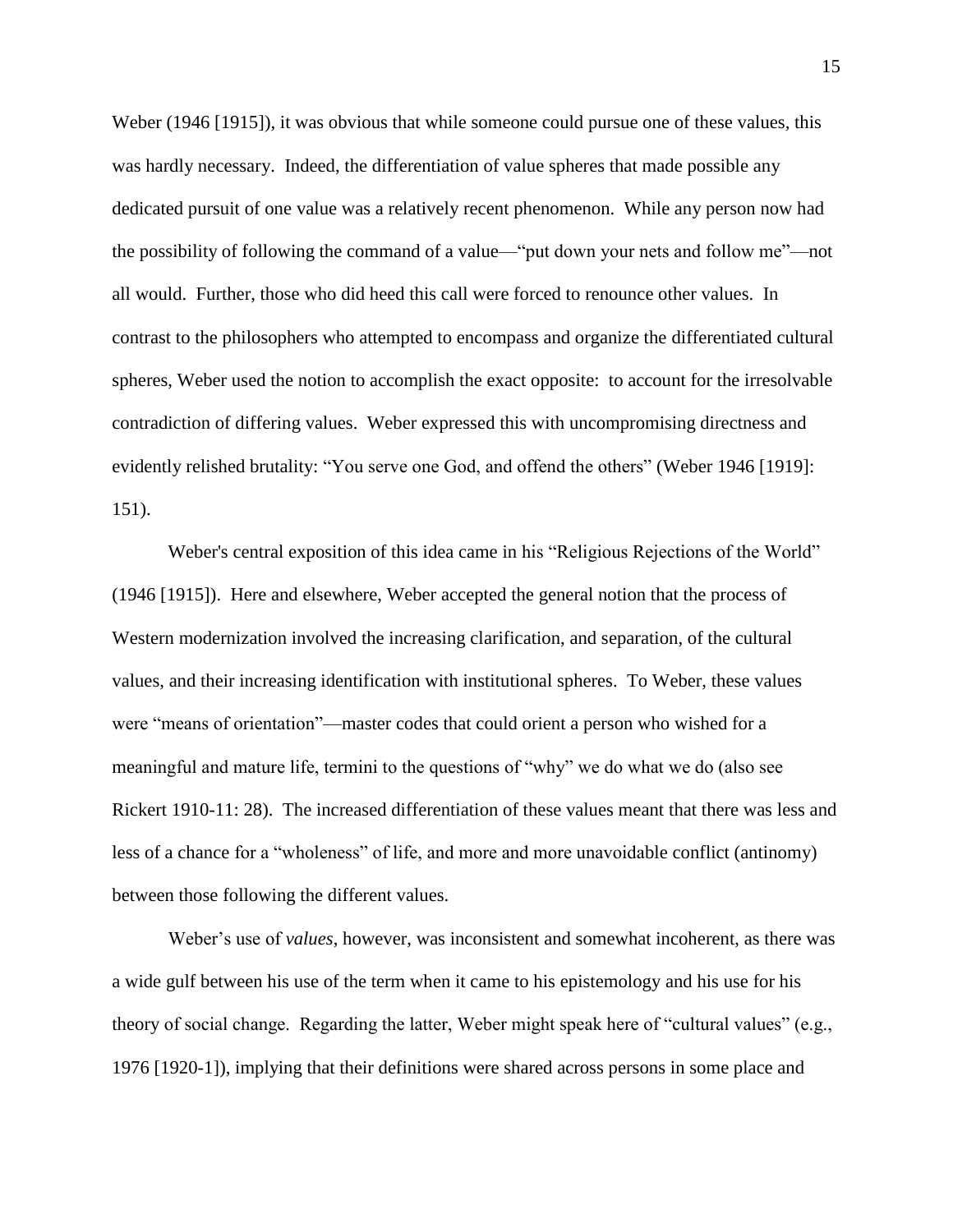time. Rickert had argued that the human scientist was necessarily oriented to these cultural values in the process of concept formation. But Weber, though relying on Rickert's language to discuss his epistemology, emphasized that the values that guide the researcher are fundamentally *individual* and bereft of any transcendent quality. It is simply that Weber could find no other word to describe this sort of orientation.<sup>8</sup>

Weber, more than anyone else, returned to the core economic idea of *competing ends* and argued for their fundamental incommensurability. Fascinatingly, when brought into the United States by Talcott Parsons, Weber's approach to values was claimed to *solve* the very problem that, to Weber, was the core reason for theorizing values—irresolvable antinomies.

## **3. The Introduction of Values to the United States**

### *3.1 The First Generation*

 $\overline{a}$ 

It is not that the notion of "values" was unknown in America before Parsons's work; indeed, we must understand his project as one that had to *undo* the conception of values that had been developed by the Chicago school. Previous to their work, many sociologists (when they were not reformers or social workers) were influenced by Herbert Spencer. Most important here was Franklin Giddings, the leader of the Columbia sociology department. Giddings (1896: 147- 50) spoke of "social values," but meant something that were merely the collectivized version of individual desires. ("They are social values, and are analogous to the subjective values of the

<sup>&</sup>lt;sup>8</sup>. This is literally true. Max had written to his wife (10 Apr 1902) that he had been reading Rickert, which he thought excellent—"apart from the terminology ('value')" (Weber 2012: 374); within a few months, he was to attempt to fix this problem. In a recently discovered and translated set of notes marked "Rickert's values," Weber (2012: 413) writes, "As a test, one can try *whenever* R[ickert] speaks of 'values', to replace that term by '\_\_\_'." He never filled in the blank.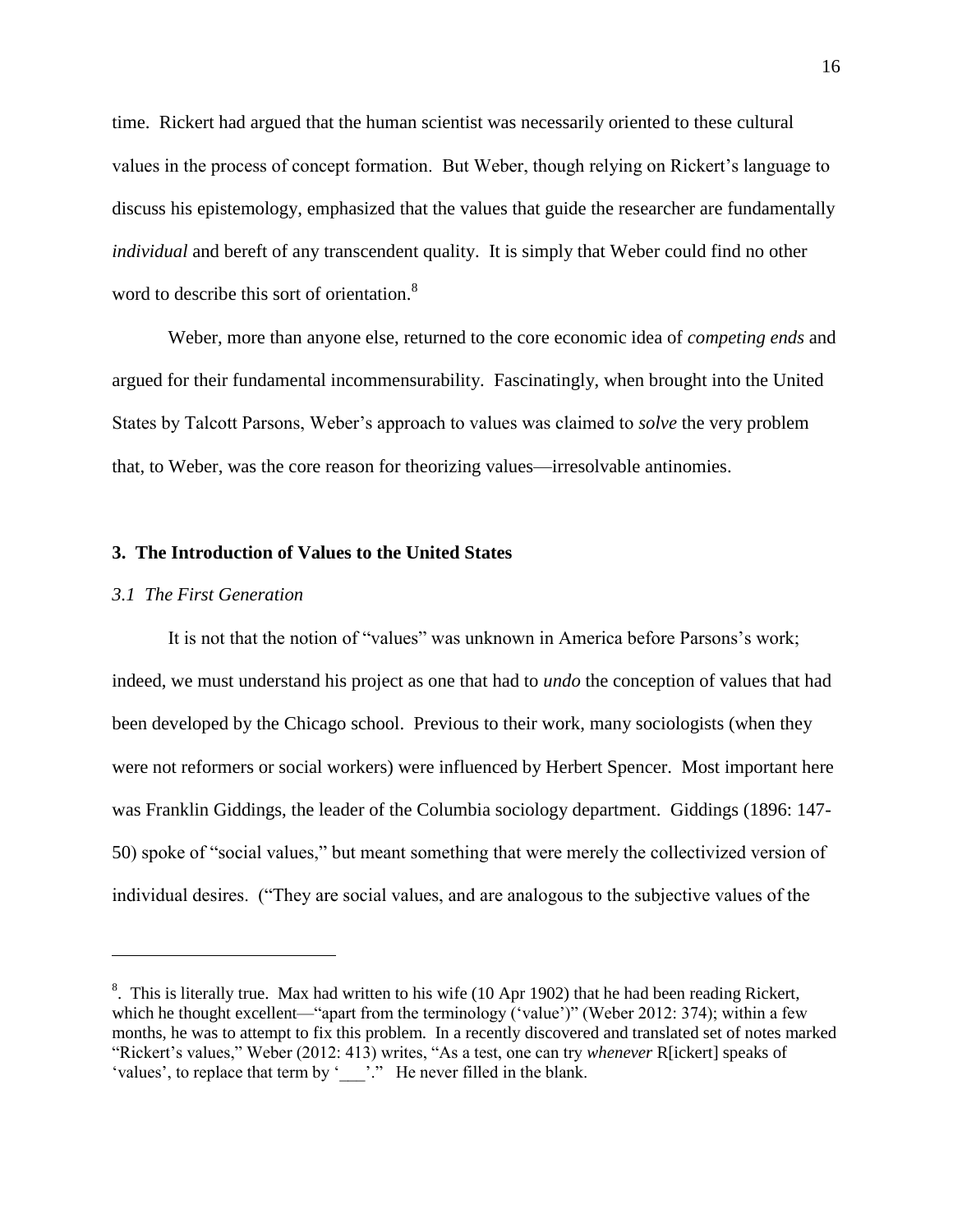individual mind.") For example, people generally value their group (Americans like American things), they value cohesion, and they prize certain "abstract conditions that are favourable to social integrity and development, and to certain modes of effort that are intended to extend or to perfect the social type." Here he specified the triad of the French revolution: liberty, equality and fraternity.<sup>9</sup>

This was a somewhat more glorified conception of values than that found in Spencer, who tended to use the term in a more economic sense (and frequently spoke of "values" where an American would use "value," as in "the values of these goods"). But it still sat within a quasieconomic framework. Thus Giddings insisted that "Social values are the grounds of rational social choice." Just as a rational individual chooses what he individually values, so too society (when it is being rational).

In contrast, the new Chicago school was oriented not to England, but to Germany, for its theoretical inspiration and its leader, Albion Small, was convinced that remaining with the template of *Homo oeconomicus* had become "a bar to knowledge" (Small 1905: 42). Small was impressed by Gustav Ratzenhofer. Ratzenhofer argued that we could best understand social action and systematize our knowledge of social institutions by focusing our attention on the *interests* of actors—interests here understood in a very general sense. Small agreed, arguing that this allows us to begin with the central issue of how actors understand their situation, what they are trying to do, and what means are available to them (1905: 637, 641).

Thus at the turn of the century, values were being discussed in Columbia from an

<sup>&</sup>lt;sup>9</sup>. He also pointed to the importance of three "modes of effort": "missionary effort, philanthropy, and education. These characteristic manifestations of the modern spirit are an expression of the passion of the highest social types to extend themselves among the lower races, and among the poor, the unfortunate, and the ignorant."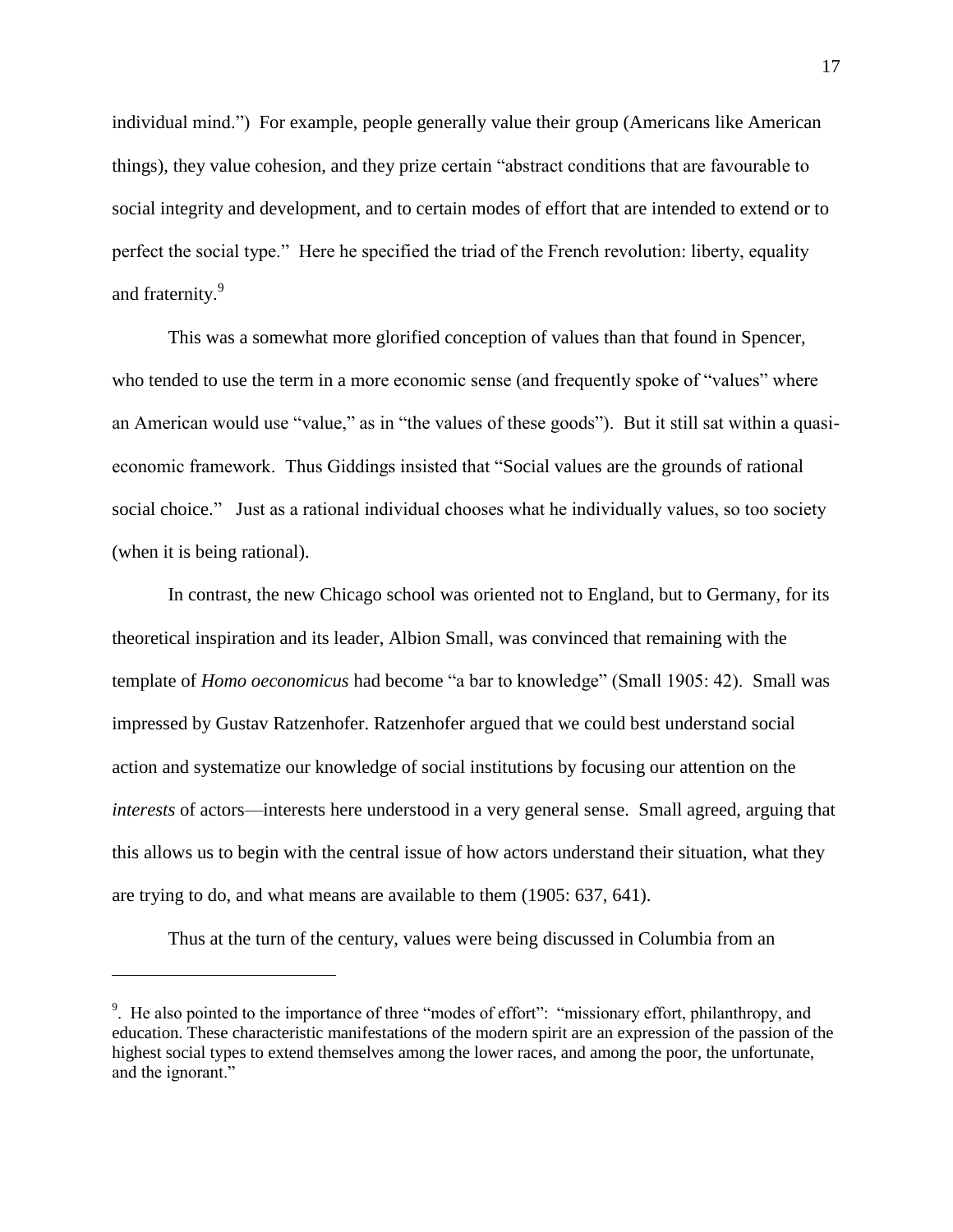economic perspective, and interests at Chicago from a non-economic perspective. But the next generation of the Chicago school, most importantly, Mead, Park and Thomas, had all studied with Georg Simmel in Germany (so had Small, but he was of an earlier generation). And Simmel, unlike Ratzenhofer, saw values as central to sociology.<sup>10</sup> Simmel, like most other neo-Kantians in his orbit, saw the "human sciences" and the "natural sciences" as fundamentally distinct due to the opposition of their respective objects of study: *culture* as opposed to *nature*. Simmel emphasized that values were found only in the human sphere, that of culture and of meaning. Thus he ([1907] 1978: 59) began his *Philosophy of Money* by noting that "the order in which things are placed as natural entities" assumed "their equality before the law of nature." "But we [humans] are not satisfied with this indifferent necessity. Instead, …we arrange them in another order—an order of value." For Simmel, the great puzzle is how humans, through their relations to treasured objects, create a realm of values that partakes of aspects of both subjectivity and objectivity.

This vision was the foundation of the first important American sociological theorization of values, in the extremely well-regarded work of W. I. Thomas and Florian Znaniecki on *The Polish Peasant*. Their famous definition, frequently recycled in early twentieth century sociology, runs as follows: "By a social value we understand any datum having an empirical content accessible to the members of some group and a meaning with regard to which it is or may be an object of activity. Thus, a foodstuff, an instrument, a coin, a piece of poetry, a

<sup>&</sup>lt;sup>10</sup>. Simmel also relied on the conception of interests to define the *content* of sociation; Simmel reviewed one of Ratzenhofer's works, but may not have read the work that Small discusses (Swedberg 2005:57). Ratzenhofer was no simplistic, commonsensical, fuddy-duddy—he had a somewhat mystical understanding of all reality as different degrees of organization of some primordial force, a notuncommon view in the nineteenth century (1898: 24-27).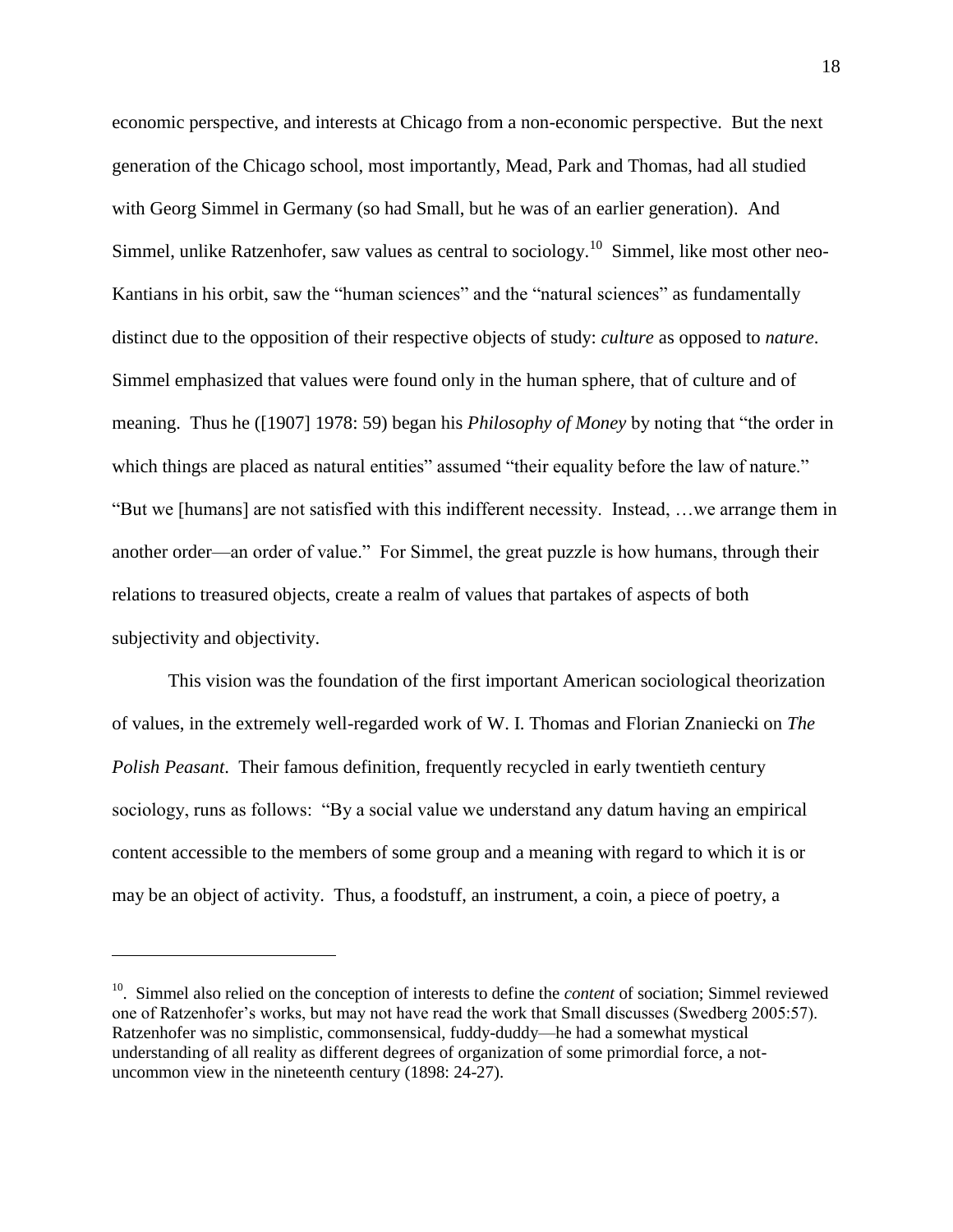university, a myth, a scientific theory, are social values…. The social value is thus opposed to the natural thing, which has a content but, as part of nature, has no meaning for human activity, is treated as 'valueless'; when the natural thing assumes a meaning, it becomes thereby a social value" (Thomas and Znaniecki 1918: Volume 1, 21).

What should strike us as surprising is how *concrete* values were: they were *things* in the world, and what made them different from objects was simply that they were valued, brought under the umbrella of cultural meaning as opposed to natural indifference (Znaniecki 1934: 34, 41, 80, 84, 93, 155). Faris (1928: 278) gives an example: "At the party Romeo meets Juliet, and very shortly the girl becomes to him a beloved object, a value." Cooley's (1918: 284) take was somewhat different, but also concrete, and stemmed from what an organism was trying to *do* in a given situation. Given this foundation, Cooley (1918: 311) rejected the assumption that pecuniary values were an inherently lower form than all others, or that other values could not be translated into money terms. "Chastity," he noted drily (1918: 313; also 338), "is sold daily by people not radically different in nature from the rest of us."<sup>11</sup>

While Thomas and Znaniecki (e.g., 1918: Vol 3, 24, 52, 69; Vol. 5, xvii) saw that some of these values might correspond to larger institutional groups—sometimes called "complexes" or "fields"—the core of their approach was that values were not defined by *trans-individual* organization, but by subjective *meaning*. But there was another approach to values that influenced American social science, specifically, social psychology. This was the work of Eduard Spranger—one of Weber's opponents in the "value-judgments debate" (see Spranger

 $11.$  "I notice that if there is anything attractive about a man he soon learns to collect pay for it. And not less is it true that the need for righteousness finds expression in a willingness to pay a (reasonable) price for it in the market-place."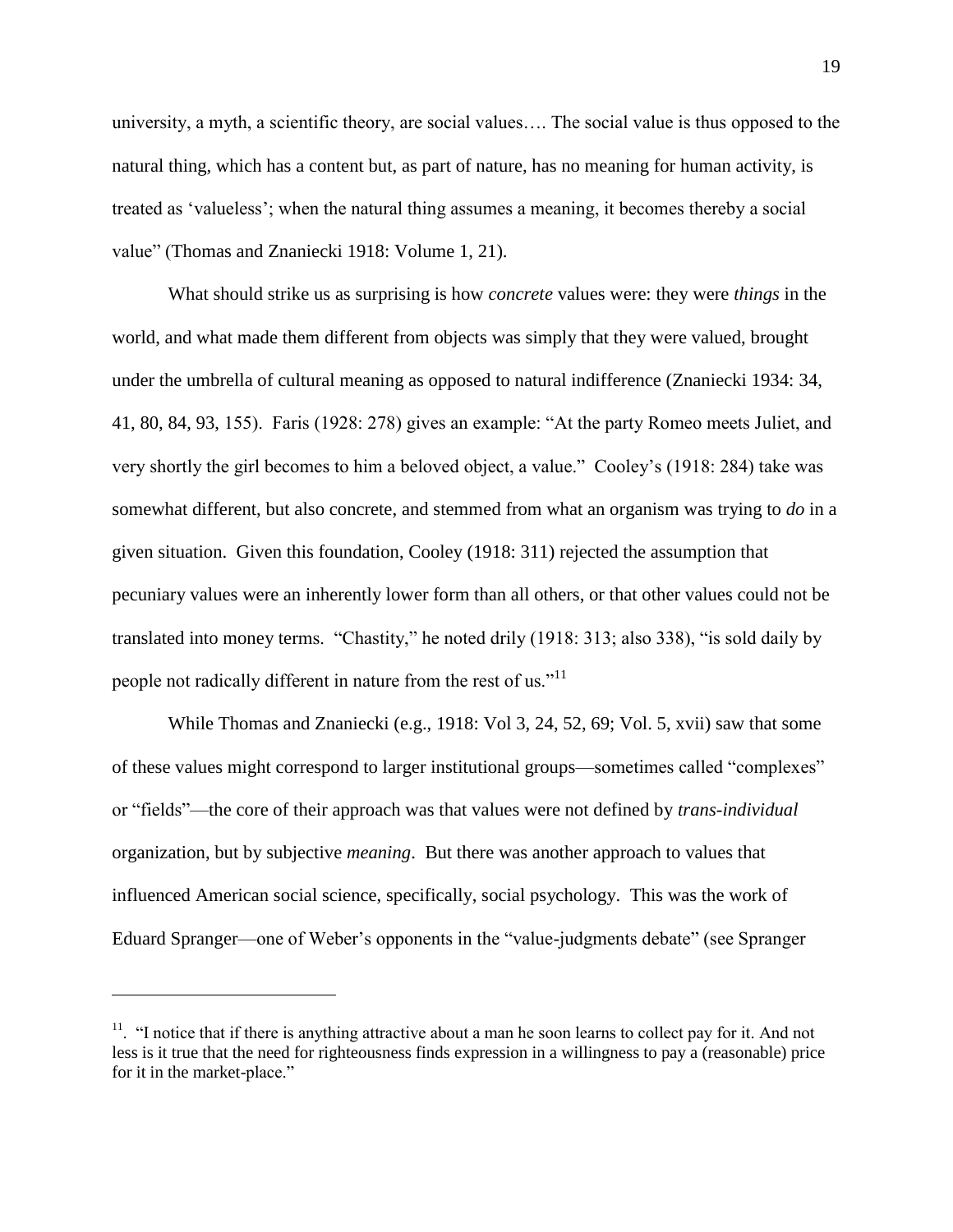1996 [1913]). Spranger had built upon the many similar systems of cultural spheres to chart out what he called "forms of life" [or "ways of living"; *Lebensformen*], which he understood as correlative to autonomous institutional spheres of value. Thus there is the economic sphere, but also an "economic type" of man (Spranger 1914: 433; [1914] 1928: 250; 1925: 280). This is of course an ideal type, but one that we recognize in the character structures of those about us.

This approach was in short order Americanized—the translation was titled *Types of Men*—and turned into a widely used scale by Allport and Vernon (1931). It consisted of a set of items both wildly abstract (do you prefer this sort of world to that?) and astoundingly concrete (do you prefer reading *Scientific American* or *Arts and Decorations*?), and was one of the most highly used psychometric instruments for a half century after its introduction (Kopelman, Rovenpor, and Guan  $2003$ .<sup>12</sup> It is this approach that was revived in the work of Shalom Schwartz and that later re-entered sociology (Cieciuch, Schwartz and Davidov 2015). Yet the core theoretical interpretation of this tradition was dramatically altered, by the remarkable recasting of values by someone who claimed to be following Spranger's nemesis, Max Weber. This was Talcott Parsons.

#### *3.2 Values and Disinterest*

 $\overline{a}$ 

Despite defining himself as an importer of the Weber circle/Southwest school, with whom he had studied (Camic 2005: espec. 260n14), Talcott Parsons's work largely ignored the

 $12$ . Another, excessively creative, adaption, came from G. H. Mead's student (and collaborator of Parsons's), Charles W. Morris. Morris (1973 [1942]; 1956: 122) attempted to tie Spranger's system to William Sheldon's (e.g., 1954) influential but bizarre scheme of somatotypes (with the largest categories being ectomorph, endomorph and mesomorph). This approach remained less influential that that of Allport and Vernon.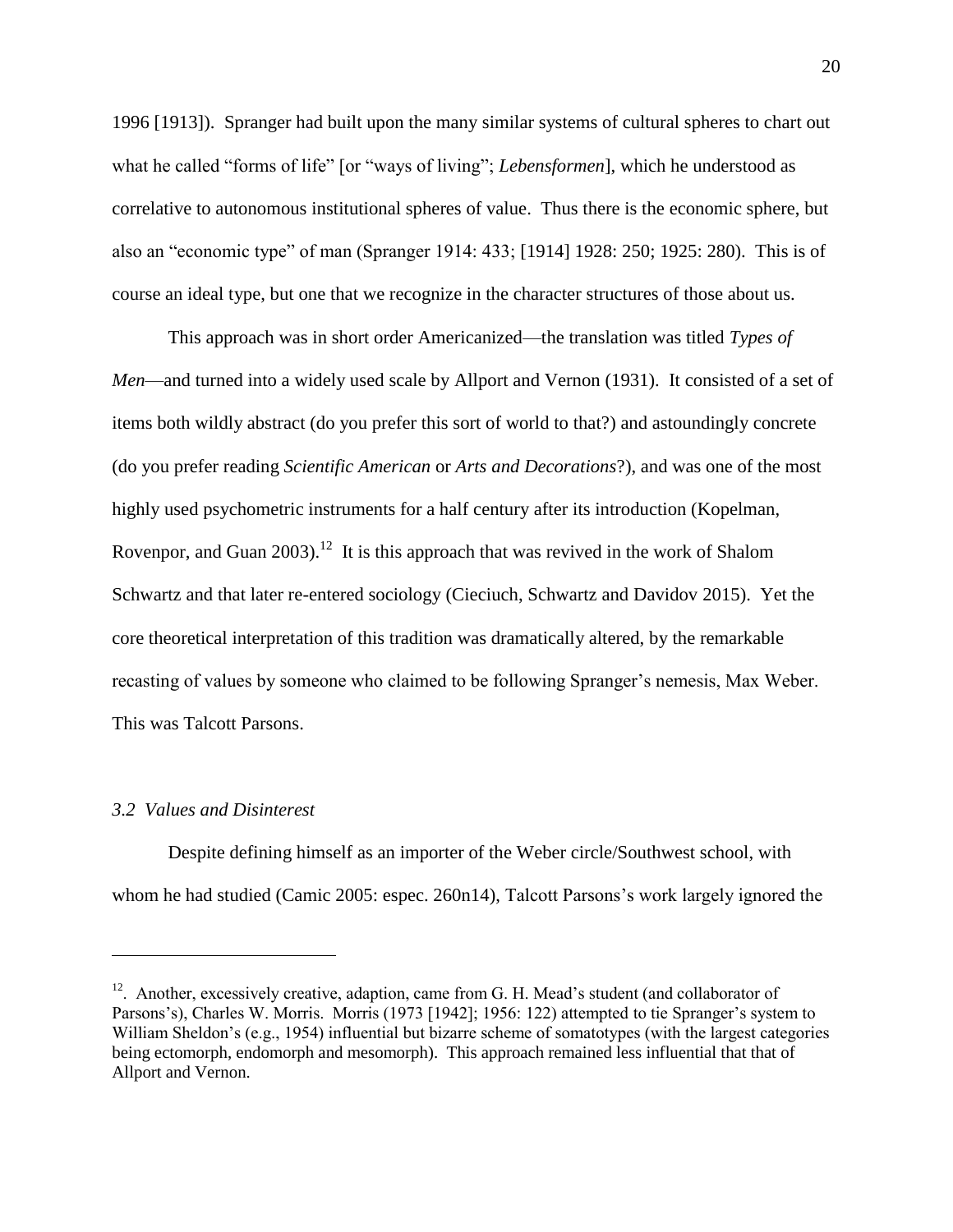central problematic of their approach (the division between the natural and human sciences). Instead, Parsons initially put forward a vision that would have amused Weber, a conception of a difference between individual- and community-orientations, one closer to the French sociology that turned on the distinction between egoism and altruism. Further, Parsons's idea of values had more in common with that dominant in anthropology at the time, than with that of the sociology of his day.

Although many conceptions of "culture" at the time, even in anthropology, emphasized the disarticulated nature of its many parts (Camic 2005: 247), "values" nicely could be used to give insight as to the differences between one culture and another, even at the risk of homogenizing the cultures. Thus in American anthropology in the early  $20<sup>th</sup>$  century, the notion of "values," or "cultural values" (e.g., Brown 1932), though often combined with some idea of differentiation into spheres (e.g., Sapir 1924: 401-429), was primarily used to support arguments about cultural relativism.

For example, Malinowski (1922: 25)—with whom Parsons studied, and whose vision of culture influenced him (Parsons 1977: 23; Martel 1979: 610; Camic 2005: 248)—emphasized that the goal of ethnography is "to grasp the native's point of view," noting that "in each culture, the values are slightly different; people aspire after different aims, follow different impulses, yearn after a different form of happiness" (for another example, see Benedict 1959 [1934]: 246). In his initial approach to values, Parsons was (as he later admitted [1977: 280, 283]) oriented to this relativism, only transforming the cross-cultural relativism of anthropologists into (within-European-culture) historical relativism. Thus he (1991 [1932]: 191f) reported to his American readers that "it is the specific role of 'values' which is characteristic of German sociology…they introduce a highly important element of relativism into sociology. They encourage the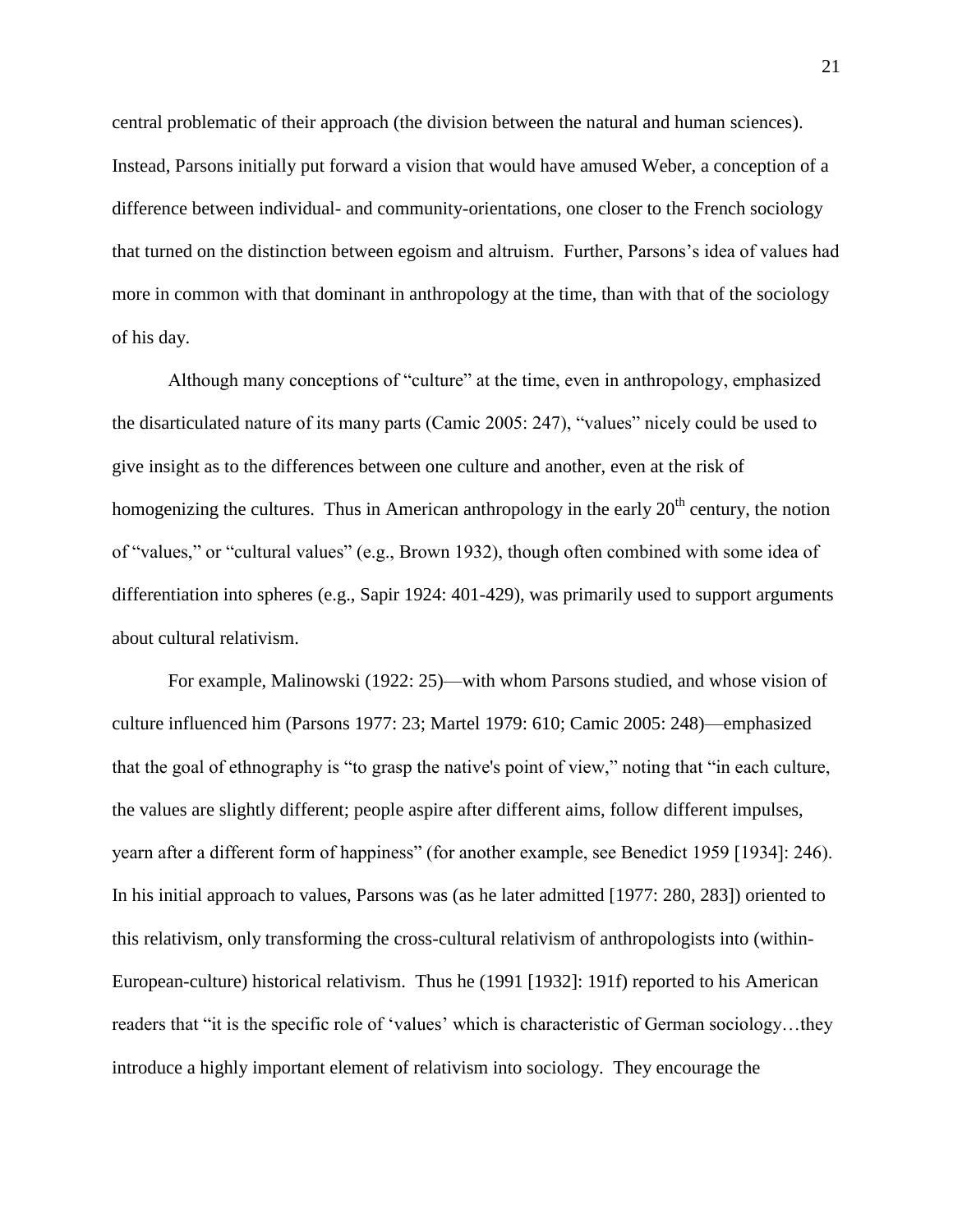conception of a society dominated by such a system of values as a closed, complete whole, sharply differentiated from others, rather than as a transitory stage in a continuous process." Again, Parsons (1934: 532) argued that "The qualitative variation in history of ultimate values…is one of the fundamental facts of empirical experience….And…there is no escape from the conclusion that really consistent empiricism leads inevitably to *Historismus*."<sup>13</sup>

This equation of the role of values with relativism was odd and inaccurate as a characterization of the German thought Parsons claimed to represent (this despite the undeniable presence of historical relativists in Germany). But Parsons made more specific, detailed, and wildly incorrect statements about Max Weber's theory of action and values. In particular, as noted by other critics, Parsons attempted to downplay the centrality of interests for Weber's approach to action.

Pope, Cohen and Hazelrigg (1975) have pointed out (also Lizardo and Stoltz 2018) that Weber often (e.g., 1946 [1915]: 280; 1978: 202) deliberately spoke of "ideal or material interests" to demonstrate that he did not think that there was a fundamental difference between the two in terms of human motivation. But Parsons (e.g., 1975: 668), who always assumed that those who talked about interests "really" were thinking of material ones, was determined to revise Weber to split the material from the ideal. In a sharp critique of H. M. Robertson's interpretation of Weber, Parsons (1991 [1935]: 62) insisted that "Weber sees what Dr. Robertson does not….his deeper, sociological analysis of the concrete phenomenon resulted in the discovery of another element of a totally different order….This is not the pursuit of selfinterest,...but is rather a case of 'objective,' 'selfless' devotion to worldly tasks, which is

<sup>&</sup>lt;sup>13</sup>. While Parsons was later to turn against historicism, at this point, he thought it not only unavoidable but in keeping with the approaches of both Durkheim and Pareto.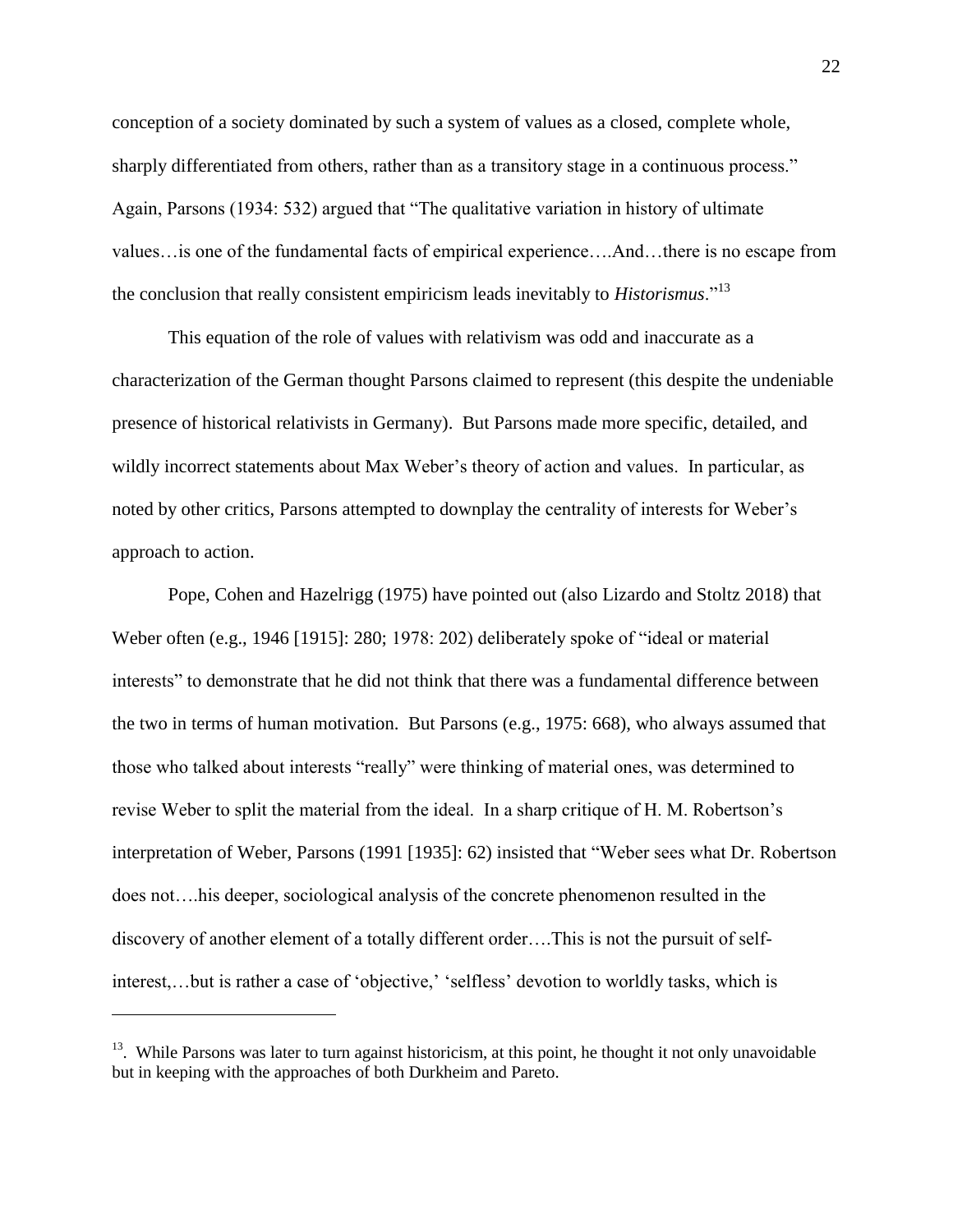'disinterested' as opposed to the 'interest' of the other element."<sup>14</sup>

Nothing like this can be found in Weber's work; Weber never used terms like 'disinterested' except to indicate that the analyst might be *conceptually* indifferent to certain issues.<sup>15</sup> Given that Weber saw himself, and was seen by his fellows, as a Jeremiah putting forward an ethic of passion under the steely control of a rational mind, the whole notion that he valorized disinterested action is close to absurd. Rather than opposing *interested* to *disinterested* (*value related*), as we saw above, Weber often identified the two. Indeed, discussing the advantages that an aristocracy holds for producing leaders who can *live for* politics as opposed to *living off* of politics, Weber (1994 [1917]: 112) noted that "It is not that [the aristocrat] lives in some kind of economically 'disinterested' sphere [*ökonomisch 'interessenleeren Raum'*]. No such thing exists." Why, given the flagrant textual evidence against this position, did Parsons believe it necessary to claim that Weber's use of values was connected to a theorization of disinterested behavior? To do this, we must understand Parsons' goals.

## *3.3 The Parsons Project*

 $\overline{a}$ 

Parsons's project, as he himself (1975: 666; also see 1977: 132) later emphasized, was to "clarify certain problems of the relation between economic theory and sociological theory." His great

<sup>&</sup>lt;sup>14</sup>. Again, Parsons (1991 [1936]: 276) claimed that Weber's idea of the "calling" "is essentially a case of 'disinterested' application to a task for its own sake, apart from any consideration of reward."

 $15.$  "Disinterest" is a fascinating concept—it fits a general emphasis on understatement that characterizes Anglo cultures and that is lacking in most European languages (Wierzbicka 2006). Thus while *disinterested* is much more common in English than *uninteresting,* the reverse is true in German (*uninteressiert* as opposed to *uninteressant*). But even the German terms most closely related to *disinterest* are rare in Weber. A characteristic use of the closest equivalent is found in Simmel (1977 [1905]: 54), who notes that "In his relationships with others, the individual tries to find the best expression for affection and reserve, indifference and interest [*Gleichgültigkeit und Interesse*]." Finally, while Weber might note that mystics might have a *selfless* orientation, this is not the opposite of *selfish*.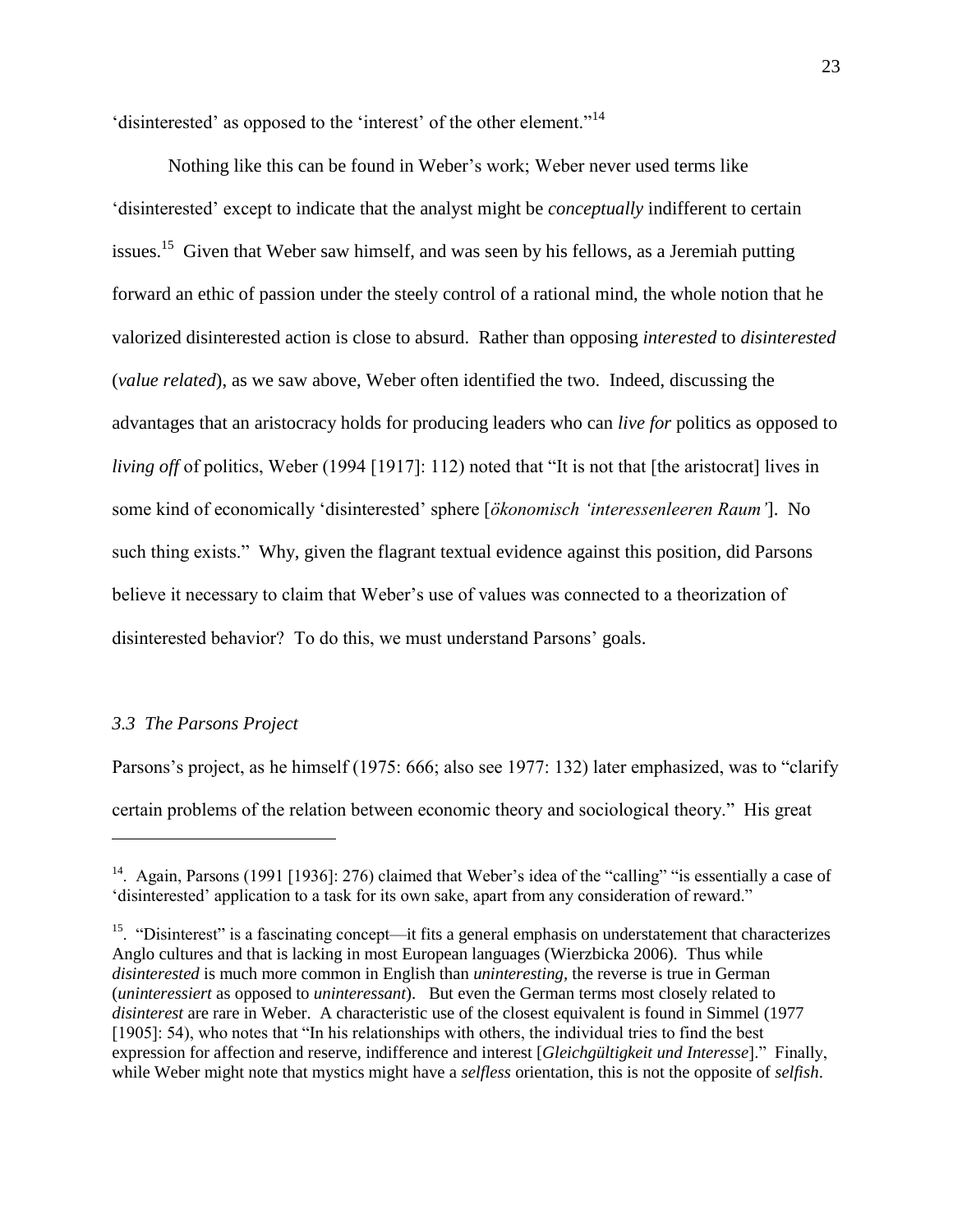achievement along these lines was his first major work, *The Structure of Social Action* (first published in 1937; a second edition was published in 1949). Here Parsons (1968 [1949]: 728) aimed to simultaneously accomplish three tasks: to synthesize work on the theory of action, to introduce theoretical consensus within sociology, and to demarcate sociology from its sister disciplines. Good fences make good neighbors, and economics in particular had a powerful and ambivalent fascination for Parsons. While it served as an excellent model for the sort of epistemic approach that should guide sociological theorizing, econom*ism* in sociological analysis would be dreadful. To Parsons, such an overextension of economic logic was the basis of utilitarianism, and utilitarianism logically implied what he called the "Hobbesian problem of order." Hobbes (1909 [1651]: 41) had declared that in the state of nature, there was no "common Rule of Good and Evill, to be taken from the nature of the objects themselves; but from the Person of the man" in question. Parsons (1968 [1949]: 90) concluded that this meant that action would be defined by the passions: "discrete, randomly variant ends of action." It was the *unordered* nature of these ends that Parsons believed to be the source of the trouble.

In Parsons's (1968 [1949]: 765-8) reconstruction, Hobbes had charted the (analytic) emergence of *Homo oeconomicus* and the resulting troubles, which are solved by *Homo tyrannicus*. But this solution creates a second problem (illegitimate domination), as well the grounds for a second social science (political science). This second problem in turn is solved by the emergence of "common-value integration." Integration does three things. First, it allows for *legitimate* domination. Second, it orders the otherwise "random" individual passions. Third and perhaps most important—it implies a third social science, sociology, in need of a master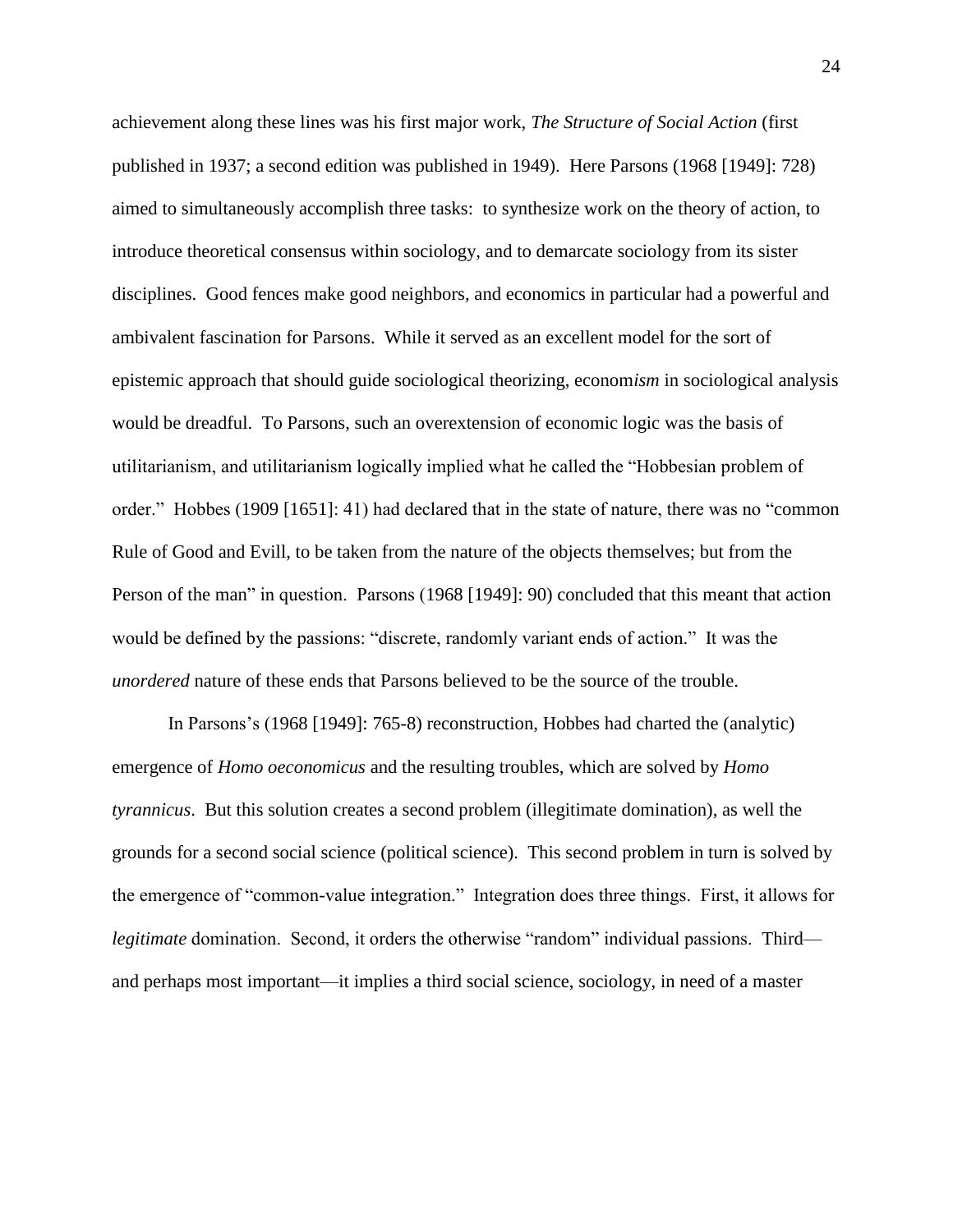plan.<sup>16</sup>

 $\overline{a}$ 

Given his attachment to Weber, one might think that Parsons would then focus on the legitimation of domination. If sociology really only needed to separate itself from political science, such a focus on legitimation would be reasonable. But Parsons was fundamentally concerned with making a partition between sociology and economics (Camic 1987: 428f), one that initially (e.g., 1935c: 299) took a rather simple form: on one side, egoism, and on the other side, altruism (later, see Parsons and Smelser 1956). On one side, interests, and on the other side, values.

Getting this from Weber required a fair amount of distortion and misreading. In particular, Parsons had to make the values not only *different* from interests (in the way that we might say that values are somewhat more general than interests, or how we might oppose material and ideal interests)—they were to be their *opposite* (see Camic 1989: 50, 76; Cohen, Hazelrigg and Pope 1975: 235f; Warner 1978: 1338f).<sup>17</sup> Thus value-driven action had to be disinterested action.<sup>18</sup> It was for this reason that he continued to claim that, according to Weber, attributing *legitimacy* to norms implied "taking a given type of attitude toward the norms

<sup>&</sup>lt;sup>16</sup>. Most charmingly, Parsons (1968 [1949]: 774) returned to the "pessimism" of a disorganized Hobbesian world—but recast it in terms of the then-current state of sociology, with as many competing schools as there were warring bodies in Hobbes's state of nature. Thus the fundamentally sociological theory of common value orientations was itself the common orientation that sociology would use to solve its *own* problem of order.

<sup>&</sup>lt;sup>17</sup>. This is literally true, at least, in Parsons's later work, where (1977: 310) he proposed that "the 'pressure' of interests tends to be 'centrifugal,' with a built-in tendency to escape the 'control' of values, whereas the tendency of the value-pattern's pressure is obversely 'centripetal.'"

<sup>&</sup>lt;sup>18</sup>. Again, this is literally (and shockingly) true: in his translation of *Economy and Society*, Parsons (in Weber 1947: 134; also 1978: 39) translated *wertrational*—value-rational, the action that comes from a nonconsequentialist orientation to prized values—as "rationally disinterested loyalty," while goal-rational [*zweckrational*] was rendered as "expediency."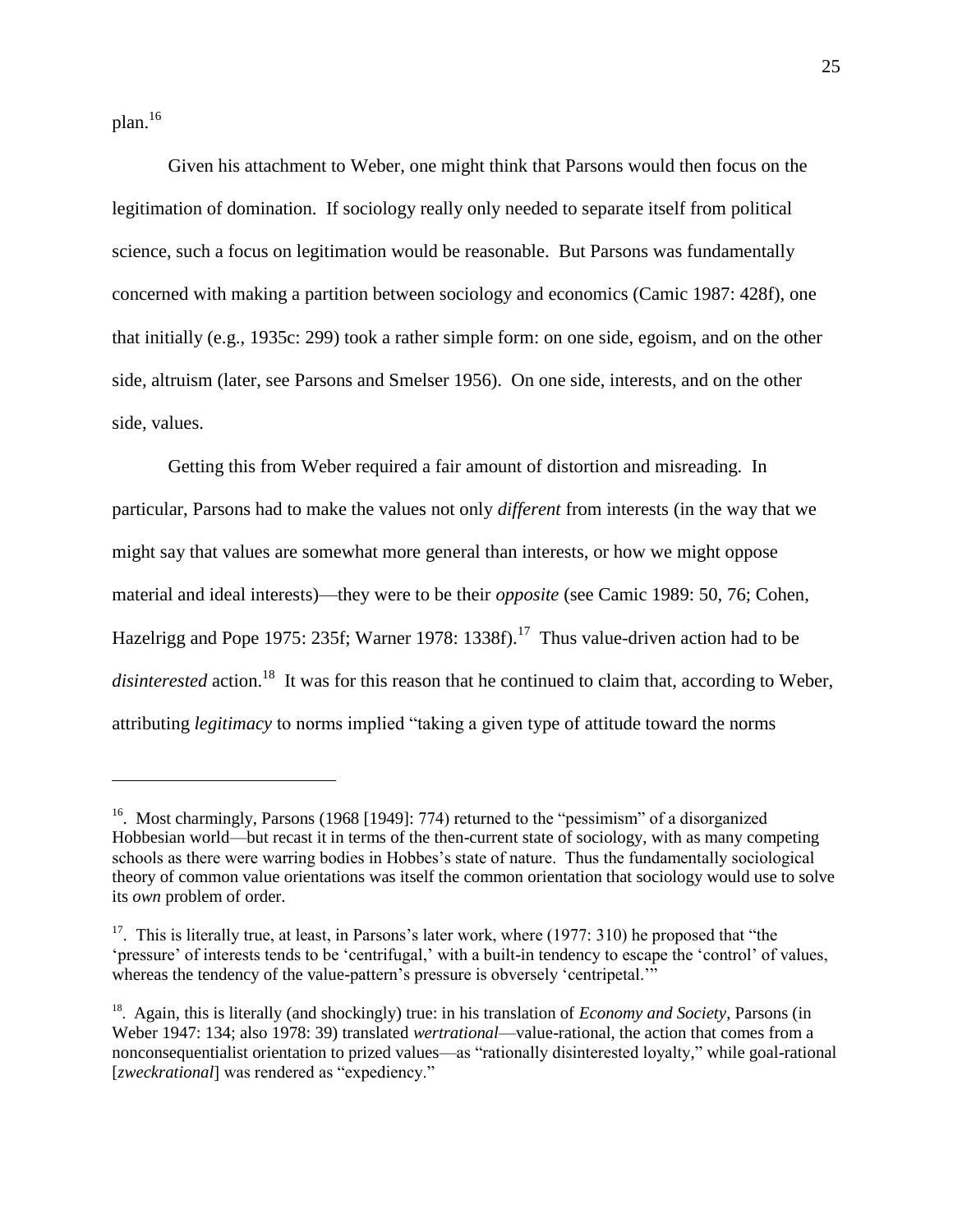involved which may be characterized as one of disinterested acceptance" (1968 [1949]: 661). He recognized that Weber's usage was not always parallel to his own. But, he (1968 [1949]: 659) insisted, "the essential meaning is clear…In the terminology of this study it is preferable to say that these motives may be classified as disinterested and interested."

Could such a partition be established, it would chart out a region for sociological investigations that was out of the reach of economic analysis. Thus Parsons (1935b: 663) claimed that "The most striking feature of recent sociological thought has been a slow, and even as yet not frequently clear, realization of the concrete importance of the principal factor lying to the other side of the economic, the 'value' factor," and that (1935b: 655) "the distinguishing characteristic of this factor is its radical<sup>19</sup> difference from the pursuit of individual economic interest."

Parsons's monumental book, *The Structure of Social Action*, then extended this implausible argument to writers other than Weber. Speaking of Durkheim's theory of norms, Parsons (1968 [1949]: 414; also 463) emphasized that "There is the same disinterestedness, the same divorce from the attitude of calculation of advantage."<sup>20</sup> And Parsons (1968 [1949]: 164) claimed that the "disinterested ethical attitude…is characteristic of Marshall's ideal economic man." (While Marshall highlighted the role of altruistic motivations for economic action, he never uses the term "disinterest" in his *Principles*.) This also was Parsons's take on Tönnies's distinction between *Gemeinschaft* and *Gesellschaft*; "the keynote of *Gesellschaft*," wrote

<sup>19</sup>. He protests too much; in the first part of this two-part piece (1935a) he uses the word *radical* two dozen times; in the second part (1935b), another dozen.

<sup>20</sup>. It certainly is true that Durkheim argued that the moral attitude was an *impersonal* one, and that it was divorced from interest. However, the notion that Durkheim associated egoism with economic calculation is a bit odd.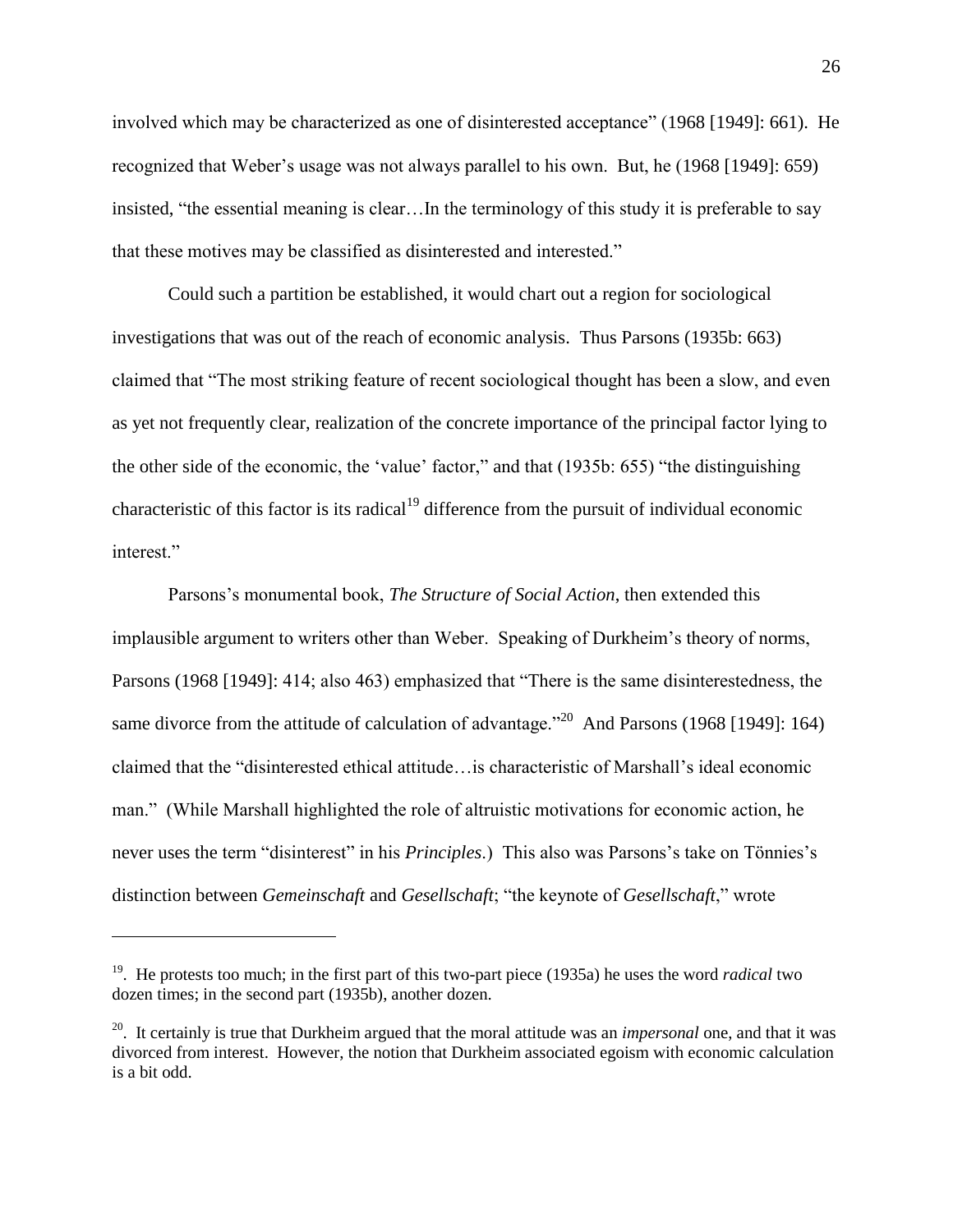Parsons (1968 [1949]: 657; also 658), "is the 'rational pursuit of individual self-interest."" (Note that Parsons is not quoting this phrase from Tönnies; given that Tönnies's starting point was a bifurcation of two types of constellations of relations of mutual advantage, he would never make such an association.<sup>21</sup> But Parsons [e.g., 1977: 33, 256] frequently used this phrase in inverted commas as if he were quoting someone else.)

The most extraordinary of Parsons' various intellectual misreadings was his insistence that he could mash the cynical Vilfredo Pareto into his scheme. Lawrence Henderson, a pivotal influence for Parsons at Harvard, started a famous Pareto reading group, and Parsons attributed much of his development to this experience. Retrospectively, however, it is unclear what on earth Parsons was actually reading. Pareto, more famous as an economist, also ventured into sociology, with goal of making whatever limited contributions were possible to a positive, scientific sociology. Certainly, Pareto did propose that the relation of sociology to economics paralleled the relation of non-rational to rational action (e.g., 1935 [1923]: IV, 1442, §2079). But there was nothing specifically *normative* about this non-rational action. The core of Pareto's argument was that people are frequently non-rational if not downright irrational, guided by relatively simple feelings, but they develop irrelevant and misleading justifications for their actions.

However, not all people were the same. Pareto identified two different mental urges, the first, the "persistence of aggregates," and the second, the "instinct of combinations." By the first,

<sup>&</sup>lt;sup>21</sup>. Tönnies (1957: 33) began, "This study will consider as its subject of investigation only the relationships of mutual affirmation. Every such relationship…consists of assistance, relief, services, which are transmitted back and forth from one party to another and are to be considered as expressions of wills and their forces." This work, so far as we know, only uses the term *interest* once in a way at all compatible with Parsons's usage, and this in a passage irrelevant for Parsons's claims; 1957: 123, also see 229; 1922: 109).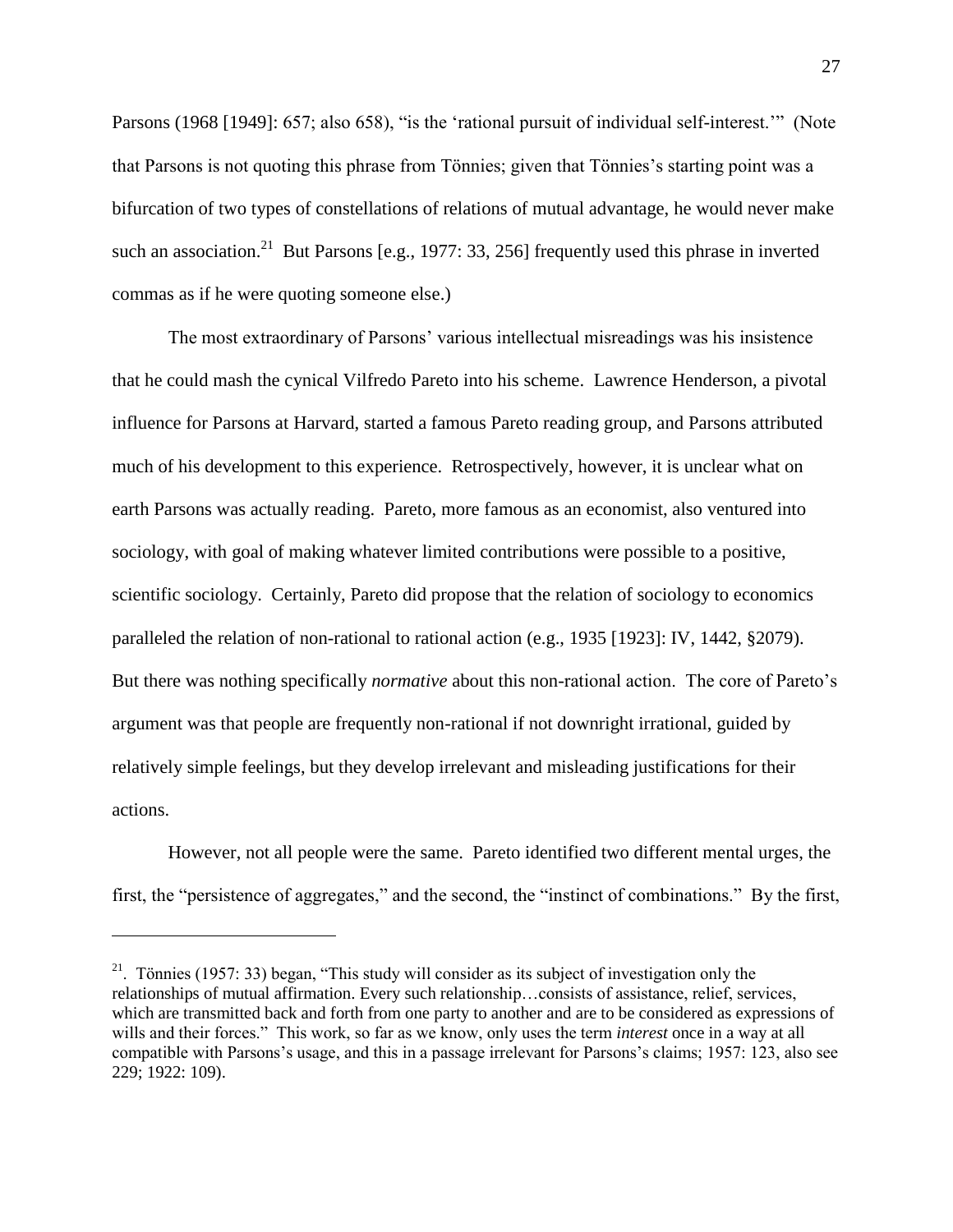he meant more or less the tendency for people to prefer not to rethink old habits and to stick with whatever thoughtways they have. By the second, he meant the joy found in devising new tangles of ideas. The personality difference between those who disproportionately preferred the former to those who disproportionately preferred the latter mirrored a more general difference between sheep and wolves. Far from using market analysis to demonstrate that the wealth distributions are inherently legitimate, Pareto believed that they arose from eternal processes in which some worked dutifully, and scrimped and saved, only to have the fruits of their labor plucked away by the more ruthless and far-seeing (1935 [1923]: IV, 1647ff, § 2313-4).

Yet Parsons claimed that this distinction was actually one between "a type of action in which ideal ends are predominant and is characterized by subordination of individual and immediate interest to them," and one characterized by "absorption in immediate and tangible interest" (Parsons [1933] 1991: 107). The notion that the sluggish, habit-guided sheep were pursuing ideal ends is one that would have led Pareto to wry amusement. Rather than having the slightest sympathy for such an attempt to oppose values to interest, Pareto used the "prattle" about "values" as an example of anti-scientific, metaphysical, absurdity (e.g., 1935 / 1923: I, 21, 30, 58, 61f; III: 1413 / 2022]). Such supposedly ideal ends and principles (like claims to serve "equality" or "solidarity") were, Pareto repeatedly insisted, merely ways of "cloaking" or "dressing up" such feelings or wishes "with a logical varnish" (e.g., II: 502/854; II: 680/1146; II: 520/889; II: 612/1015; III: 990/1543; III: 1314 /1884), in part to satisfy the "demand for abstractions" (II: 646/1088).

For example, "The sentiment that is very inappropriately named equality is fresh, strong, alert, precisely because it is not, in fact, a sentiment of equality and is not related to any abstraction, as a few naive 'intellectuals' still believe; but because it is related to the direct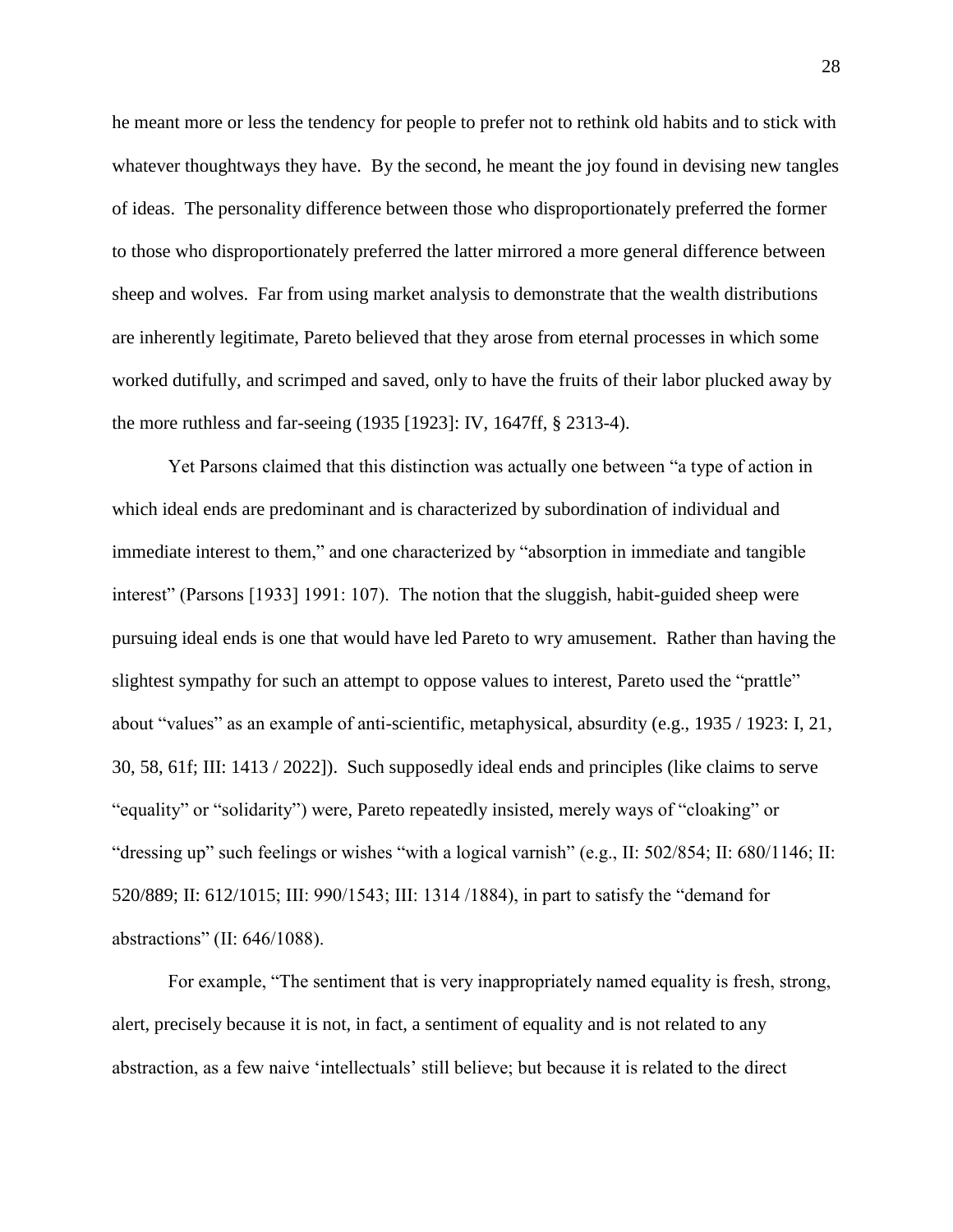interests of individuals who are bent on escaping certain inequalities not in their favour, and setting up new inequalities that will be in their favour, this latter being their chief concern" (735/1227; also II: 733/1222). When political actors loudly claimed to treasure equality "when it turned to their interest to do so," there were but "a few 'intellectuals,' defective in energy, knowledge, and good sense, who take the declamations of the types named above seriously" (II: 684f/1152). While Parsons claimed that values were necessary for social equilibrium, Pareto (II: 727 /1207) proposed that this was true of *interests* (II: 501f/851; III: 1406/2009; IV 1541/2202). Given that the prevailing tone of Pareto's work is amused disgust with hypocrisy (e.g.,. II:626/1050), Parsons's entire interpretation can charitably only be described as *chutzpadik*.

Just as Parsons tried to arrange all his chosen allies around this notion of *disinterest,* he simultaneously worked to unify all his opponents beneath the standard of "interests." These opponents were, to Parsons, utilitarians—interlopers who took a way of thinking that was well and good on the turf of economics, but ported it over into sociological territory. To Parsons (1968 [1949]: 110), Marx was simply one more in this line of the British utilitarian tradition (also see 1961: 94). For this reason, Parsons ignored what Marx himself and all his followers considered his signal contribution—his theory of historical/dialectical materialism—and treated Marx as proposing a "doctrine of interests" (1968 [1949]: 491; also 490). (The notion that interests is a central theoretical term from Marx is still accepted as self-evident by American sociologists.)

In sum, Parsons constructed an opposition that was not quite the same as the opposition of egoism and altruism that both Durkheim and Marshall employed, for altruism was, as both noted, very often inspired by emotions like love or enthusiasm. Such feelings did not fit the particularly *modern* conception that Parsons was developing, one that pitted self-interest against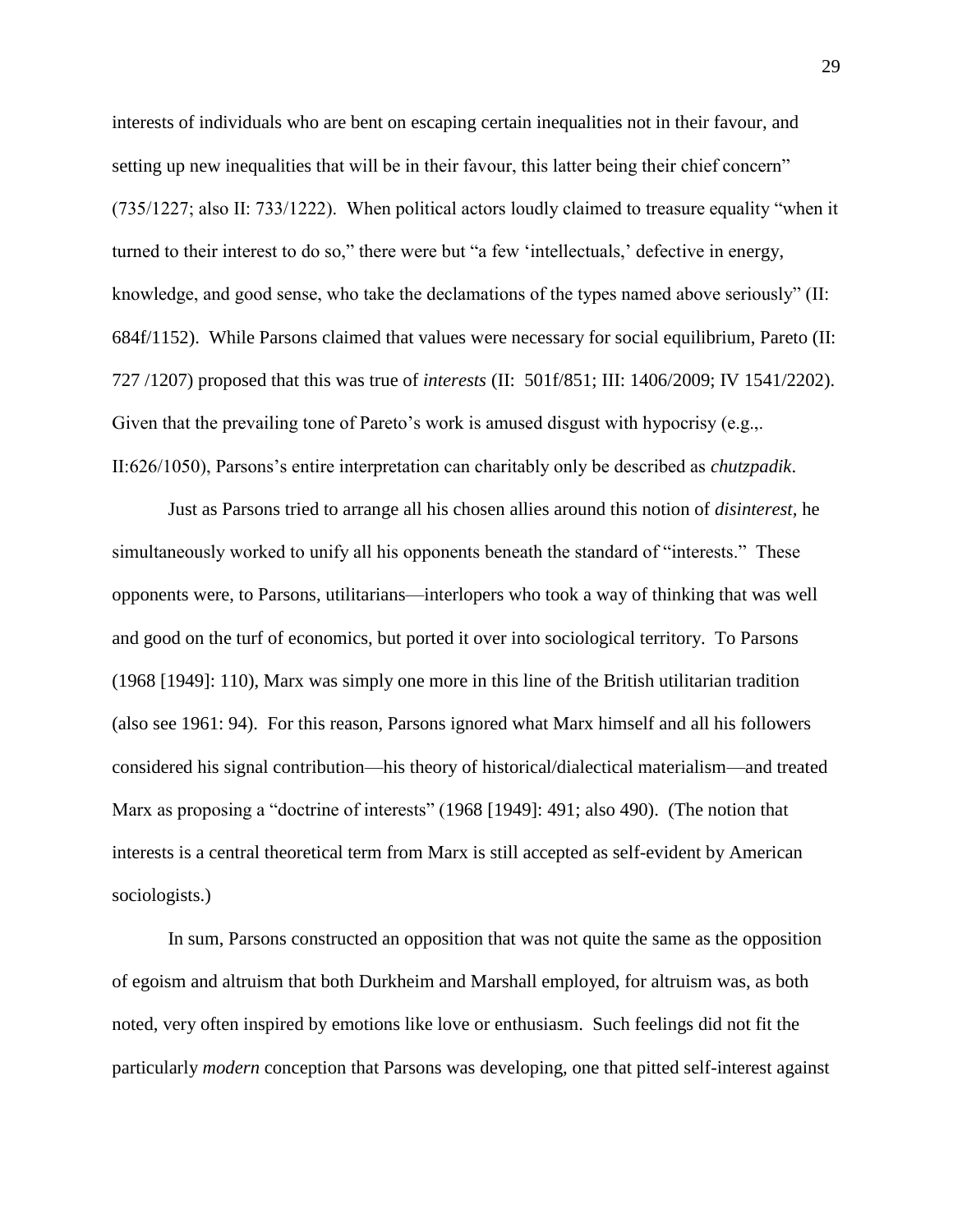disinterest. And such feelings tended to be both *concrete* and *particular*, while Parsons was convinced that values had to be *abstract*.

## *3.4 Stratification and Abstraction*

The abstraction of values became widely accepted in sociology, as it promised to solve a number of the problems that theorists were struggling with. First, this abstraction helped justify the increasing conviction (highlighted by Parsons) that values should be objects of *consensus*. Thus although values had been introduced into German social thought as a way of explaining *difference* and *conflict*, Parsons was successful in transforming them to align with the anthropological conception in which values were that which were *shared* within some culture. This, of course, flew in the face of the well-established tradition (originating in Spranger) of looking at interpersonal *differences* in values. Milton Rokeach (e.g., 1973) solved this contradiction by holding that values were indeed *shared*, and that we differed merely in the *weight* which we place on each. This vision had a strong elective affinity for a new approach in which subjects filled out pen-and-paper tests: it was simple to value everything, since all the value claims were costless. One could "value equality" without having to give a penny to anyone else.

It was this disconnect between such measured values and actual practices that was later to bring the approach into disrepute. But at the time, the abstraction of values seemed, at least in the realm of theory, to *increase* their power. As Spates (1983: 35) pointed out, this abstraction allowed theorists to claim that values had an extremely wide range of influence—"they 'controlled' norms, and norms 'controlled' behavior." This was hardly surprising: the less it was possible to bring empirical disproof to claims, the more likely sociologists were to ramp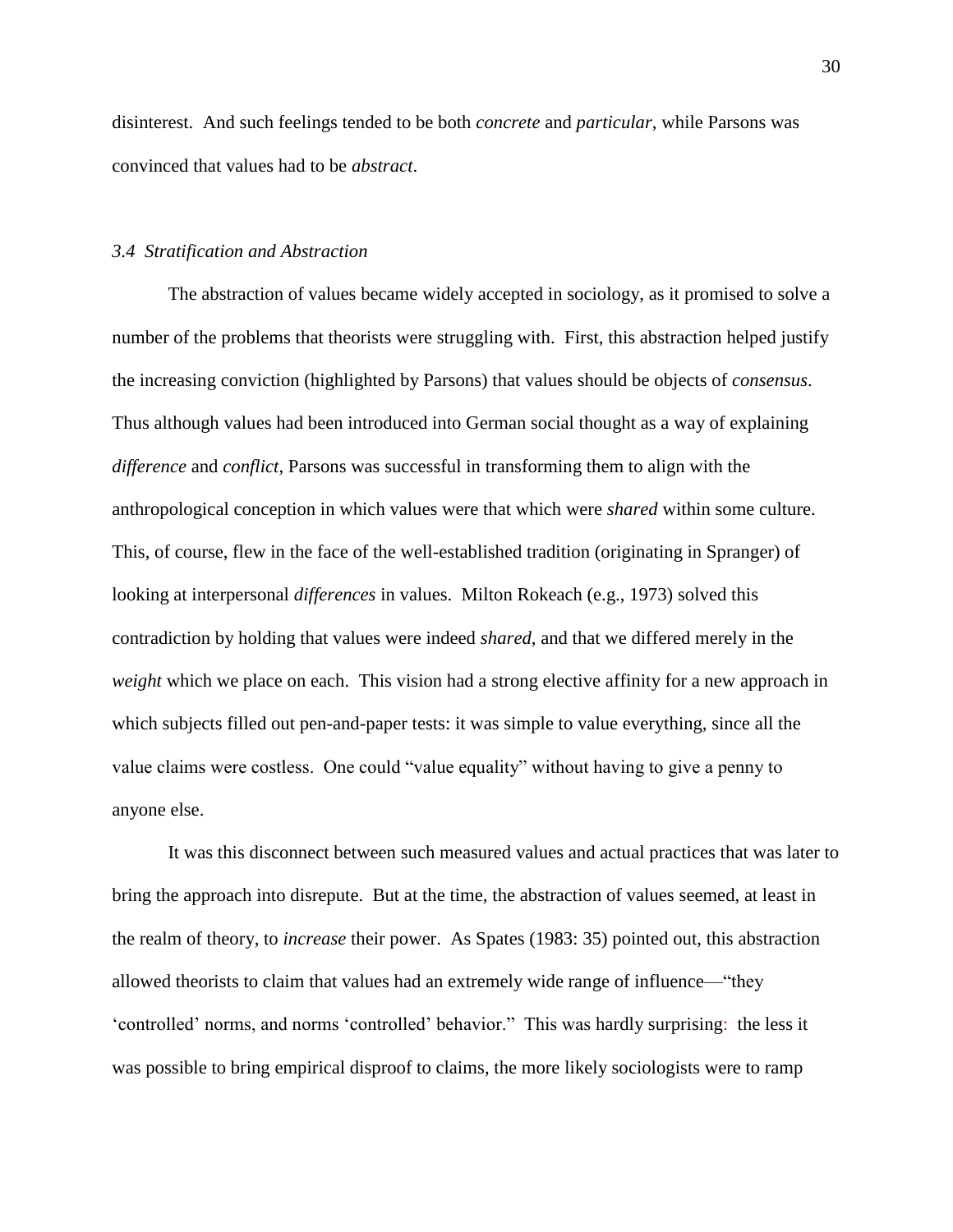them up. But there was another reason for the "idealization" of values (as Rokeach unashamedly put it)—other, that is, than mere insulation against disproof. Rokeach (1973: 22) gives a clue when he complains that interests could never serve as "generalized plans for conflict resolution." This is because *interest* is "obviously a narrower concept than value. It cannot be classified as an idealized model of behavior or end-state of existence. It would be difficult to argue that an interest is a standard or that it has an 'ought' character" (Rokeach 1973:22). But values in this new form could solve conflict by bringing an ethical imperative to bear—values promised to transmute "I want *x* but you want *y*" situations into a "we should" situations.

As we recall, Parsons (e.g., 1934: 518) had somewhat strangely insisted on implying that the problem with a world without values (Hobbes's state of nature) is that people's ends would be "randomly" oriented. As Parsons knew quite well, the reason Hobbes believed there would be conflict was not that our ends did not overlap, but precisely because they *did*. (Parsons seems to have interpreted randomness in a quasi-statistical sense of exogenous to the system of action.) For as Hobbes (1909 [1651]: 95) said, "if any two men desire the same thing, which nevertheless they cannot both enjoy, they become enemies; and in the way to their end, endeavour to destroy, or subdue one an other [sic]." The notion that "values" solved these problems by ordering ends never made much sense, and in *Structure*, Parsons concentrated on the more reasonable argument that they solved not the Hobbesian problem of order, but the Hobbesian *solution* of illegitimate domination. Yet, as we noted above, Parsons went beyond what was necessary for this (Weber's conception of the legitimacy of domination would have done well), and attempted to base political rule in *generalized* value consensus. Why?

His purposes are easier to see in the next theoretical compendium that he produced, one that (though unpublished at the time) served as the guiding principles of his theory up until his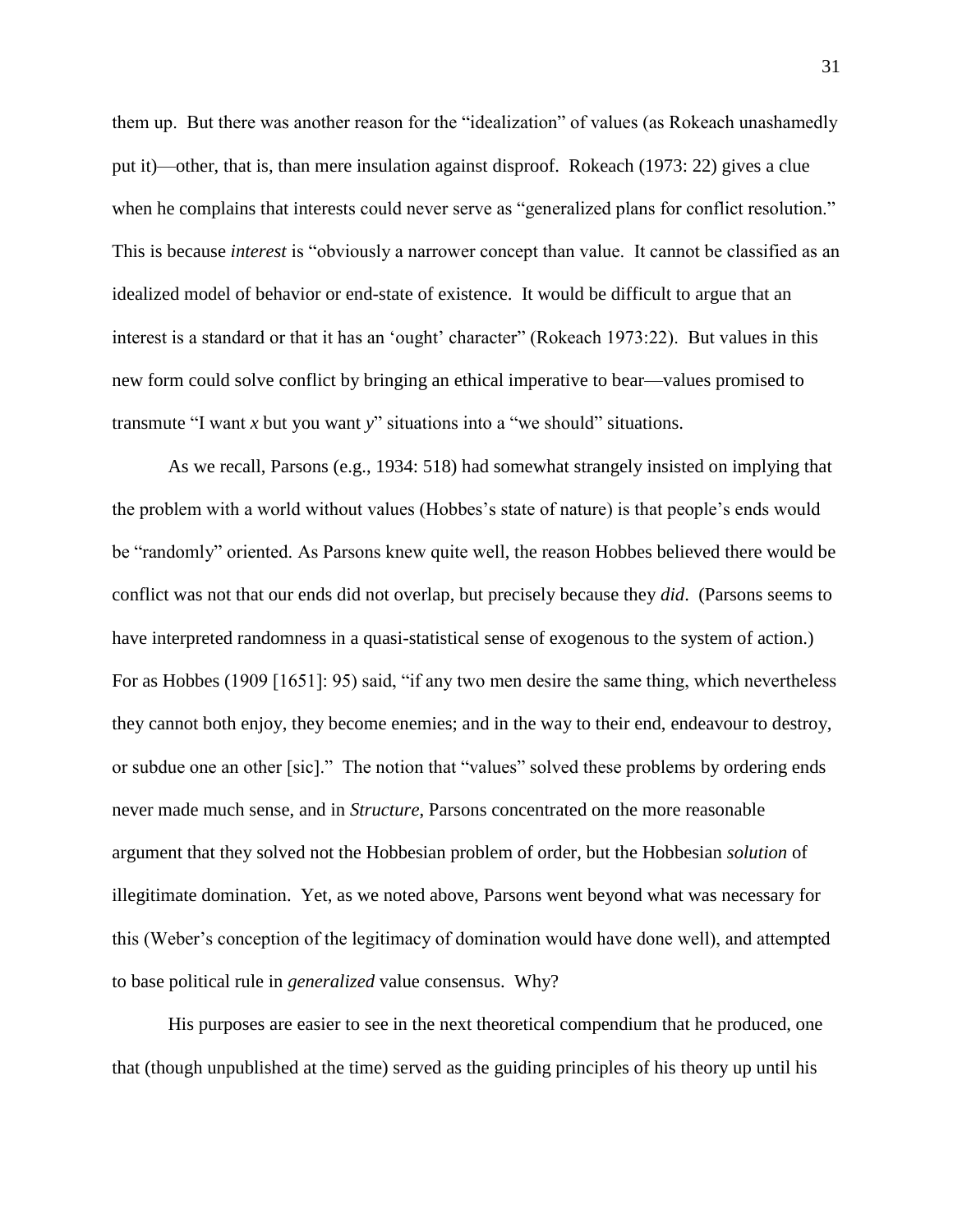1951 *Social System*. In his discussion of values, here Parsons (2010 [c 1939]: 114; also 128, 153) noted that we "value" other people—and, in a way, we value *all* those we interact with. "Hence a valuation of a plurality of different individuals at the same time inherently implies a *relative* valuation, a *ranking* of them, however roughly. The question must always arise whether B or C is the more respected." What is crucial is that "the evaluations by A and B of their associate C must come somewhere near agreeing….But this implies in some sense an integrated set of standards according to which the evaluations are, or are supposed to be, made" (1949 [1940]: 167). For what is being allocated here is not simply "respect," but *stuff*—for example, money and property, and, indirectly, health and happiness. Some have more than others, and if we did not agree on our rankings of others' worth, we could not agree that life chances had been correctly distributed. In other words, Parsons wanted not merely to legitimate the rule of some, but the entire stratification order by which some persons are, in effect, considered more valuable than others. As he later put it, he had always believed "that the institutionalization of stratification, or more precisely of relations of inequality of status, constitutes an essential aspect in the solution of the problem of order in social systems through the legitimation of essential inequalities" (Parsons 1977: 327). "But such a scale of ranking cannot be agreed upon unless there are, in an adequately corresponding degree, *common standards* according to which the judgments are arrived at, or by which they are determined when called into question" (2010 [c 1939]: 114).

Such common standards, concluded Parsons (2010 [c 1939]: 115), can only arise if they are derivable from a "common value system." This sort of legitimation of a stratification order could not be achieved via the presence of concrete objects that were valued, nor by "forms of life"—the previous, relatively concrete, sociological approaches to values that we saw in inter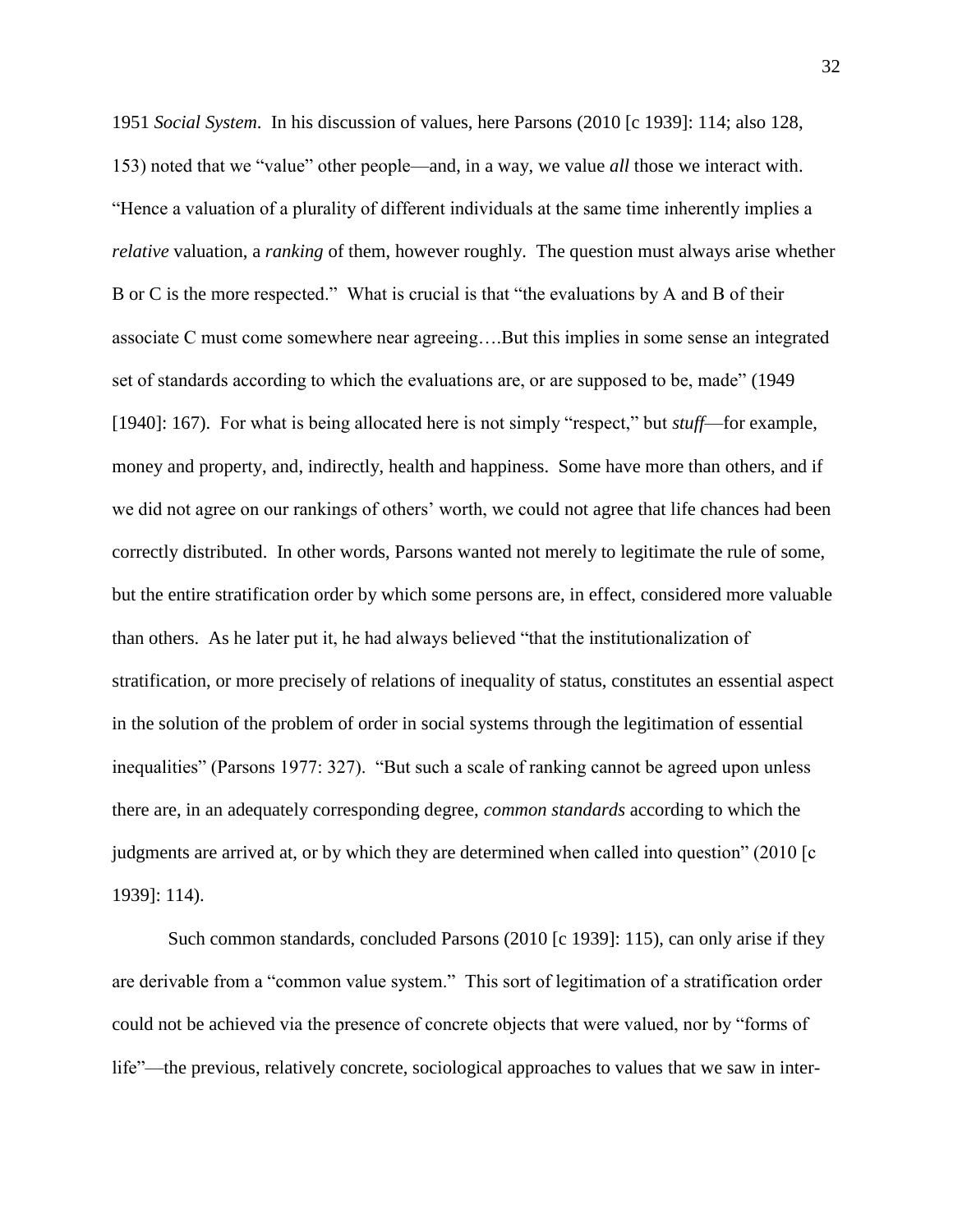war American sociology. Rather, as Parsons later emphasized, the justifications had to be *abstract*.<sup>22</sup> "In the nature of the position of cultural components in this system of action, the reference to 'justification' must call on more generalized considerations, must tend toward the pattern of universalism." Indeed, this is one of the reasons why Parsons believed that *values* had to be understood as antithetical to *interests*. As he continued, "justification must continually invoke 'general principles.' On the other hand, 'appeal to interest' must invoke considerations more special to the particular characteristics and circumstances of the units or classes of them" (Parsons 1977: 356). The opposition of values to interests, in other words, was homologous to that of universal to particular.

Of course, simply because this conception of values *could* be taken to legitimize stratification in no way demonstrates that this is *why* Parsons formulated this more abstract conception of values. However, a closer look at the context of Parsons's work demonstrates that he quite specifically and deliberately *did* understand the disinterested nature of valuation as key to the legitimation of authority, as his focus on disinterest was tied up with his understanding of professionalism as a new, specifically modern, form of legitimate domination characterized by beneficent disinterest.

#### *3.5 Professions and Modernization*

 $\overline{a}$ 

Historians of sociological theory (e.g., Gerhardt 1998: 142; 2002; Wenzel 1990) have noted that Parsons worked out his later theory—one that turned on the "pattern variables" that

<sup>&</sup>lt;sup>22</sup>. "The more differentiated the system, the higher the level of generality at which the value-pattern must be 'couched' if it is to legitimate the more specific values of *all* the parts of the social system" (Parsons 1977: 307).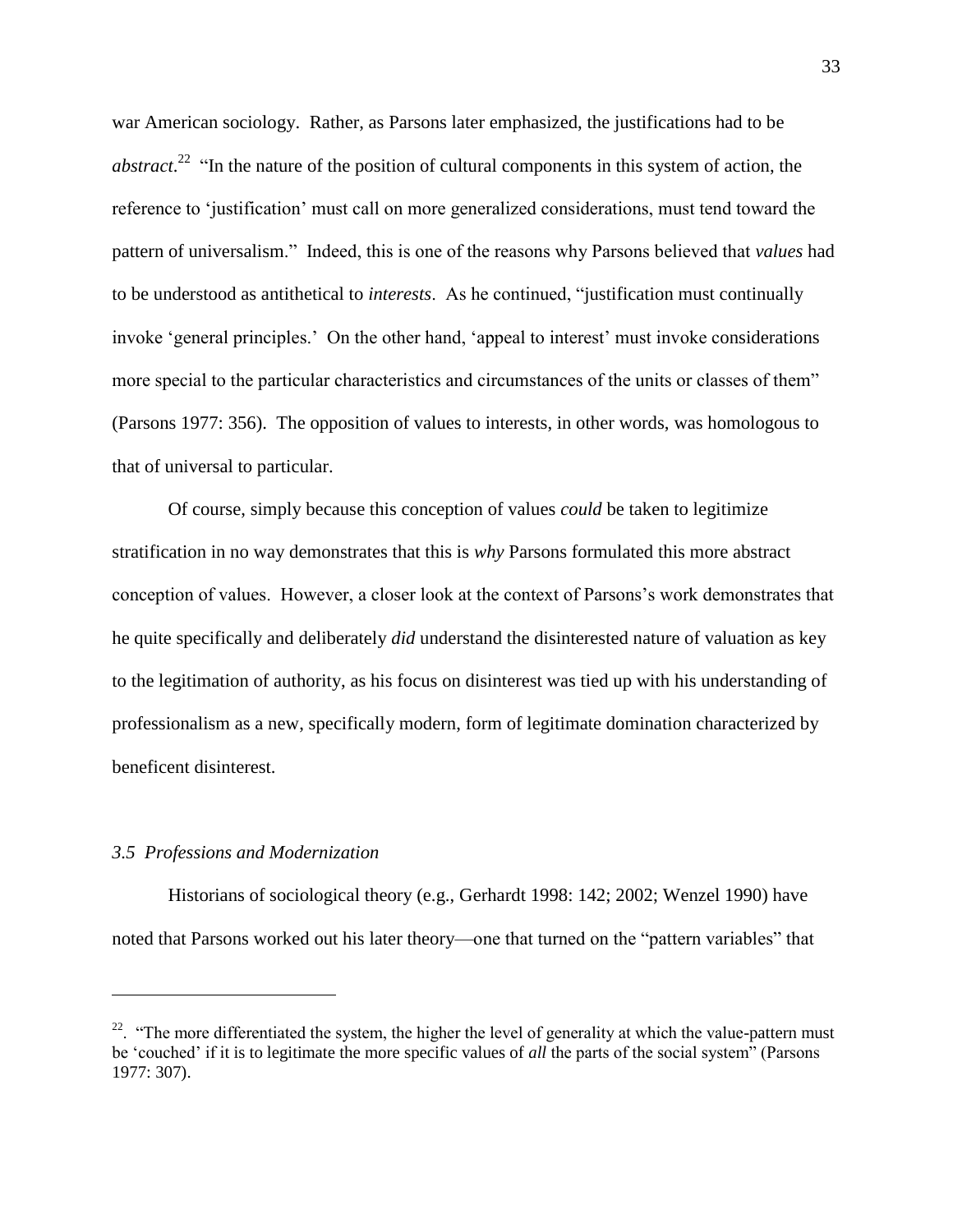classified social formations—by developing an ideal-typical vision of the process of modernization, one in which the professions played a pivotal role. The professional occupied one pole of each variable Parsons developed, being the actor whose ethic was *affectively neutral*, whose status was *achieved*, whose job involved the *universal* application of *specific* competences, and, most important, who possessed a *collective* orientation. In Parsons's (1977: 41f; also 354; Parsons and Smelser 1956: 33) own words, this scheme "originated as an attempt to formulate a theoretical approach to the interpretation of the professions…..The professional orientation was, as I initially put it, 'disinterested'…in the sense in which the physician professes to be above all concerned with the welfare of the patient." But evidence of Parsons placing key analytic weight on the professions for his understanding of modernity comes earlier than this work (cf. Parsons 1977: 132).

In an article on the subject of "Service" written for the 1934 *Encyclopedia of the Social Sciences*, Parsons (1991 [1934]: 47f) wrote that "All societies depend to a greater to less [*sic*] degree on the disinterested performance of service and maintain specific ethical sanctions of it, either as an end in itself or as contributory to some higher end even farther removed from selfinterest." Parsons briefly traced a speculative developmental process in which the mutual service of members of a kin group could become extended to a larger target, one "impersonal and indefinite," while at the same time, the range of obligations "becomes specific and limited to definite functions."

And it was *professionals* that Parsons saw as those most able in modern society to provide this supposedly functionally necessary disinterestedness (1949 [1939]: 186). Whether or not we accept that professionals provide these functionally necessary services for society, they certainly provided the functionally necessary wedge for Parsons to disprove utilitarianism and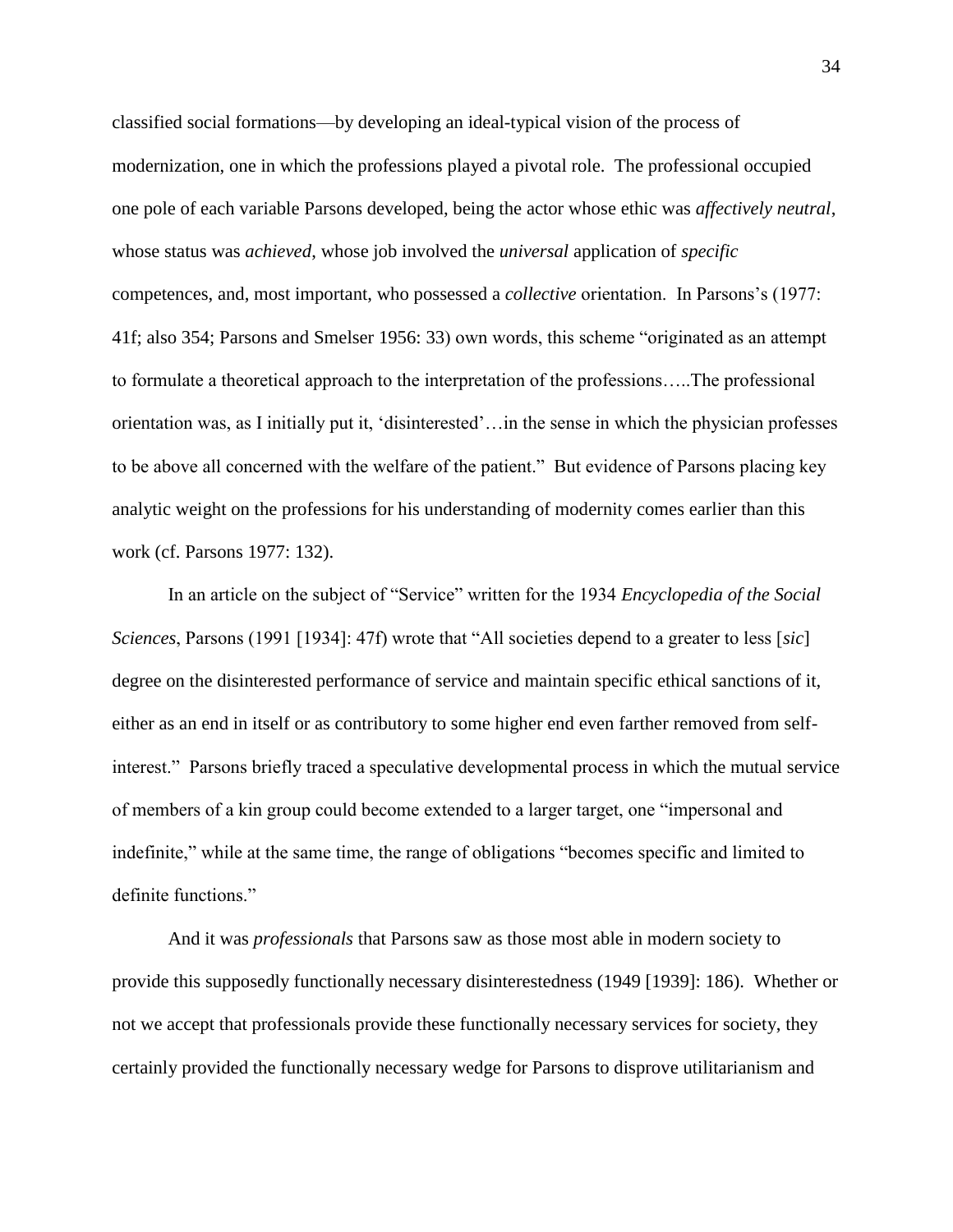vulgar economism (also see 1949 [1940]). Parsons later made clear (1977: 33, 43, 55, 57) that he at least retrospectively cast the world as divided between capitalists and socialists, each claiming to negate the other, but both agreeing on the predominance of interests, merely arguing over whether to privilege individual or collective interests. The professions were an existence proof of the falsity of *both* these contenders (Joas and Knöbl 2009: 54), as professionals used their superior bargaining position in a specifically *disinterested* way, demonstrating the power of norms over conduct.<sup>23</sup>

The very existence of professionals, and the fact that they obviously constituted the core of the new society, thus appeared to Parsons a fact of the greatest theoretical importance. In particular, as Gouldner (1970: 154-7) claimed, their existence could be used to ground the legitimacy of the postwar American capitalist order. At least, this was what Parsons himself later explicitly emphasized, as he struggled with the fact that in the twentieth century, there had been "a shifting of burden of proof"—all inequality was guilty unless proven functional (1977: 326).<sup>24</sup> The relevance of the professions was that they *visibly* were a form of legitimate stratification—the "competence gap" of the laity, coupled with the disinterest of the professional, highlighted "the incapacity, for a very wide variety of reasons, of all members of a societal community to take effective responsibility for the protection and furtherance of their own rights and interests, hence there is a necessity of 'entrusting' these interests to persons or groups on

 $^{23}$ . In a response to a controversial book by University of Chicago president Robert Maynard Hutchins (1936: 2, 37), who scathingly indicted professional education as something only good for waking up slumbering football players, Parsons (1937: 365) insisted that "encouragement of the professions is one of the most effective ways of promoting disinterestedness in contemporary society."

<sup>&</sup>lt;sup>24</sup>. In his earlier work, however, Parsons was probably more oriented to grounding the legitimacy of sociology than that of American society as a whole (Camic 1989: 47).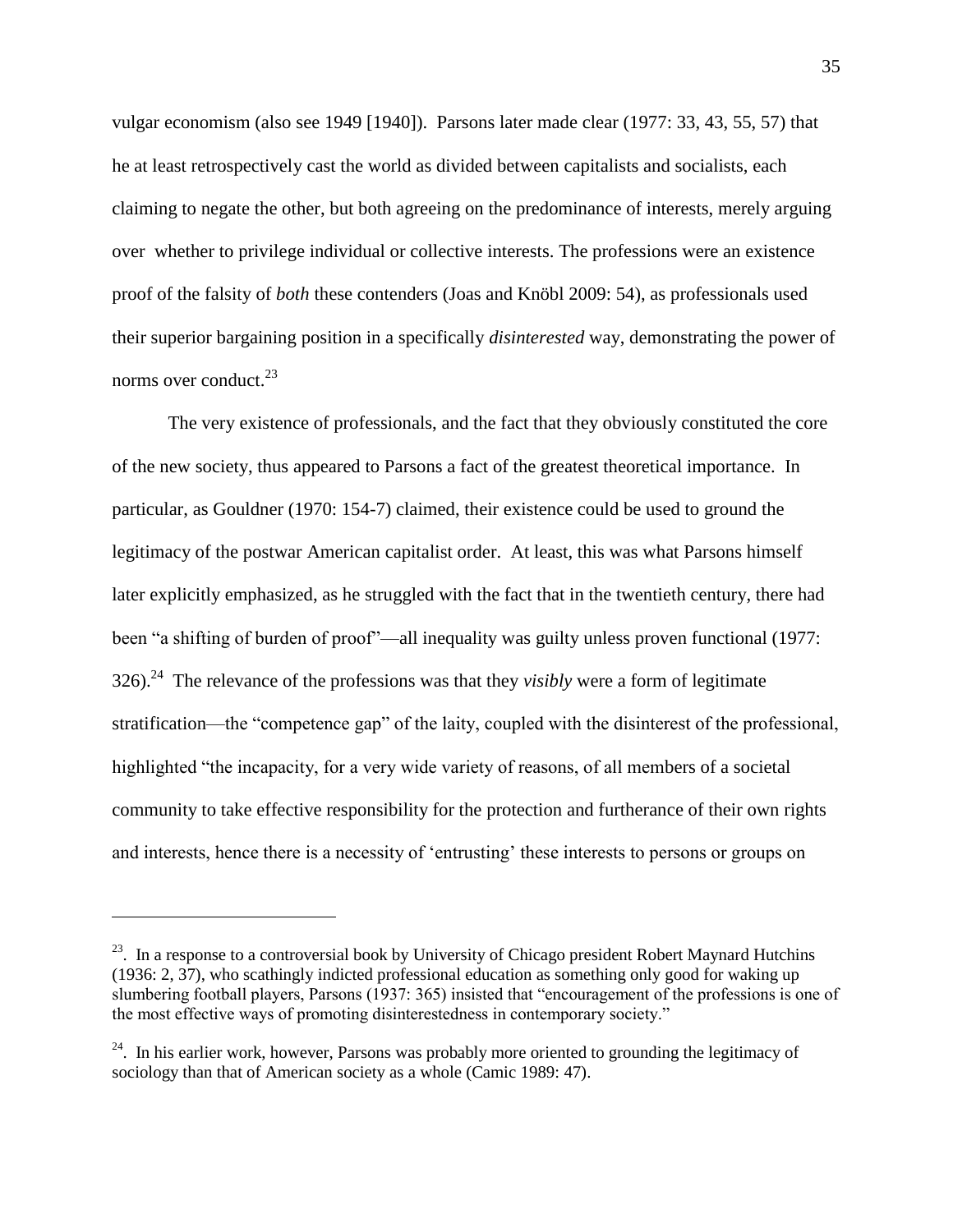which such responsibility is focused" (Parsons 1977: 342).

Alexander (1983: 267; also see 49f, 266) is thus quite correct to argue, in his analysis of Parsons's treatment of the professions, that Parsons was "unable…to identify professional selfinterest in an instrumental, means oriented way." This was not an irrelevant oversight, but a key plank allowing him to disprove utilitarianism. In other words, Parsons's theory of values went hand in hand with the requirement that we take professionals' claims to be disinterested—to enter the profession only to serve others—at face value.

This inability to see professionals as anything other than disinterested service providers was not found among previous sociologists. Cooley (1918: 335) explicitly noted in his discussion of values that "all technical classes, in one way or another, [employ] the institutions in their charge for their own aggrandizement. If the clergy have done this, we may assume that other classes will also: indeed it is mostly unconscious and involves no peculiar moral reproach." Indeed, even Marshall—who came closest of all of Parsons's sources to reflecting the sort of moral sensibility Parsons was desperately trying to derive—noted that professionals were in a stronger position than their clients to exploit the relationship (1961 [1890]:  $568$ ).<sup>25</sup>

Thus Parsons's requirement that we accept the professions of professionals at face value was not a result of lack of thought: it was what allowed him to use the rise of the professions as a key piece of evidence demonstrating the failure of economism and the need for a culturallyfocused, values-based, sociology. We might, however, still imagine that it was idiosyncratic or

 $25.$  "Many of the professional classes are richer, have larger reserve funds, more knowledge and resolution, and much greater power of concerted action with regard to the terms on which they sell their services, than the greater number of their clients and customers" (VI, iv, 6). The *coup de grace* comes from Thomas and Znaniecki (1918: Volume 3, 60f), who commented that the "individual whose character is formed by a modern professional group is the narrowest type of Philistine the world has ever seen."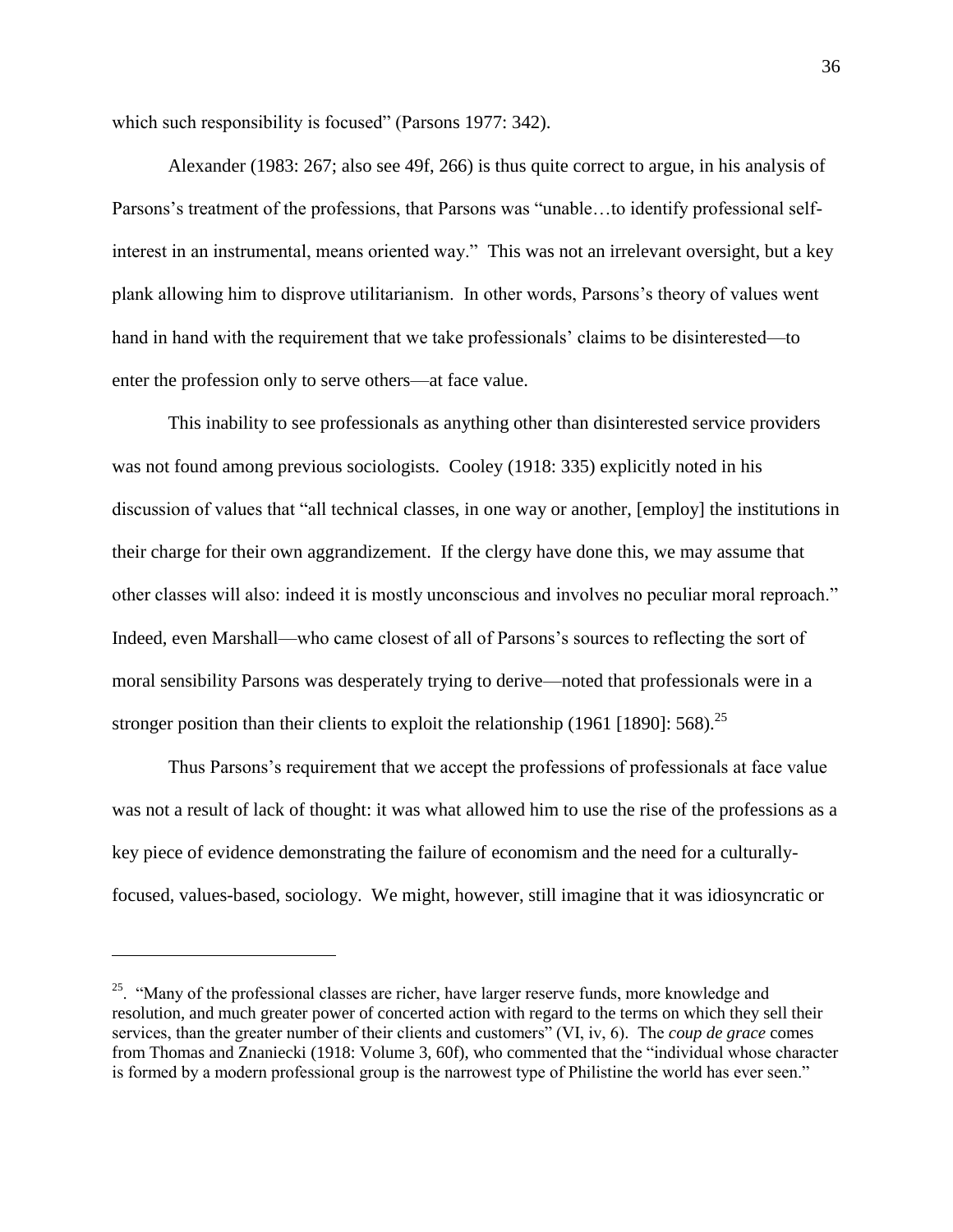irrelevant for *other* sociological work. However, even if Parsons did not single- handedly revise American sociologists' theory of the action system in such a way as to confuse rationalizations and motivations, he certainly not only was the apogee of such a tendency, but also gave us the vocabulary to make such analytic distortions extremely difficult to uncover. We go on to give a brief example, from what was, for Parsons, the ideal typical case of professionalism, namely medical education.

### *3.6 Disinterested Doctors*

The medical profession was, as Alexander (1983: 266) said, Parsons's *"*principal case study" in *The Social System* and the doctor was, to Parsons, "the archetype of the professional" (Freidson 1970: 96). Indeed, Parsons had planned to do an ethnographic/interview study of the medical profession and of medical socialization, and did around a year's worth of empirical work (Joas and Knöbl 2009: 54), but abandoned it due to his emotional response to the deaths of his two inspirational doctor-figures, his brother and his father-in-law (Parsons 1977: 33f, 38, 43, 62). Closer attention to this example demonstrates both the problems with Parsons's willingness to accept professional accounts at face value, and the distortions that such a willingness has produced in sociological knowledge. Here, given the absence of Parsons's own study, we propose to consider one of the most famous sociological studies of medical professionalization, Bosk's 1979 *Forgive and Remember*. Thanks to Bosk's updating the book later (2003 [1979]) and his confessions of some errors of judgment, we are able to peer behind the interpretation (and the justifications) and see a bit more of the data.

According to medical sociologist Elliot Freidson (1975: 36), Parsons assumed that doctors, among other professionals, would police themselves. But Freidson's own study had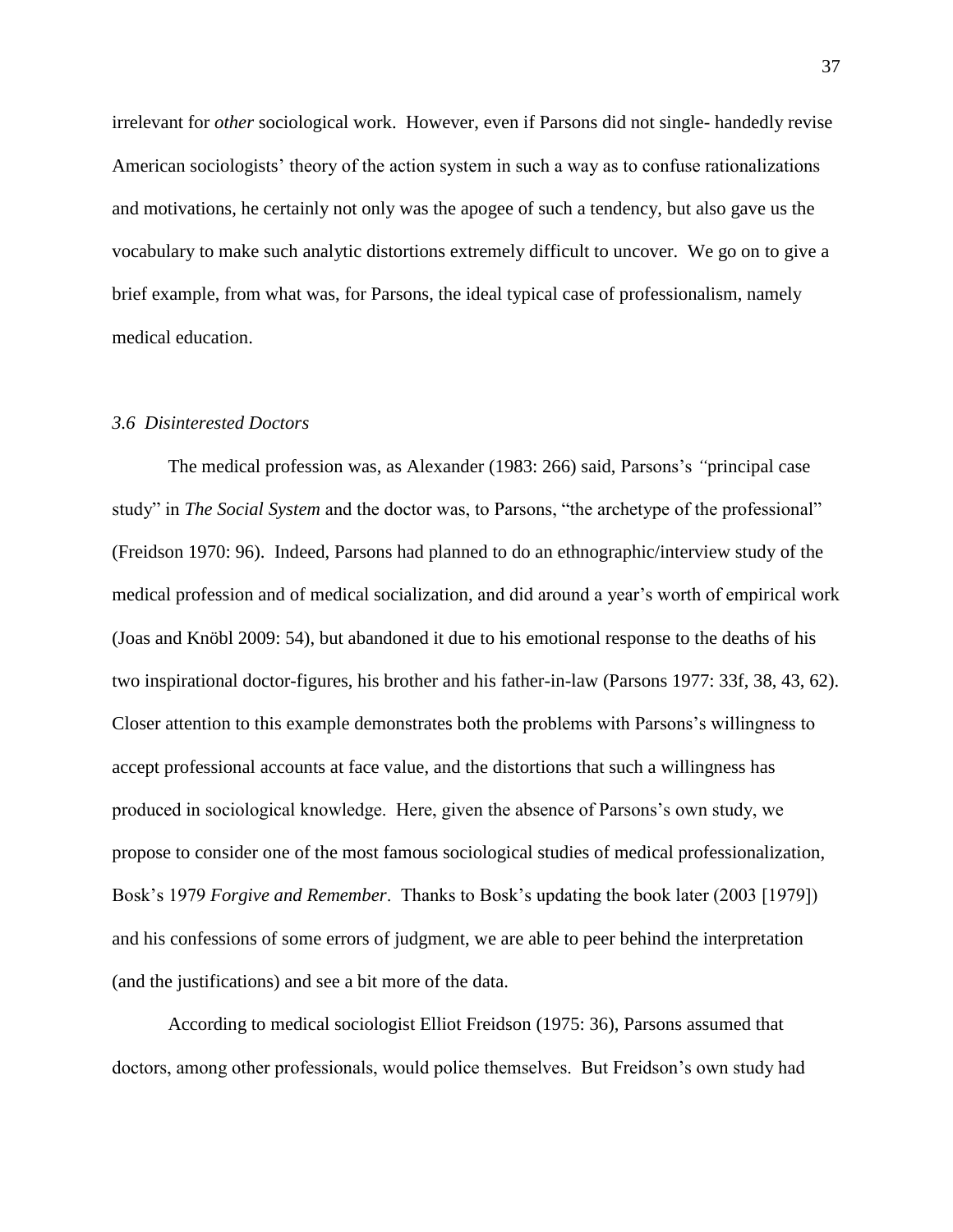found that rather than correcting errors, "as a political and economic community of interest, the profession has been concerned with defending its privileged position by presenting a united front to the outsiders," and hence suppressed information on errors (244). Bosk (2003 [1979]) wanted to see if the picture was indeed so grim, and he concluded that, in fact, surgeons were uniquely oriented to moral lapses on the part of their trainees, including what Bosk creatively called "Quasi-normative errors"—when the rule being broken was actually an idiosyncrasy of the attending physicians: the "fault is that of *hubris*," not accepting that the "personal preferences of superiors are translated into absolute rules of conduct for subordinates" (64f). The notion that turning one's own wishes into others' commands is a normative, even quasi-normative, action is hardly obvious upon the face of it. It is an even more successful alchemy than the Weber-Simmel notion that one's own desires become a law for *oneself.* But this transmutation becomes even more implausible when Bosk (226) later reveals that the key surgeon in question thought it was delightful to begin a general meeting by making derogatory comments about "slopes, gooks, and dinks" to the Asian anesthesiologist, racist jokes to the black nurse, and holocaust jokes to the Jewish and German descent underlings (for the former, suggesting that one of his relatives was now a lampshade, and, for the latter: "I haven't seen this much blood since your relatives greeted the chief rabbi of Berlin during the war").

How could one account for such sadistic actions toward underlings? Bosk (222) tells us that "Senior surgeons…believed that residency was a stress test," and so actions that might, to the uninitiated, seem mere bullying actually had a functional justification. But this generalization is untrue in two ways. First, as Bosk admitted in a footnote (224n3), some attending physicians bullied and others didn't, and the latter "often had nothing but contempt" for the former. Second, we have no reason to be confident that Bosk knew much about what the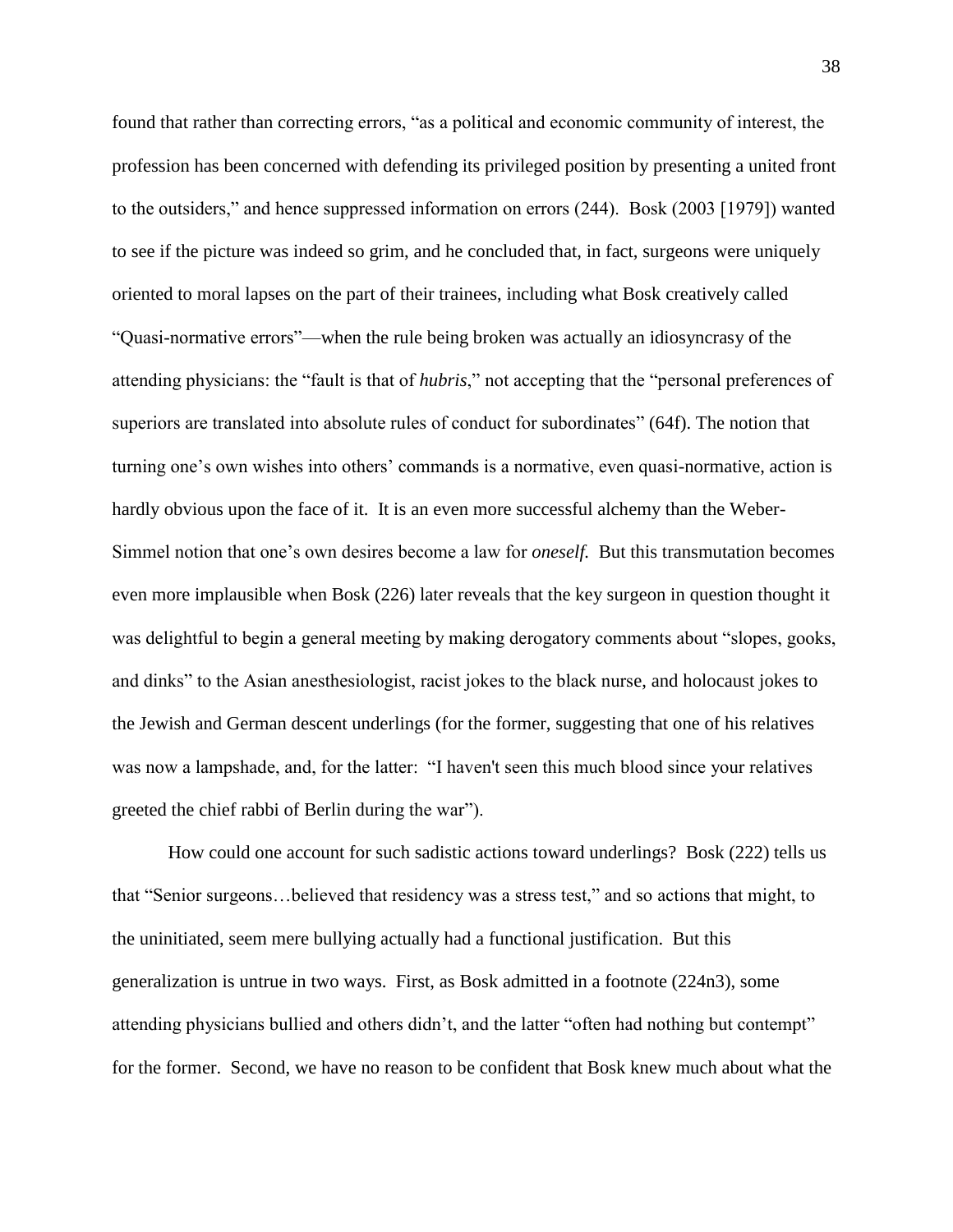physicians "believed" about the nature of residency; the fact that an attending might *account* for his behavior (he tried to humiliate *P*) with an appeal to this theory ("I do this because…") is not a fact about belief, it is a fact about accounting. Yet Bosk (208) concluded that what he had found was that his physicians were "eager to inculcate into their young recruits the values in which they believe so strongly."

Bosk's naiveté in the face of confident authority is not surprising; the fault was not in him, but in his very theoretical terms, and in the rejection of the previous Chicago school conception of values. Although such a claim may seem difficult to support, we have an extremely good comparative case: Becker et al's earlier (1977 [1961]) study of medical education. They employed the pre-Parsonian conceptions of values (36), and they had no such interpretive distortions. They saw that key value held by medical students was *responsibility*, for it was this that the students were trying to maximize (those with more responsibility are superior to those with less) (237, 259f).

In this way, Becker et al. contrasted the aspects of the career that were *meaningful* to the doctors with the behavioral *justifications* that authority figures might use. Becker et al. (421) noted that the justifications for actions might vary by audience, and that actors might seize upon one set of values in one sort of situation, and a different—logically contradictory—set of values in a different situation in which these seemed more useful  $(430)$ .<sup>26</sup> Becker et al. had no difficulty understanding the authoritarianism of the medical school (48) and that some faculty were abusive (281, 286), while still examining different types of mistakes (226; also see Freidson

 $26$ . For this reason, Becker—unlike Bosk—successfully answered the question of whether the ideas drilled so assiduously into the heads of students at school persisted when they left. The answer is no, not because doctors are lower forms of life than other humans, but because "values learned in school persist only when the immediate situation makes their use appropriate" (433).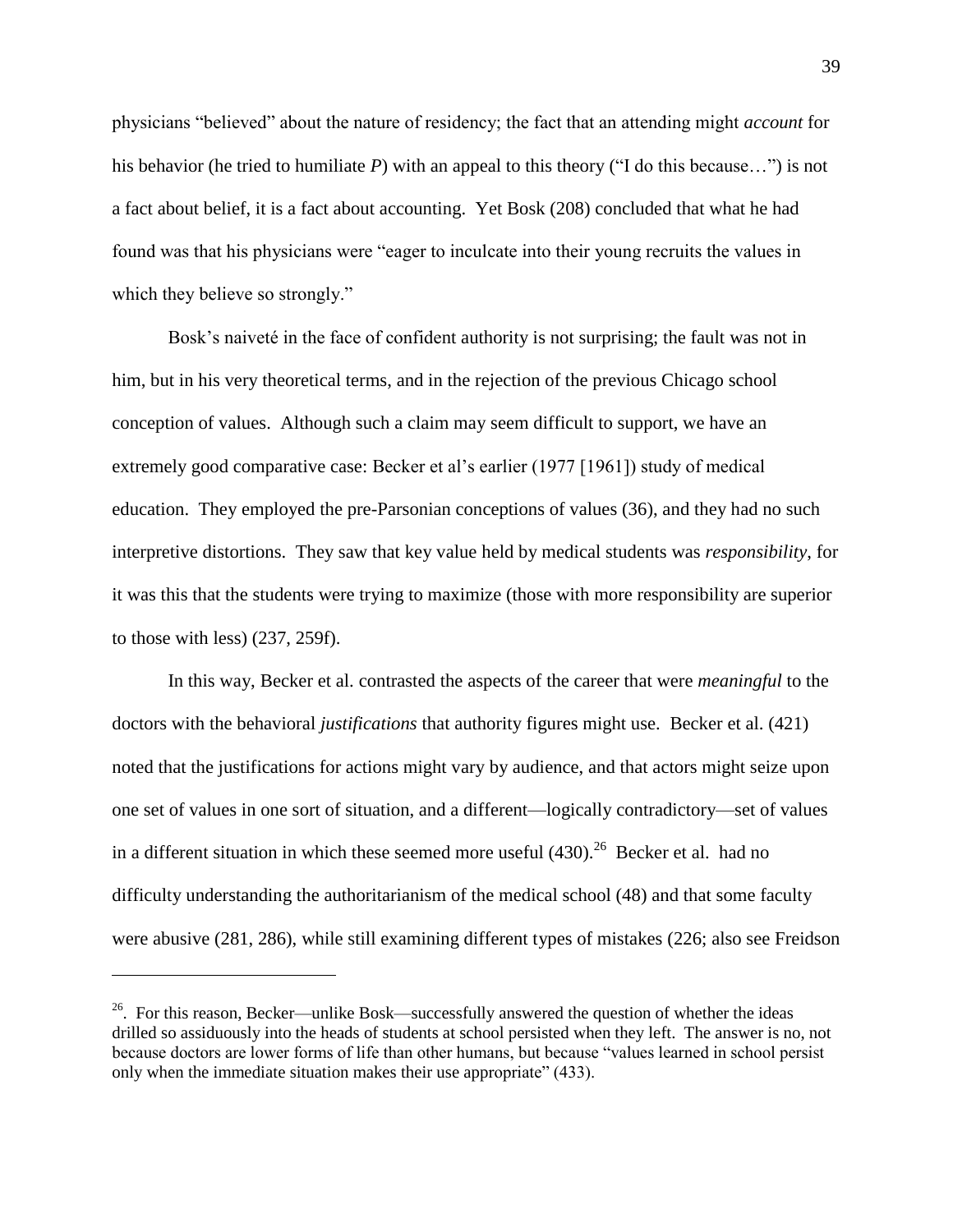1975: 128).<sup>27</sup>

But most of post-war sociology built into the theory of action a form of self-accounting in which the professionals excelled—a way of explaining actions by recourse to functions and abstractions, as opposed to concrete norms. This made it difficult to distinguish justifications made *after* action from whatever cognitions might have come *before* it. By accepting as their core moral orientation a distinction between values and interests, collective and individual, altruistic and egoistic, and, even more, mapping this onto the distinction between themselves and their negative reference group (i.e., economists), sociologists have hampered any efforts to develop a plausible theory of action.

# **4 Conclusion**

 $\overline{a}$ 

It seems somewhat strange, but there has indeed been a dramatic difference in thoughtstyle between American economists and sociologists. This was not the distinction between interest and disinterest that Parsons tried to establish, but one about the relation between the individual and the collective. Both economists and sociologists widely accept that, given a set of individuals in interaction and interdependence, new characteristics or phenomena may emerge. To economists, it is obvious that precisely because these are emergent, they need not be attributed to the subsumed individuals. An equilibrium price of a good may emerge in a market, but this does not demonstrate that this is precisely the value placed on the good by all participants, even by all who choose to make a purchase.

<sup>&</sup>lt;sup>27</sup>. Similarly, Freidson (1970: 153) noted that most sociological studies of medicine treated "with either silence or embarrassment" the finding that, to doctors, another important value, by any literal understanding of this term, *was* high income.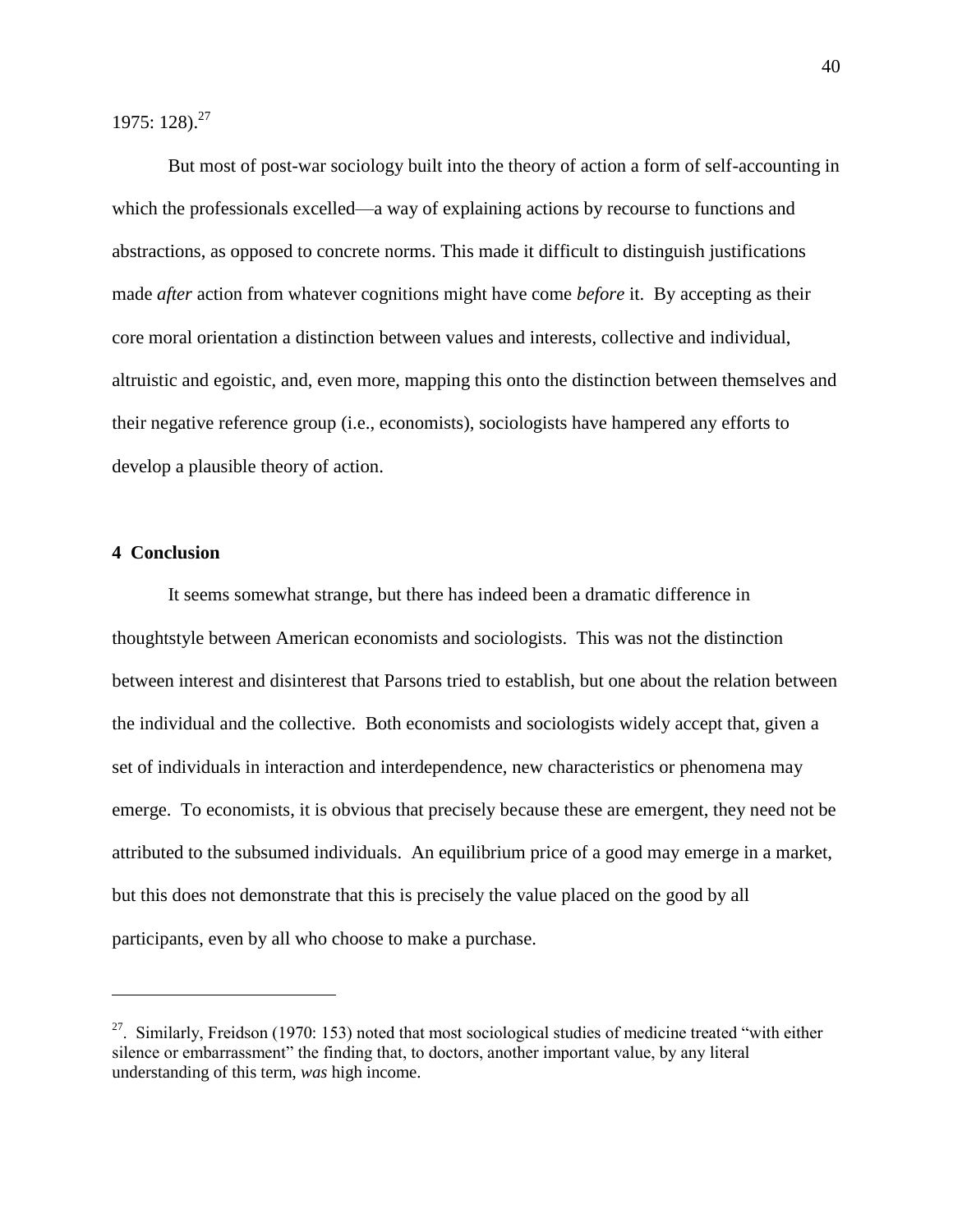But sociologists, still guided by the French intuition that the social average was realer than the individuals themselves, reasoned antithetically—that which emerged, at least if it was of sufficient social importance, not only must be held and prized by the individuals, but also be their deepest core. Thus it seemed intuitively plausible that complex commitments to abstractions could be fundamental and shared within a society. The undeniable anthropological evidence of intercultural variance further bolstered the assumption that these orientations would be the product of common patterns of socialization.

It might well be that some sort of understanding of such cultural values could be empirically justified. But Talcott Parsons tied the project of identifying culturally variable orientations to action with professions of disinterest—with rhetorical claims that made a partition between egoistic interest on the one side, and pro-social disinterest on the other. But this opposition between the concepts of *interest* and *value*—the notion that there are *two fundamentally different species* of orientation—is, as Luhmann (2000: 181, 183) has argued, "an extremely artificial, evolutionarily improbable arrangement, that we cannot impute to any premodern society." It seems both an unreflective embrace of certain justification patterns characteristic of modernity, and a more specific result of Parsons's intervention and his deliberate attempt to build a form of sociology that could imitate the theoretical approach of economics, while segregating the two.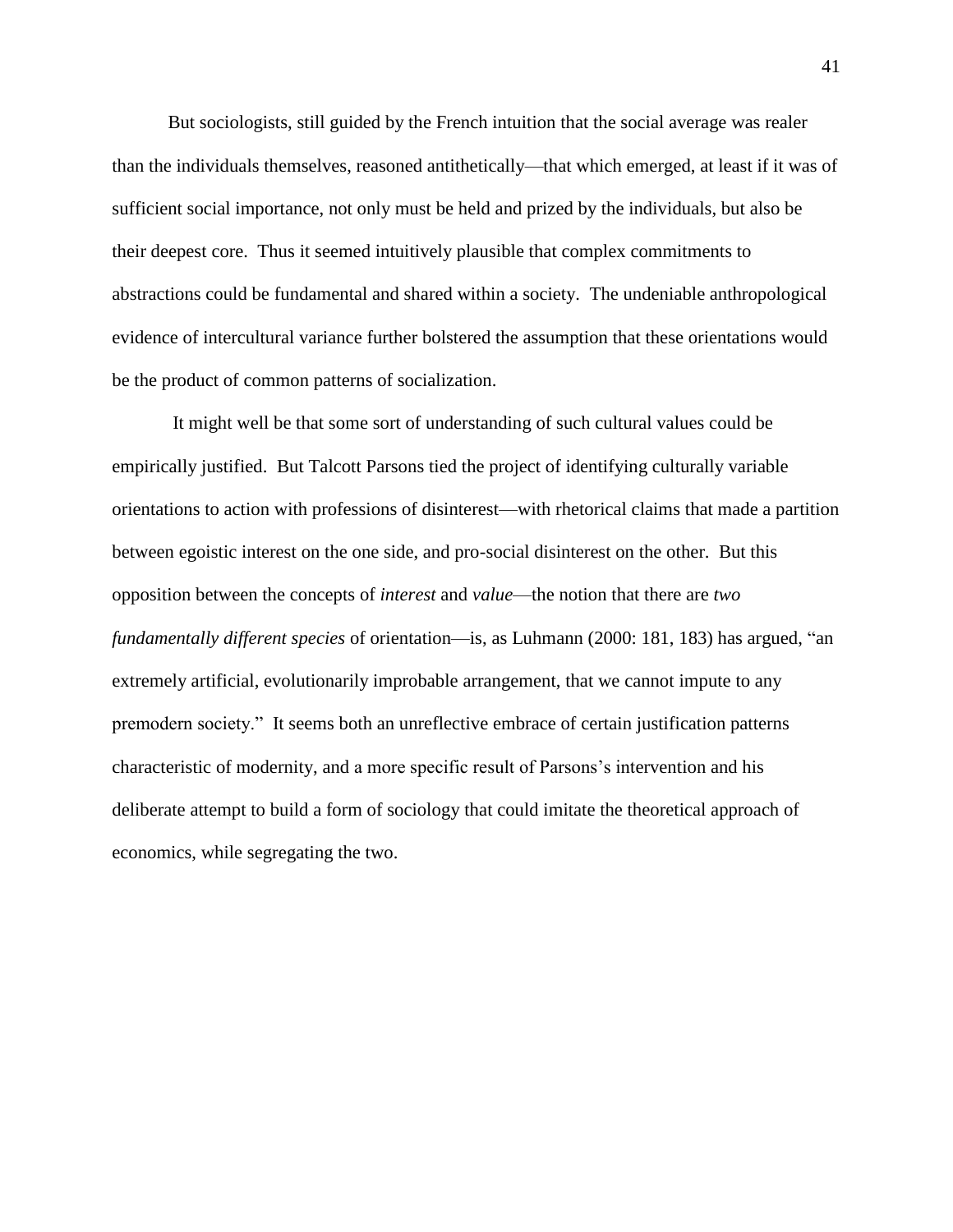#### **References**

- Alexander, J. C. (1983). *The Modern Reconstruction of Classical Thought: Talcott Parsons.*  Berkeley: University of California Press.
- Allport, G. W. & Vernon, P. E. (1933). *A Study of Values: A Scale for Measuring the Dominant Interest in Personality,* Revised Edition. Boston: Houghton Mifflin.
- Becker, H. S., Geer, B., Hughes, E. C., Strauss, A. L. (1977 [1961]). *Boys in White*. New Brunswick, NJ: Transaction.
- Beiser, F. C. (2014). *The Genesis of Neo-Kantianism, 1796-1880*. New York: Oxford University Press.
- Benedict, R. (1959 [1934]). *Patterns of Culture*. Boston: Houghton Mifflin.
- Bosk, C. L. (2003 [1979]). *Forgive and Remember: Managing Medical Failure, Second Edition*. Chicago: University of Chicago Press.
- Brown, G. G. (1932). Legitimacy and Paternity Among the Hehe. *American Journal of Sociology*, *38*, 185-193. https://doi.org/10.1086/216028.
- Bruun, H. H. (2007). *Science, Values and Politics in Max Weber's Methodology*. Aldershot, Hampshire: Ashgate.
- Burger, T. (1976). *Max Weber's Theory of Concept Formation*. Durham, North Carolina: Duke University Press.
- Camic, C. (1987). The Making of a Method: A Historical Reinterpretation of the Early Parsons. *American Sociological Review*, *52*, 421-439.
- Camic, C. (1989). *Structure* after 50 Years: The Anatomy of a Charter. *American Journal of Sociology*, *95*, 38-107.
- Camic, C. (2005). From Amherst to Heidelberg: On the Origins of Parsons's Conception of Culture. In Fox, R. C., Lidz, V. M., Bershady, H. J. (Eds.), *After Parsons* (pp. 267-288). New York: Russell Sage.
- Cieciuch, J., Schwartz, S, H. and Davidov, E. (2015). Values, Social Psychology of. In Wright, J. D. (Ed.), *International Encyclopedia of the Social & Behavioral Sciences, 2nd edition, Vol 25* (pp. 41–46). Oxford: Elsevier.
- Cohen, J., Hazelrigg, L. E., and Pope, W. (1975). De-Parsonizing Weber: A Critique of Parsons' Interpretation of Weber's Sociology. *American Sociological Review*, *40*, 229- 241.
- Cooley, C. H. (1918). *Social Process*. New York: Charles Scribner's Sons.
- Dewey, J. (1918). The Objects of Valuation. *The Journal of Philosophy, Psychology and*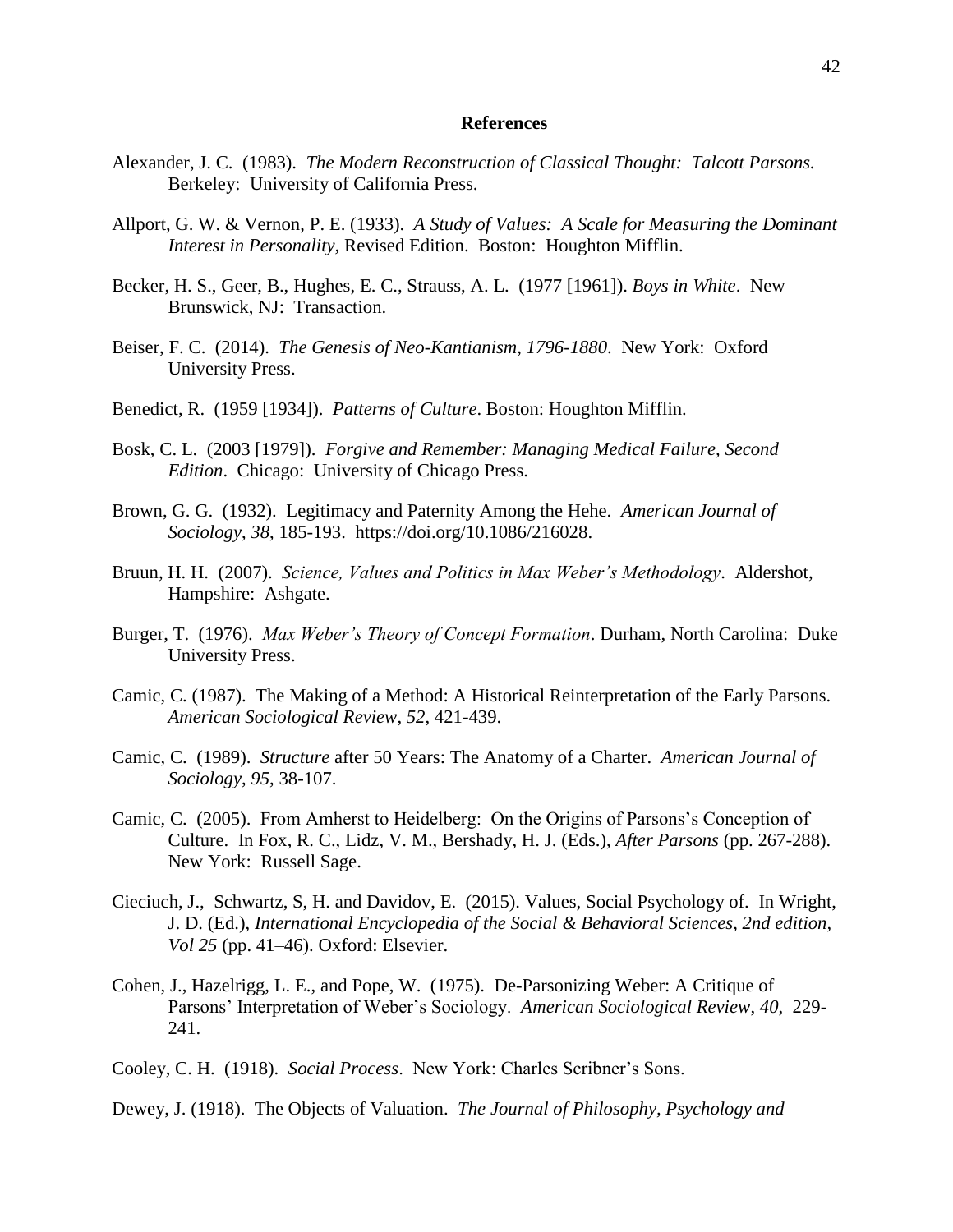*Scientific Methods*, *15*, 253–258.

- Durkheim, E. (1953 [1911]). Value Judgments and Judgments of Reality (trans: Pocock, D. F.). In *Sociology and Philosophy* (pp. 80-97). Glencoe, Ill.: The Free Press.
- Faris, E. (1928). Attitudes and Behavior. *American Journal of Sociology*, *34*, 271-281.
- Feuchtwanger, L. (1989 [1930]). *Erfolg: Drei Jahre Geschichte einer Provinz*. Berlin: Kiepenheuer & Witsch.
- Frege, G. (1977 [1918]). *Logical Investigations* (trans: Geach, P.T. & Stoothoff, R.H.). New Haven: Yale University Press.
- Freidson, E. (1970). *Professional Dominance: The Social Structure of Medical Care*. New York: Aldine.
- Freidson, E. (1975). *Doctoring Together*. Chicago: University of Chicago Press.
- Galewicz, W. (1990). Wert und Gut. Zum phänomenologischen Wertpluralismus. *Archiv für Begriffsgeschichte*, *33*, p 270-277.
- Gebhardt, J. (1989). Die Werte: Zum Ursprung eines Schlüsselbegriffs der politisch-sozialen Sprache der Gegenwart in der deutschen Philosophie des späten 19. Jahrhunderts. In Hofmann, R., Jantzen, J., Ottmann, H. (Eds.), *Anodos. Festschrift für Helmut Kuhn* (pp. 35-54). Weinheim: VCH, Acta Humaniora.
- Gerhardt, U. (1998). Probleme der Moralität in der Faschismusanalyse des frühen Parsons. In Lüschen, G. (Ed.), *Das Moralische in der Soziologie* (pp. 139-154). Springer.
- Gerhardt, U. (2002). *Talcott Parsons: An Intellectual Biography*. Cambridge: Cambridge University Press.
- Giddings, F. H. (1896). *The Principles of Sociology*. New York: Macmillan & Co.
- Gouldner, A. W. (1970). *The Coming Crisis of Western Sociology*. New York: Basic Books.
- Guyer, P. (2014). *A History of Modern Aesthetics*, Second Volume. Cambridge: Cambridge University Press.
- Hegel, G. W. F. (1949 [1803]). *The Phenomenology of Mind*, translated by J. B. Baillie. London: George Allen and Unwin Ltd.
- Hegel, G. W. F. [1837]) (1975). *Lectures on the Philosophy of World History*, translated by H. B. Nisbet. Cambridge: Cambridge University Press.
- Hobbes, T. (1909 [1651]). *Leviathan*. Oxford: The Clarendon Press.
- Hügli, A. (2004). *Wert*. In Ritter, J., Gründer, K., Gabriel, G. (Eds.) *Historiches Wörterbuch der Philosophie*, volume 12 (pp. 556–583). Basel: Schwabe.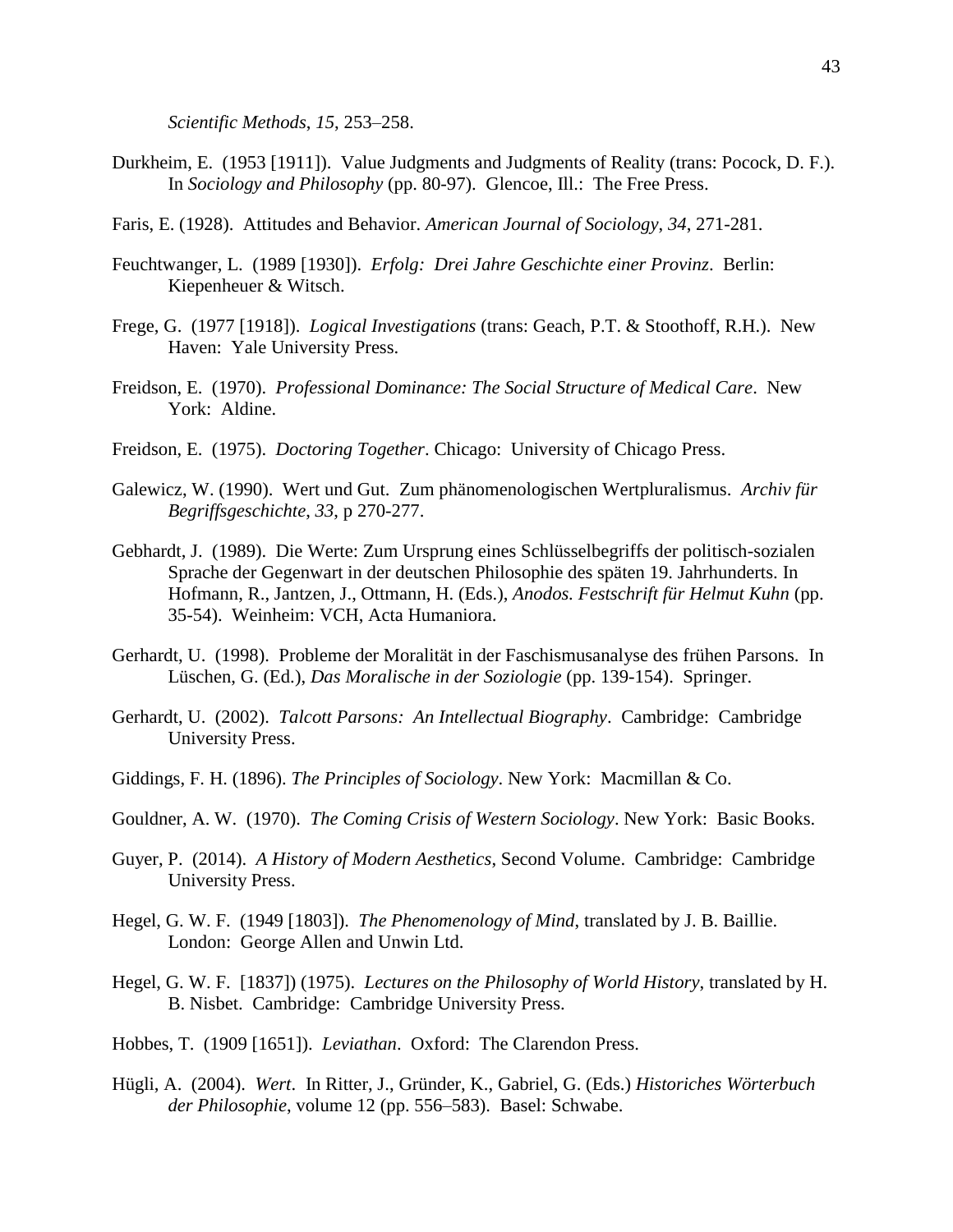Hutchins, R. M. (1936). *The Higher Learning in America*. New Haven: Yale University Press.

James, W. (1890). *Principles of Psychology, Vo1.1* New York: Holt.

James, W. (1982 [1902]). *The Varieties of Religious Experience*. Middlesex: Penguin.

- Joas, H. (2000). *The Genesis of Values* (trans: Moore, G.). Chicago: University of Chicago Press.
- Joas, H. & Knöbl, W. (2009). *Social Theory*. New York: Cambridge University Press.
- Kant, I. (1986 [1770]). *On the Form and Principles of the Sensible and the Intelligible World (Inaugural Dissertation)* (trans: Handyside, J. & Beck, L. W). In *Kant's Latin Writings* (pp. 145-192). New York: Peter Lang.
- Kopelman, R. E., Rovenpor, J. L. and Guan, M. (2003). The Study of Values: Construction of the Fourth Edition. *Journal of Vocational Behavior, 62*, 203-220
- Lask, E. (1912). *Die Lehre vom Urteil*. Tübingen: J C B Mohr.
- Lizardo, O. and Stoltz, D. S. (2018). Max Weber's Ideal Versus Material Interest Distinction Revisited. *European Journal of Social Theory*, 21, 3-21.
- Lotze, R. H. (1885 [1856-1864]). *Microcosmus: An Essay concerning Man and his Relation to the World* (trans: Hamilton, E. & Constance Jones, E. E.), fourth ed. Edinburgh: T&T Clark.
- Lotze, R. H. (1884 [1879]). *Metaphysic in Three Books* (trans: Bosanquet, B.). Oxford: Clarendon Press.
- Lotze, R. H. (1884 [1880]). *Logic* (trans: Bosanquet, B.). Oxford: Clarendon Press
- Luhmann, N. (2000). *Die Politik der Gesellschaft*. Frankfurt: Suhrkamp.
- Malinowski, B. (1922). *Argonauts of the Western Pacific*. London: Routledge and Kegan Paul.
- Marshall, A. (1961 [1890]). *Principles of Economics*, Ninth Edition. London: MacMillan and Co.
- Martel, M. U. (1979). Talcott Parsons. In Sills, D. L (Ed.) *International Encyclopedia of Social Sciences*, Volume 18 (pp. 609-630). New York: The Free Press.
- Marx, K. (1906 [1867]). *Capital, Volume I* (trans: Moore, S. & Aveling, E). Chicago: Charles H. Kerr and Company.
- Meinong, A. (1894). *Psycholgisch-Ethische Untersuchungen Zur Werttheorie*. Graz: Leuschner and Lubensky.

Meinong, A. (1912-3). Für die Psychologie und gegen den Psychologismus in der allgemeinen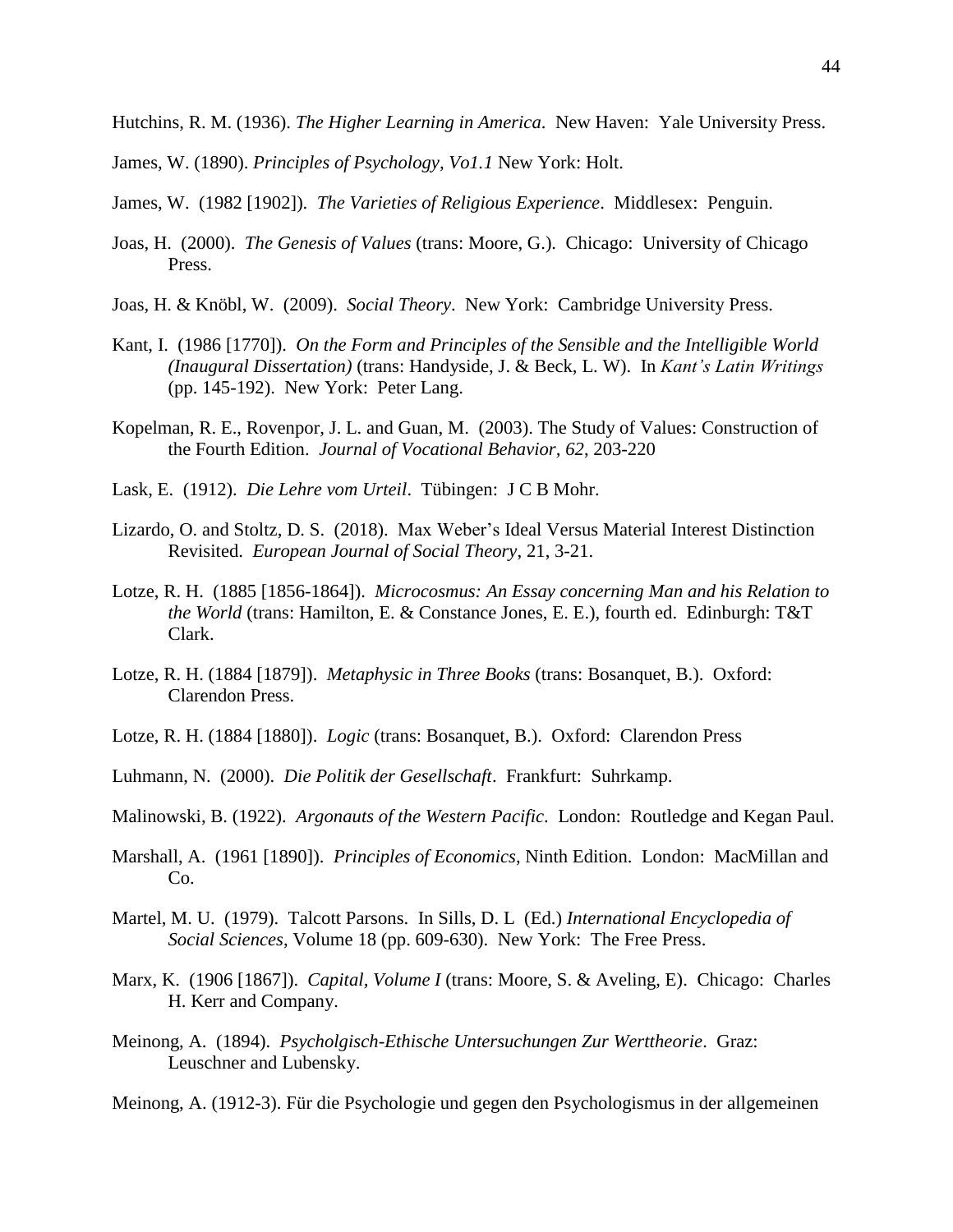Werttheorie. *Logos*, 1, 1-14.

- Morris, C. W. (1973 [1942]). *Paths of Life: Preface to a World Religion*. Chicago: University of Chicago Press.
- Morris, C. W. (1956). *Varieties of Human Value*. Chicago: University of Chicago Press.
- Oakes, G. (1988). *Weber and Rickert: Concept Formation in the Social Sciences*. Cambridge, Mass.: MIT Press.
- Pareto, V. (1935 [1923]). *The Mind and Society* (trans: Bongiorno, A. & Livingston, A. Four Volumes. New York: Harcourt Brace and Company.
- Parsons, T. (1991 [1932]). Economics and Sociology: Marshall in Relation to the Thought of His Time. In Camic, C. (Ed.), *The Early Essays*, edited by Charles (pp. 69-94). Chicago: University of Chicago Press.
- Parsons, T. (1934). Some Reflections on The Nature and Significance of Economics. *The Quarterly Journal of Economics*, *48*, 511–545.
- Parsons, T. (1991 [1934]). Service. In Camic, C. (Ed.), *The Early Essays* (pp. 47-50). Chicago: University of Chicago Press.
- Parsons, T. (1935a). Sociological Elements in Economic Thought: I. Historical. *The Quarterly Journal of Economics*, *49*, 414–453.
- Parsons, T. (1935b). Sociological Elements in Economic Thought: II. The Analytical Factor View. *The Quarterly Journal of Economics*, *49*, 646–667.
- Parsons, T. (1935c). The Place of Ultimate Values in Sociological Theory. *International Journal of Ethics*, *45*, 282-316.
- Parsons, T. (1991 [1935]). H. M. Robertson on Max Weber and His School. In Camic, C. (Ed.), *The Early Essays* (pp. 57- 65). Chicago: University of Chicago Press.
- Parsons, T. (1991 [1936]). On Certain Sociological Elements in Professor Taussig's Thought. In Camic, C. (Ed.), *The Early Essays* (pp. 259-278). Chicago: University of Chicago Press.
- Parsons, T. (1937). Remarks on Education and the Professions. *International Journal of Ethics*, 47, 365-369.
- Parsons, T. (1949 [1939]). The Professions and Social Structure. In *Essays in Sociological Theory, Pure and Applied* (pp. 185-199). Glencoe, Illinois: The Free Press.
- Parsons, T. (2010 [c 1939]). *Actor, Situation and Normative Pattern* (Lidz, V. & Staubmann, H., Eds.). Vienna: Lit Verlag.

Parsons, T. (1949 [1940]). An Analytical Approach to the Theory of Social Stratification. In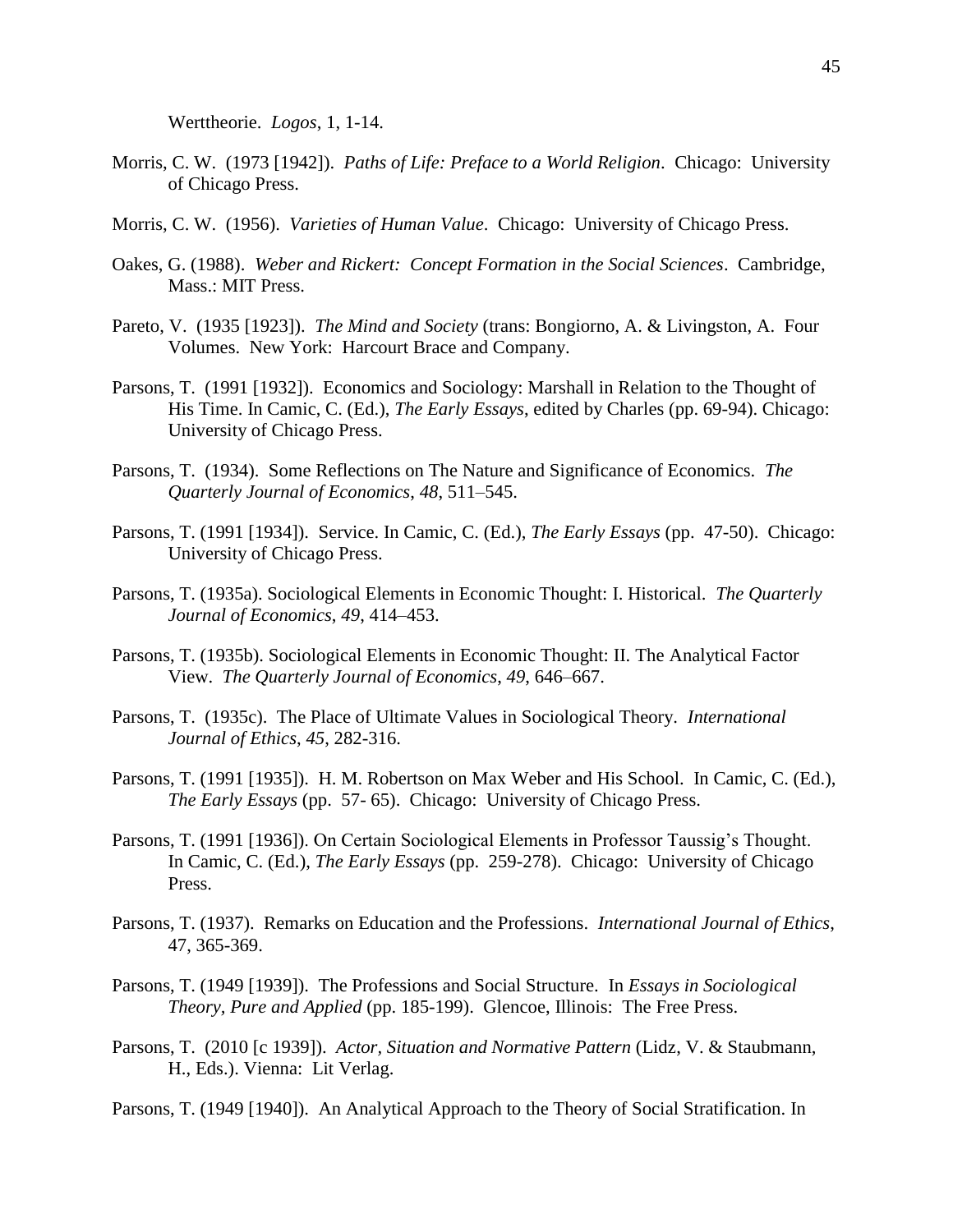*Essays in Sociological Theory, Pure and Applied* (pp. 166-184). Glencoe, Illinois: The Free Press.

- Parsons, T. (1968 [1949/1937]). *The Structure of Social Action*, two volumes. Glencoe, Illinois: The Free Press.
- Parsons, T. (1953). *The Social System*. Glencoe, Illinois: The Free Press.
- Parsons, T. (1963). Editorial Forward. In *Theories of Society*, Volume I (pp. 75-97). Glencoe, Ill.: Free Press.
- Parsons, T. (1975). On 'De-Parsonizing Weber'. *American Sociological Review*, 40, 666-670.
- Parsons, T. (1977). *Social Systems and the Evolution of Action Theory*. New York: The Free Press.
- Parsons, T & Smelser, N. (1956). *Economy and Society*. London: Routledge and Kegan Paul.
- Pope, W., Cohen, J. and Hazelrigg, L. E. (1975). On the Divergence of Weber and Durkheim: A Critique of Parsons' Convergence Thesis. *American Sociological Review*, 40, 417- 427.
- Ratzenhofer, G. (1898). *Die Sociologische* [sic] *Erkenntnis*. Leipzig: F. A. Brockhaus.
- Richard, G. (1994 [1923]). Dogmatic Atheism in the Sociology of Religion. [orig *Revue d'histoire et de philosophie religieuse*, 125-37.] In Pickering, W. S. F. (Ed.), *Durkheim on Religion* (pp. 228-276). Atlanta, Georgia: Scholars Press.
- Rickert, H. (1902). *Die Grenzen der naturwissenschaftlichen Begriffsbildung*. Tübingen: Verlag von J. C. B. Mohr.
- Rickert, H. (1910-13). Vom Begriff der Philosophie. *Logos*, 1, 1-34.
- Rickert, H. (1929). *Die Grenzen der naturwissenschaftlichen Begriffsbildung*, Fünfte Auflage. Tübingen: Verlag von J. C. B. Mohr.
- Rickert, H. (1986 [1929]). *The Limits of Concept Formation in Natural Science*, Fifth Edition (trans: Oakes, G.). Cambridge: Cambridge University Press.
- Rokeach, M. (1968). *Beliefs, Attitudes and Values*. San Francisco: Jossey Bass.
- Rokeach, M. (1973). *The Nature of Human Values*. New York: The Free Press.
- Rose, G. (1981). *Hegel Contra Sociology*. London: Athlone.
- Sapir, E. (1924). Culture, Genuine and Spurious. *American Journal of Sociology*, 29, 401-429.
- Schopenhauer, A. (1969 [1844]). *The World as Will and Representation*, Volume I (trans: Payne, E.F.J.). New York: Dover Publications.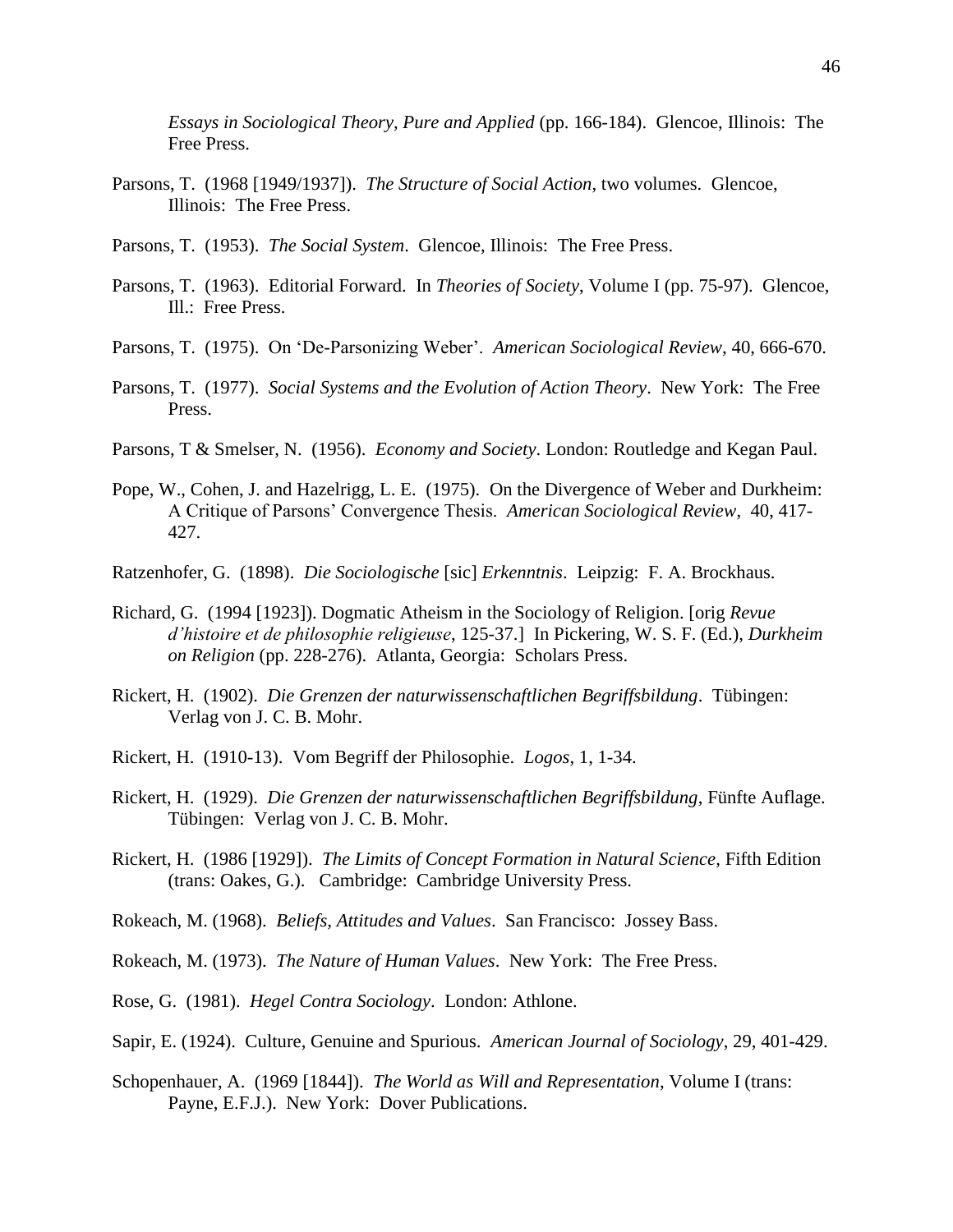- Sheldon, W. H. (1954). *Atlas of Men: A Guide for the Somatotyping the Adult Male at All Ages*. New York: Harper and Brothers.
- Sica, A. (1988). *Weber, Irrationality, and Social Order*. Berkeley: University of California Press.
- Simmel, G. (1977 [1905]). *The Problems of the Philosophy of History*, second edition (trans: Oakes, G.). New York: The Free Press.
- Simmel, G. (1978 [1907]). *The Philosophy of Money* (trans: Bottomore, T. & Frisby, D.). London: Routledge and Kegan Paul.
- Small, A. W. (1905). *General Sociology: An Exposition of the Main Development in Sociological Theory from Spencer to Ratzenhofer*. Chicago: University of Chicago Press.
- Spates, J. L.. (1983). The Sociology of Values. *Annual Review of Sociology*, 9, 27-49.
- Spranger, E. (1996 [1913]). Das teleologische Bewußtsein als Ausgangspunkt der Geisteswissenschaften. In Nau, H. H. (Ed.) *Der Werturteilsstreit*, (pp. 122-146). Marburg: Metropolis Press.
- Spranger, E. (1914). Lebensformen. In Anon (Ed. Note: the editors are listed simply as Friends and Students), *Festschrift für Alois Riehl* (pp. 413-522). Halle: Max Niemeyer Verlag.
- Spranger, E. (1925). *Lebensformen: Geisteswissenschaftliche Psychologie und Ethik der Persönlichkeit*. Fifth edition. Halle: Max Niemeyer.
- Spranger, E. (1928 [1914]). *Types of Men* (trans: Pigors, P. J. W.). New York: G. E. Stechert Company.
- Steinbrenner, J. (2005). Wertung/Wert. In *Ästhetische Grundbegriffe* Volume 6 (pp. 588-616). Stuttgart: J. B. Metzler Verlag.
- Swedberg, R. (2005). *Interest*. Maidenhead, Berkshire: Open University Press.
- Tarde, G. (1969 [1898]). La Sociologie (trans: Clark, T. N.). In Clark, T. N. (Ed.), *Gabriel Tarde on Communication and Social Influence* (pp. 74-105). Chicago: University of Chicago Press.
- Thomas, W. I& and Znaniecki, F. (1918). *The Polish Peasant in Europe and America.* Five Volumes. Boston: Gorham Press.
- Tönnies, F. (1922). *Gemeinschaft und Gesellschaft*: *Grundbegriff der reinen Soziologie*. 4th and  $5<sup>th</sup>$  edition. Berlin: Carl Curtius.
- Tönnies, F. (1957). *Community and Society* (trans: Loomis, C. P.). New York: Harper and Row.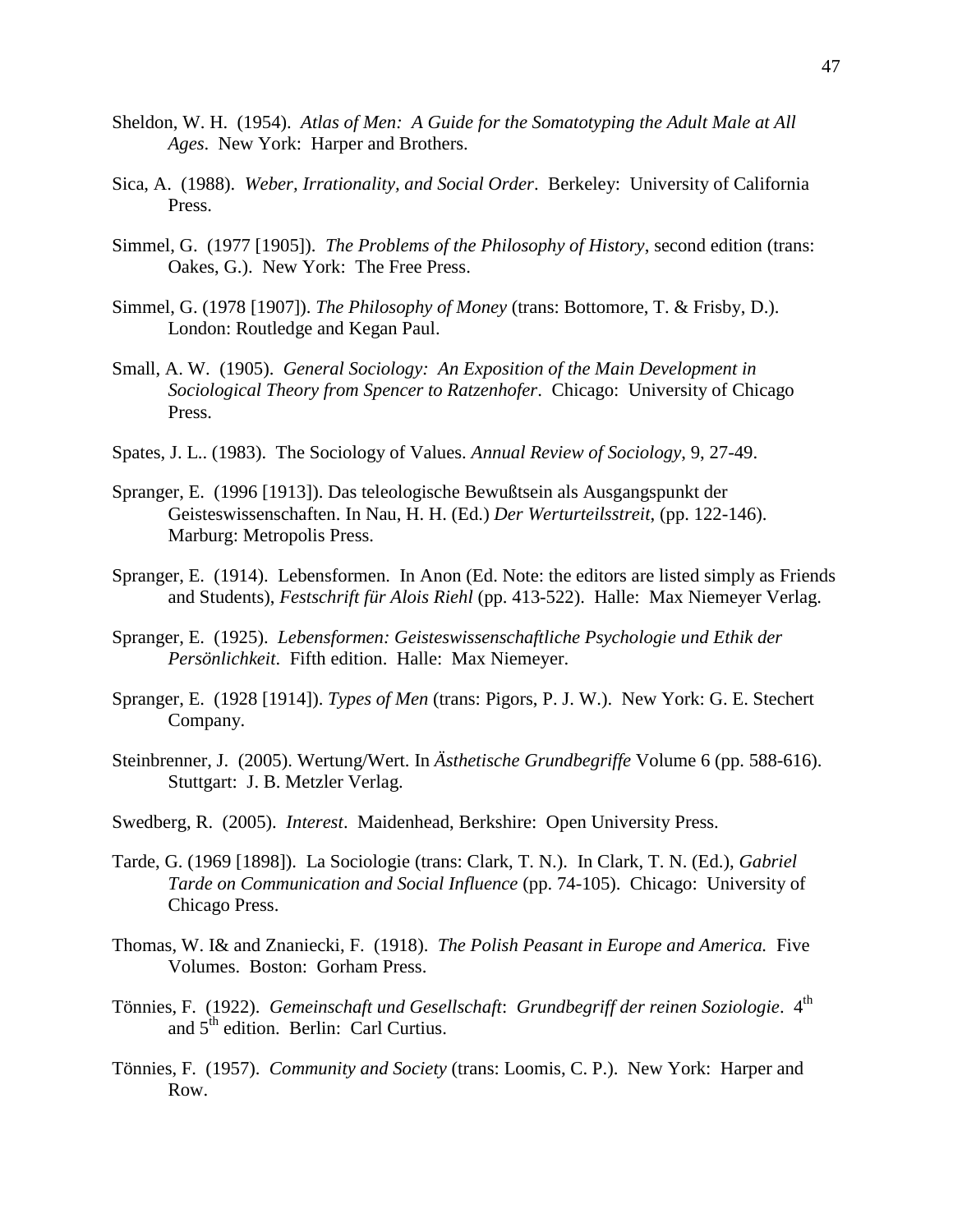- Turner, S. P. & Factor, R. A. (1984). *Max Weber and the Dispute over Reason and Value*. London: Routledge and Kegan Paul.
- Turner, S. P. & Factor, R. A. (1994). *Max Weber: The Lawyer as Social Thinker*. London: Routledge and Kegan Paul.
- Warner, R. S. (1978). Toward a Redefinition of Action Theory: Paying the Cognitive Element Its Due. *American Journal of Sociology*, 83, 1317-1349.
- Weber, M. (1975). *Max Weber: A Biography* (trans: Zohn, H.). New York: John Wiley and Sons.
- Weber, M. (1949 [1904]). 'Objectivity' in Social Science and Social Policy. In *The Methodology of the Social Sciences* (trans: Shils, E. A. & Finch, H. A) (pp. 49-112). New York: The Free Press.
- Weber, M. (1949 [1905]). Critical Studies in the Logic of the Cultural Sciences. In *The Methodology of the Social Sciences* (trans: Shils, E. A. & Finch, H. A) (pp. 113-188). New York: The Free Press.
- Weber, M. (1946 [1915]). Religious Rejections of the World and Their Directions. In Gerth, H. H. & Mills, C. W. (Eds.), *From Max Weber: Essays in Sociology* (pp. 323-359). New York: Oxford University Press.
- Weber, M. (1994 [1917]). Suffrage and Democracy in Germany. In *Political Writings* (trans: Speirs, R.) (pp. 80-129). Cambridge: Cambridge University Press.
- Weber, M. (2012 [(1917]). The Meaning of 'Value Freedom' in the Sociological and Economic Sciences. In *Max Weber: Collected Methodological Writings* (trans: Bruun, H.H.) (pp. 304-334). London: Routledge.
- Weber, M. (1946 [1919]). Science as a Vocation. In Gerth, H. H. & Mills, C. W. (Eds.), *From Max Weber: Essays in Sociology* (pp. 129-156). New York: Oxford University Press.
- Weber, M. (1976 [1920-1921]). *The Protestant Ethic and the Spirit of Capitalism* (trans: Parsons, T.). New York: Charles Scribner's Sons.
- Weber, M. (1922). *Gessamelte Aufsätze zur Wissenschaftslehre*. Tübingen: Verlag von J. C. B. Mohr.
- Weber, M. (1947). *The Theory of Social and Economic Organization* (trans: Henderson, A.M. & Parsons, T.). New York: Oxford University Press.
- Weber, M. (1978). *Economy and Society* (two volumes). Berkeley, California: The University of California Press.
- Weber,. (2012). *Collected Methodological Writings* (trans: Bruun, H. H.). London: Routledge.